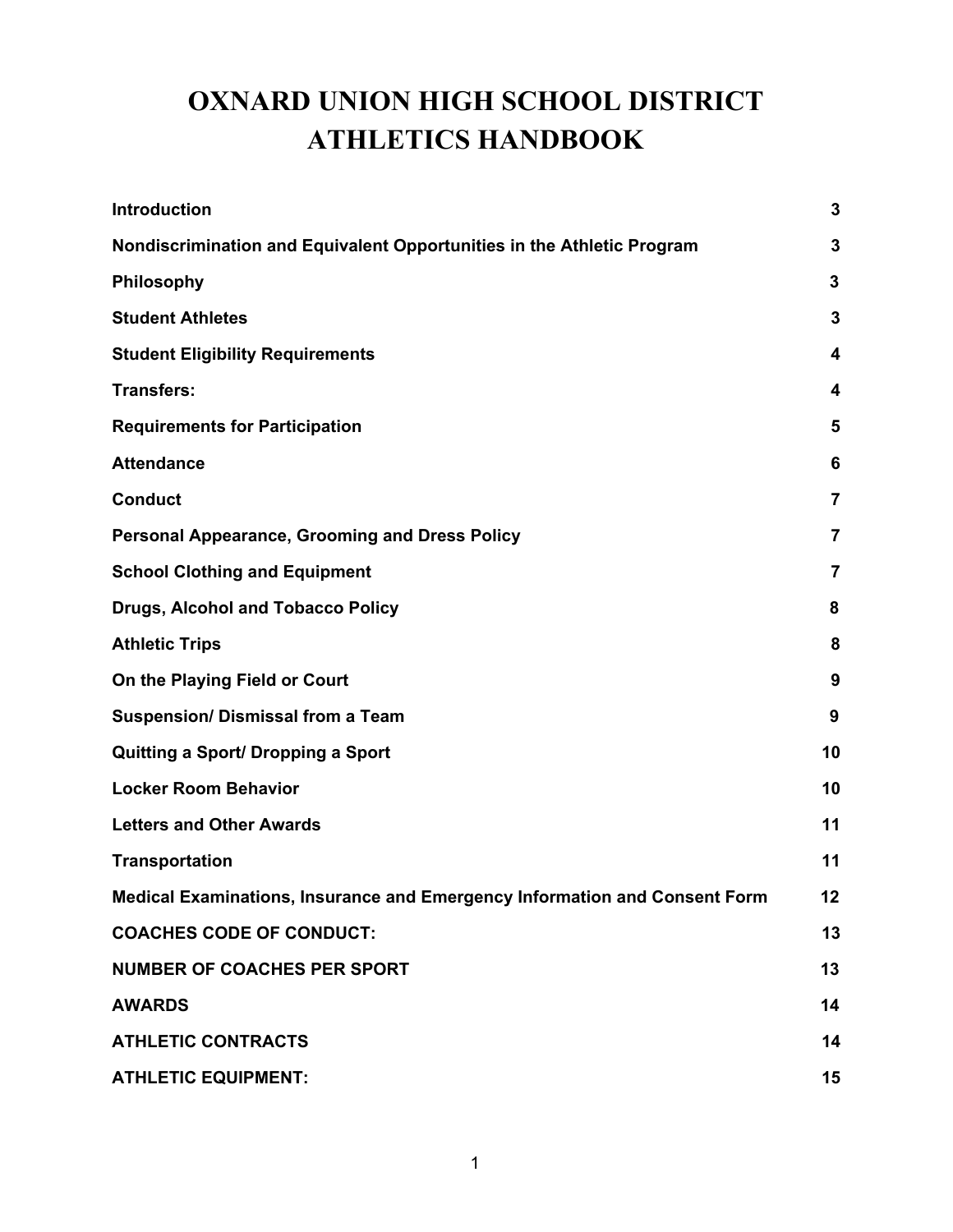| <b>ATHLETIC SEASONS</b>                                  | 16 |
|----------------------------------------------------------|----|
| <b>PROTOCOL FOR USE OF ASB FUNDS AND ACCOUNTS</b>        | 17 |
| OFF SEASON PRACTICE/COMPETITION                          | 17 |
| <b>SUMMER CAMPS</b>                                      | 18 |
| <b>ATHLETIC EVENT SUPERVISION</b>                        | 19 |
| <b>LOCKER ROOM SUPERVISION</b>                           | 19 |
| <b>SUSPENSION/DISMISSAL FROM A TEAM</b>                  | 20 |
| RECRUITING/UNDUE INFLUENCE (CIF Blue Book Rule 510)      | 20 |
| AIR QUALITY AND GUIDELINES FOR PREVENTING HEAT STRESS    | 21 |
| <b>ACKNOWLEDGEMENT OF RISK</b>                           | 21 |
| <b>NEW PROGRAMS</b>                                      | 21 |
| <b>EXPLOITATION OF STUDENT ATHLETICS</b>                 | 21 |
| <b>EMERGENCY CARE OF STUDENTS, STAFF, VISITORS</b>       | 21 |
| <b>ATHLETIC RESPONSIBILITIES</b>                         | 25 |
| <b>Head Coach (All levels)</b>                           | 25 |
| <b>Assistant Coaches</b>                                 | 26 |
| <b>TEAM SELECTION</b>                                    | 26 |
| <b>GUIDELINES FOR USE OF ATHLETIC FACILITIES</b>         | 27 |
| <b>ATHLETIC DIRECTORS</b>                                | 29 |
| Recommended procedures for all athletic council members: | 30 |
| ATHLETIC LINE OF AUTHORITY- BOARD POLICY - BP 6145       | 30 |
| <b>Academic Eligibility Requirements</b>                 | 30 |
| <b>Supervision</b>                                       | 31 |

## <span id="page-1-0"></span>**Students**

## *Introduction*

The purpose of this policy is to define and clarify the Athletic Policies and Procedures of the Oxnard Union High School District. The Oxnard Union High School District Board of Trustees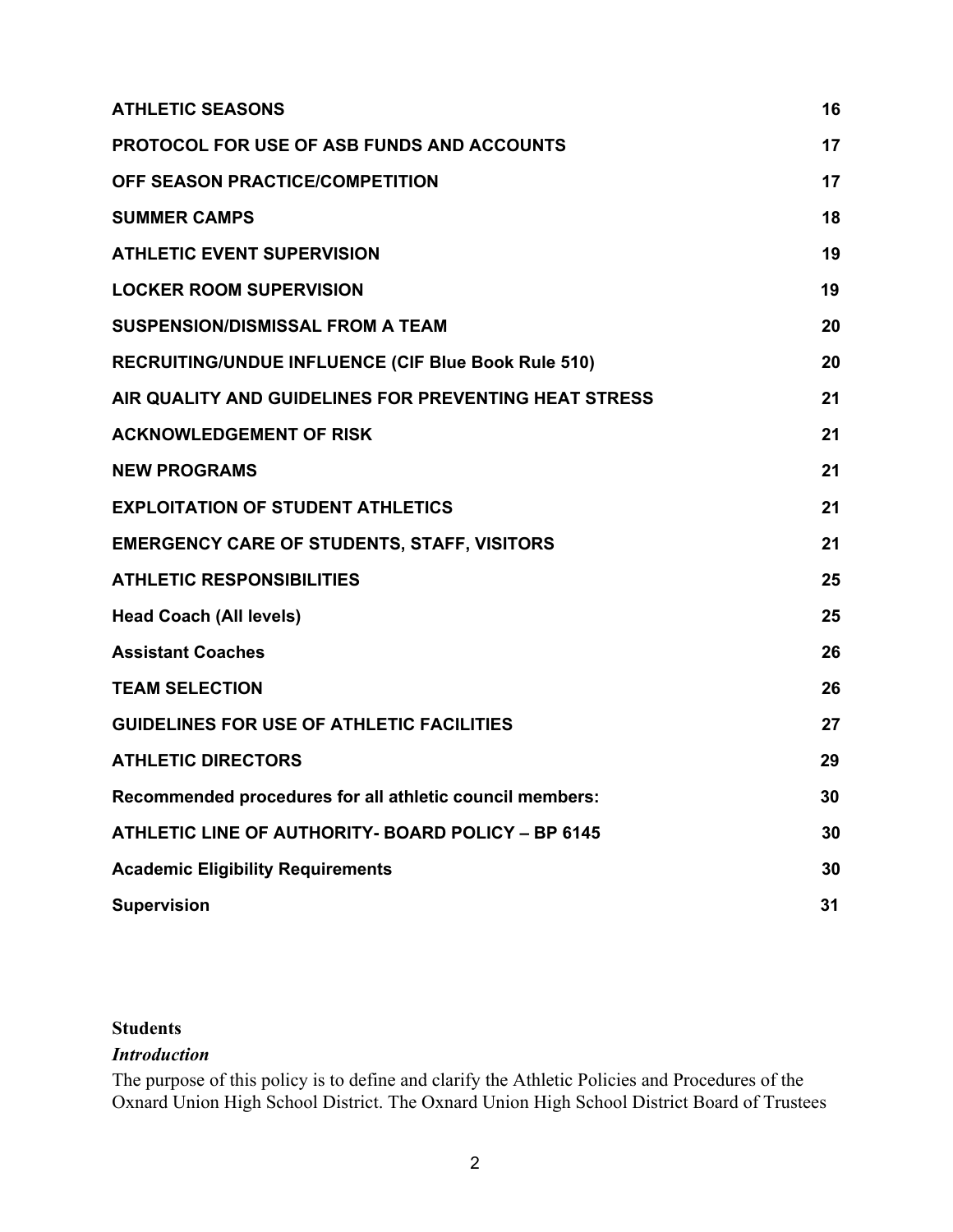believes that participation in interscholastic athletics provides the opportunity for developing lifetime skills, which will help students become well-rounded individuals. Our goal is to help student athletes develop their physical abilities, also aid in their intellectual, academic and disciplinary growth. We consider it a privilege to be a student-athlete in Oxnard Union High School District and expect our student athletes to be excellent representatives of our community.

## <span id="page-2-0"></span>*Nondiscrimination and Equivalent Opportunities in the Athletic Program*

The district's athletic program shall be free from discrimination and discriminatory practices prohibited by state and federal law, including, but not limited to, the use of any racially derogatory or discriminatory school or athletic team name, mascot, or nickname. The Superintendent or designee shall ensure that equivalent athletic opportunities are provided for males and females, and that students are permitted to participate in athletic activities consistent with their gender identity. (BP 5145.2)

## <span id="page-2-1"></span>*Philosophy*

The welfare of all students will be the guiding principle of the Athletic Program. The program, in conjunction with the CIF Six Pillars of character helps to build positive school climate and promote physical and social emotional wellbeing of participating students. Athletic participation is a privilege to all students who voluntarily accepts the rules and regulations outlined and as such is not required by the District. Enforcement of the athletic code is the responsibility of the school, coaches, parents and athletes on a year-round basis. All athletic activities in the Oxnard Union High School District shall be closely coordinated with the general instructional program and with the other departments of the School District.

In addition the Governing Board believes that all students have the right to be educated in a positive learning environment free from disruptions. Students shall be expected to exhibit appropriate conduct that does not infringe upon the rights of others or interfere with the school program while on school grounds, while going to or coming from school, while at school activities, and while on district transportation. (BP 5131) (BP 3516) (614BP 5.2- Athletic Competition).

## <span id="page-2-2"></span>*Student Athletes*

Athletics is an integral part of the school's total educational program. All school activities, curricular and extracurricular, in the classroom and on the playing field, must be congruent with the school's stated goals and objectives established for the intellectual, physical, social and moral development of its students. It is within this context that the following Code of Ethics is presented.

As an athlete, I understand that it is my responsibility to:

- 1. Place academic achievement as the highest priority.
- 2. Show respect for teammates, opponents, officials and coaches.
- 3. Respect the integrity and judgment of game officials.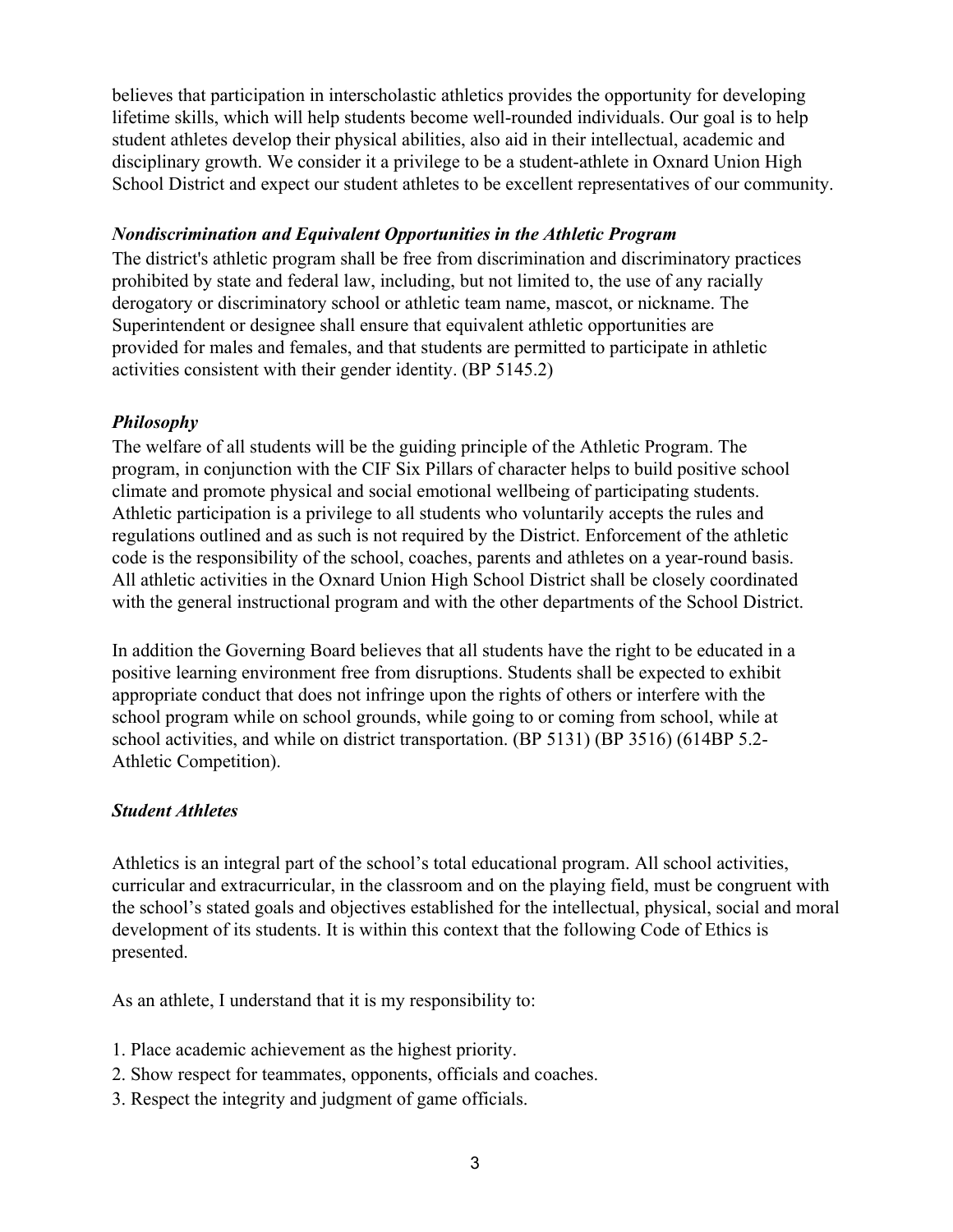4. Exhibit fair play, sportsmanship and proper conduct on and off the playing field.

- 5. Maintain a high level of safety awareness.
- 6. Refrain from the use of profanity, vulgarity and other offensive language and gestures.
- 7. Adhere to the established rules and standards of the game to be played.
- 8. Respect all equipment and use it safely and appropriately.

9. Refrain from the use of alcohol, tobacco, illegal and non-prescriptive drugs, anabolic steroids or any substance to increase physical development or performance that is not approved by the United States Food and Drug Administration, Surgeon General of the United States or American Medical Association.

10. Know and follow all state, section and school athletic rules and regulations as they pertain to eligibility and sports participation.

11. Win with character, lose with dignity

## <span id="page-3-0"></span>*Student Eligibility Requirements*

## <span id="page-3-1"></span>*Transfers:*

Athletic eligibility in the CIF Southern Section Blue Book will apply in all instances. All required CIF paperwork must be completed for all students who transfer to a new school from inside or outside the district boundaries. The open enrollment policy for OUHSD students is detailed in Board Policy 5116.1 and Board Policy 5118:

> a. All students have the right to apply for a transfer to attend another school within the district other than their "home school" during the open enrollment period. Transfers approved within these guidelines do not mean that a student will be eligible for athletics. Required transfer eligibility paperwork must be filed with the CIF office to determine the eligibility status of each athlete.

Students that attend Rancho Campana High School, Condor High School, and Oxnard Middle College must meet all multi-school rules and eligibility requirements as outlined in CIF Bluebook Article 20.

According to the California Interscholastic Federation (CIF) Southern Section, only those students regularly enrolled in a public or private CIF member school, grades 9 - 12, shall be permitted to participate in the CIF. In order to be eligible, students must achieve a 2.0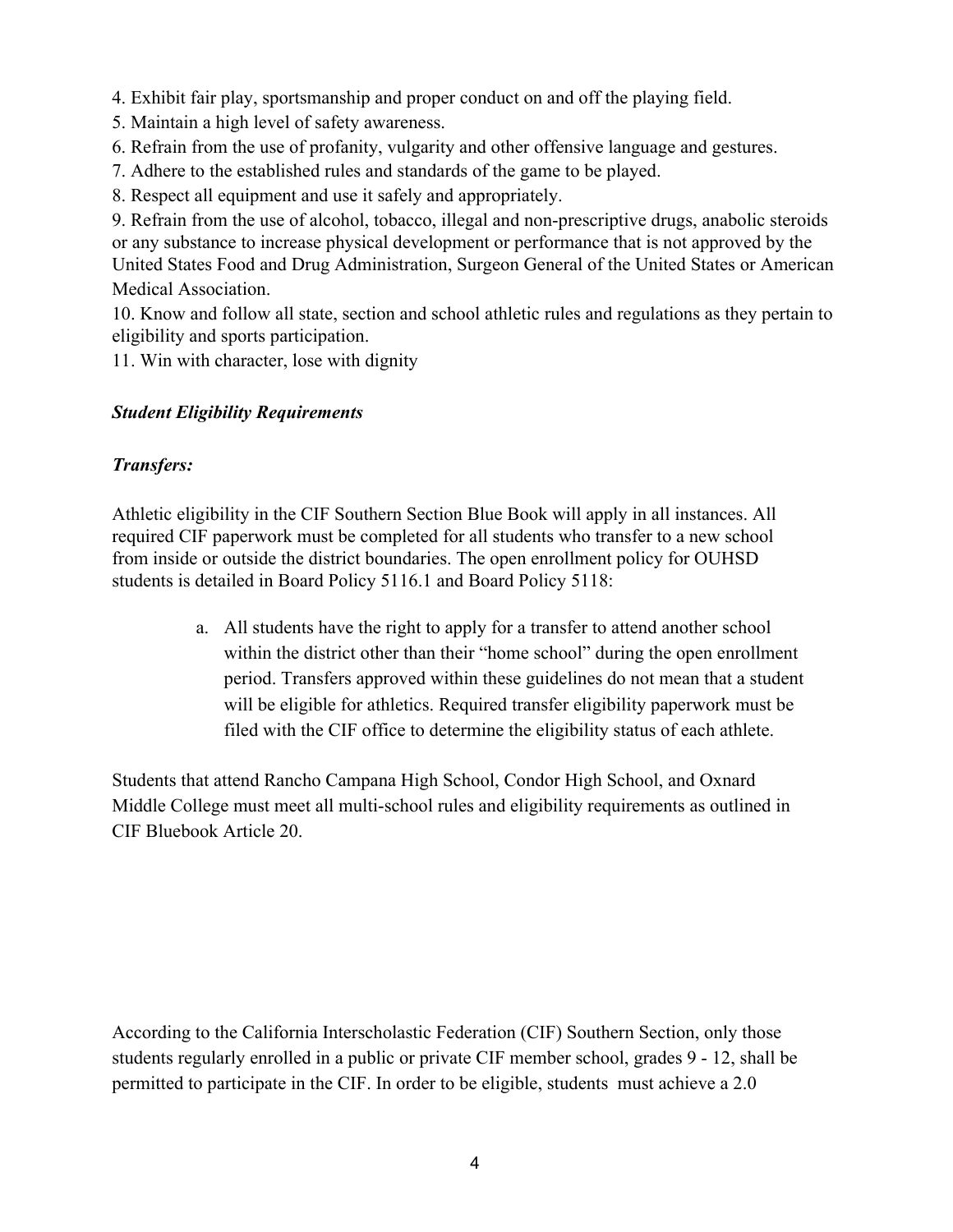Grade Point Average on a 4.0 scale in all enrolled courses at the conclusion of the previous grading period in order to be eligible to participate*.* Once grades have been issued and no teacher error is discovered, a student cannot ask the teacher for "extra work" to raise a grade and to gain athletic eligibility (CIF Section 205, Scholastic Eligibility).

Student athletes must have a GPA of 2.0 or greater and must pass a minimum of four classes during each quarter grading period to participate in athletics. Student athletes who fail to meet the 2.0 GPA are ineligible until the next grading period; either quarter grades or semester grades. Student athletes must maintain a 2.0 GPA at all official grading periods which includes all quarter grades and semester grades. At a school that has trimesters example Rancho Campana that is a non member CIF school that the CIF member school has a multi-school agreement with grade eligibility would be determined by their grade on the date of the CIF member school eligibility day.

All students, regardless of their participation in special instructional programs, shall be held responsible for this eligibility policy. Students who transfer into school during the school year will also be held to this eligibility policy.

Ineligible student athletes may "practice" with the athletic team during the regular school day participation after school including transportation to games will be at the discretion of the schools Athletic Director/Associate Principal of athletics. The duration of ineligibility will be through the entire grading period.

## <span id="page-4-0"></span>*Requirements for Participation*

To be scheduled for an athletics physical education class, a student athlete must be recommended by the team coach and the Athletic Director. Any student athlete who is recommended and who agrees to be placed in an athletics physical education class accepts all the conditions set forth in board policy (AR 6146.1). All rosters must adhere to board policy 6142.7, in which all 9th grade students must be enrolled in a Physical Education Course I.

The documents required for participation are submitted and processed by the parent or guardian and student athlete online. The Athletic Director will review and approve students meeting the athletic clearance requirements through online athletic clearance prior to a sports season for a student athlete to be eligible to tryout for an interscholastic sports team. The following forms are mandatory in order to participate in district athletic programs.

> • Current Physical Examination – completed by a medical practitioner (which covers a broad variety of medical professionals, including Medical Doctors, Doctors of Osteopathy, Nurse Practitioners, Physician's Assistants and Chiropractors.)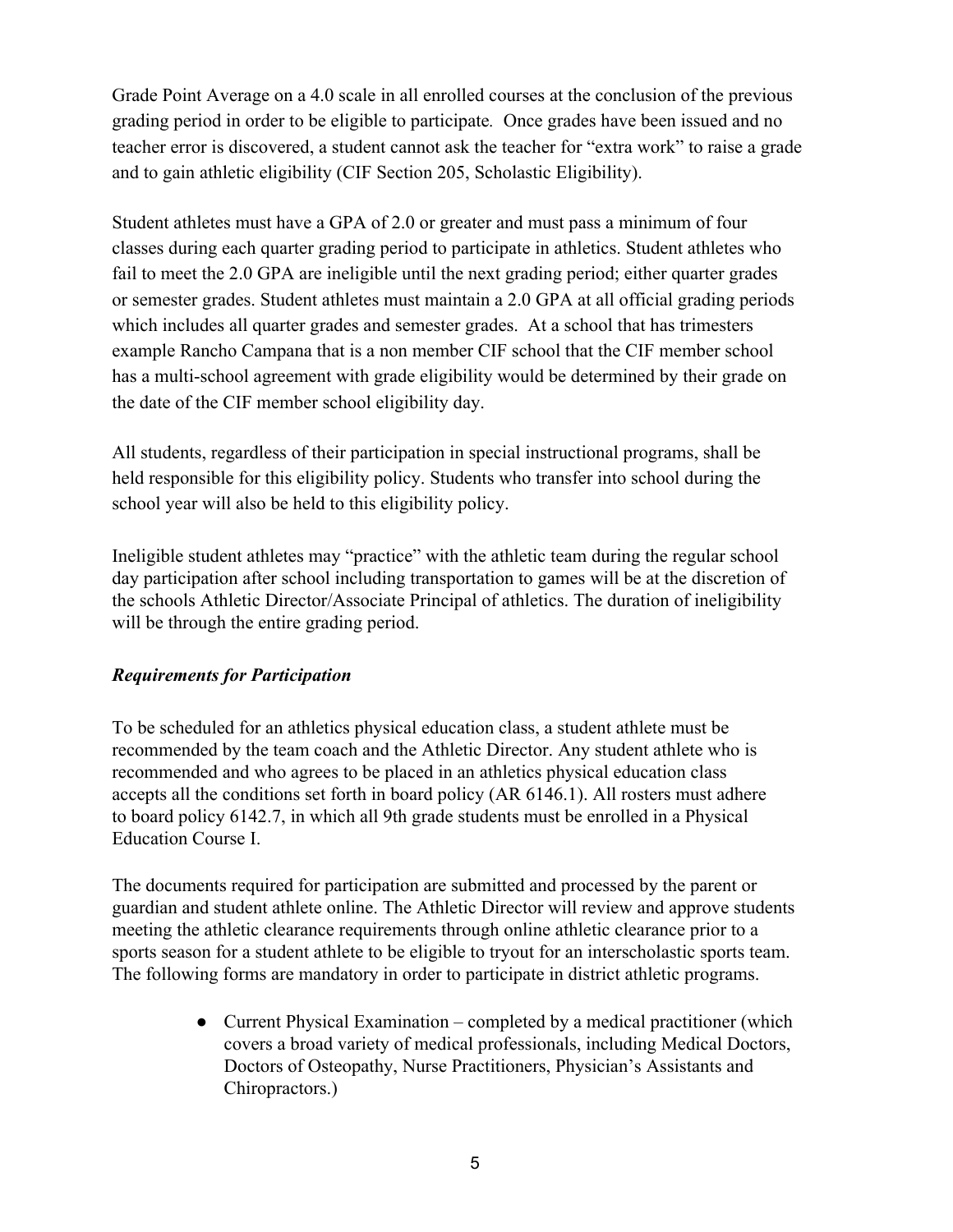- Athletic Department Participation Contract completed with all required signatures
- Physical Insurance Packet completed with all required signatures
- Parent/ Guardian permission participation
- CIF athletic code of ethics
- Concussion information sheet
- Sudden cardiac arrest information sheet

For students attending a non-comprehensive high school, including but not limited to Rancho Campana High School, Condor High School, Oxnard Middle College High School, or any Charter School, the school the student attends for one period of instruction and the school in which they participate in sports must have a completed Multi-School Agreement with the student's current school of attendance.

#### <span id="page-5-0"></span>*Attendance*

Oxnard Union High School District places a high emphasis on academics and attendance. Consequently, a student athlete must be in attendance in every class during the day of a contest or practice session, except as excused by the School Administration, Athletic Director or designee. For Saturday contests, this rule will apply to the Friday immediately preceding the contest. Violation of this rule may result in the student athlete not participating in the scheduled athletic contest and/or practice. Student athletes are expected to be at all practices unless they have an excused absence. The Governing Board believes that regular attendance plays an important role in student achievement. The Board recognizes its responsibility under the law to ensure that students attend school regularly. Parents/guardians of children aged 6 to 18 are obligated to send their children to school unless otherwise provided by law. The Board shall work with parents/guardians and students to ensure their compliance with all state attendance laws and may use appropriate legal means to correct problems of chronic absence or truancy (BP 5113). Students shall be enrolled in at least a minimum day schedule of four (4) classes to be eligible for participation in extracurricular activities or interscholastic athletics (CIF Rule 205 - B). Students enrolled in Independent Studies at the school for which the student will be competing (same school as their school of residence) in athletic contests shall be athletically eligible providing the student is enrolled in a minimum of four (4) classes (CIF Rule 226 and 205) (CIF Code of Ethics - Athlete). (AR 6144.2 - Student Competition)

## <span id="page-5-1"></span>*Conduct*

The Board values the quality and integrity of the athletic program and the character development of student athletes. Student athletes, coaches, parents/guardians, spectators, and others are expected to demonstrate good sportsmanship, ethical conduct, and fair play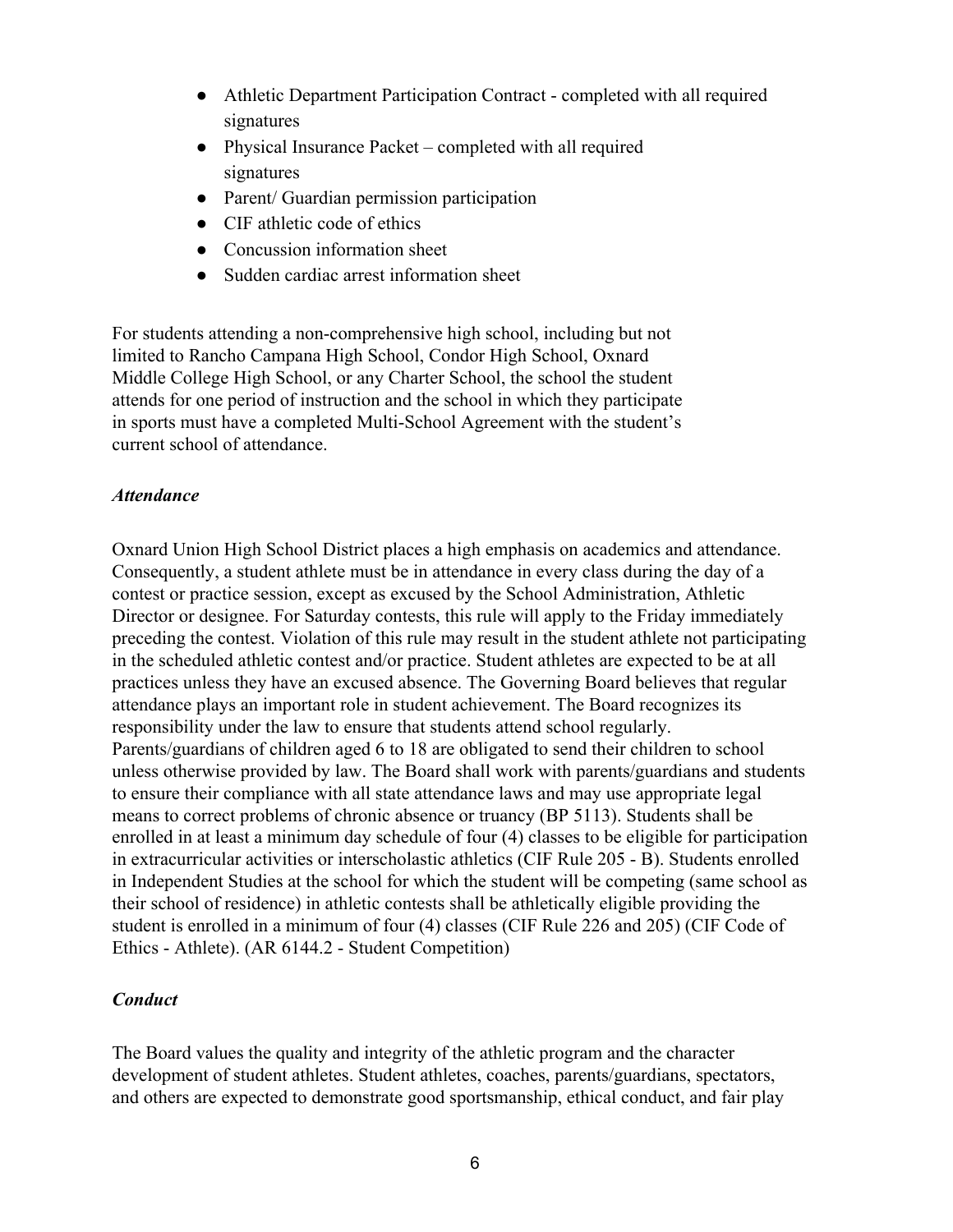during all athletic competitions. They shall also abide by the core principles of trustworthiness, respect, responsibility, fairness, caring, and good citizenship and the Code of Ethics adopted by CIF. Students and staff shall be subject to disciplinary action for improper conduct. (Board Policy 6145.4, 6145.2, 5131) (CIF Code of Ethics - Athlete)

Any student athlete, who is found to have violated rules of unacceptable campus conduct, may receive a warning, a suspension from participation in athletics or removal from the team, as well as appropriate disciplinary action (Board Policy 6145.4, 6145.2, 5131) (CIF Code of Ethics - Athlete).

When a student athlete is suspended from school, or expelled from the district, he/she shall not be allowed to participate in any athletic practice, meeting or contest during the period of suspension or expulsion. (BP 5144) (CIF Code of Ethics - Athlete)

## <span id="page-6-0"></span>*Personal Appearance, Grooming and Dress Policy*

Appropriate dress and grooming contribute to a productive learning environment. The School and District expects students to give proper attention to personal cleanliness and to wear clothes that are suitable for the school activities in which they participate. Students' clothing must not present a health or safety hazard or a distraction which would interfere with the educational process. (Board Policy 5132) Student athletes are expected to help maintain the integrity of the visiting schools locker room and venue of play. (CIF Code of Ethics - Athlete)

## *School Clothing and Equipment*

It is the responsibility of each student athlete to return all clothing and equipment issued. Moreover, all clothing and equipment must be in the same condition as when issued upon return. Failure to do so may result in the student athlete being charged for the missing or damaged clothing and equipment. In addition, students will forfeit the right to participate in any interscholastic athletic contests, until the aforementioned issue has been rectified. The school site administration has the discretion to determine any further consequences as per OUHSD board policy. (CIF Code of Ethics - Athlete, Board Policy 5132) (BP 5144 Student Discipline)

## *Drugs, Alcohol and Tobacco Policy*

Drugs, alcohol and tobacco negatively affect a student athlete's physical well-being and performance in athletics. District Policy prohibits the use of smoking or smokeless tobacco products. Student athletes who use, possess, or are under the influence of a controlled substance, as defined in section 11007 of the Health and Safety Code; to include alcoholic beverages, or intoxicants of any kind at any time; including evenings, weekends and holidays; on or off school grounds are in violation of this policy and will be disciplined.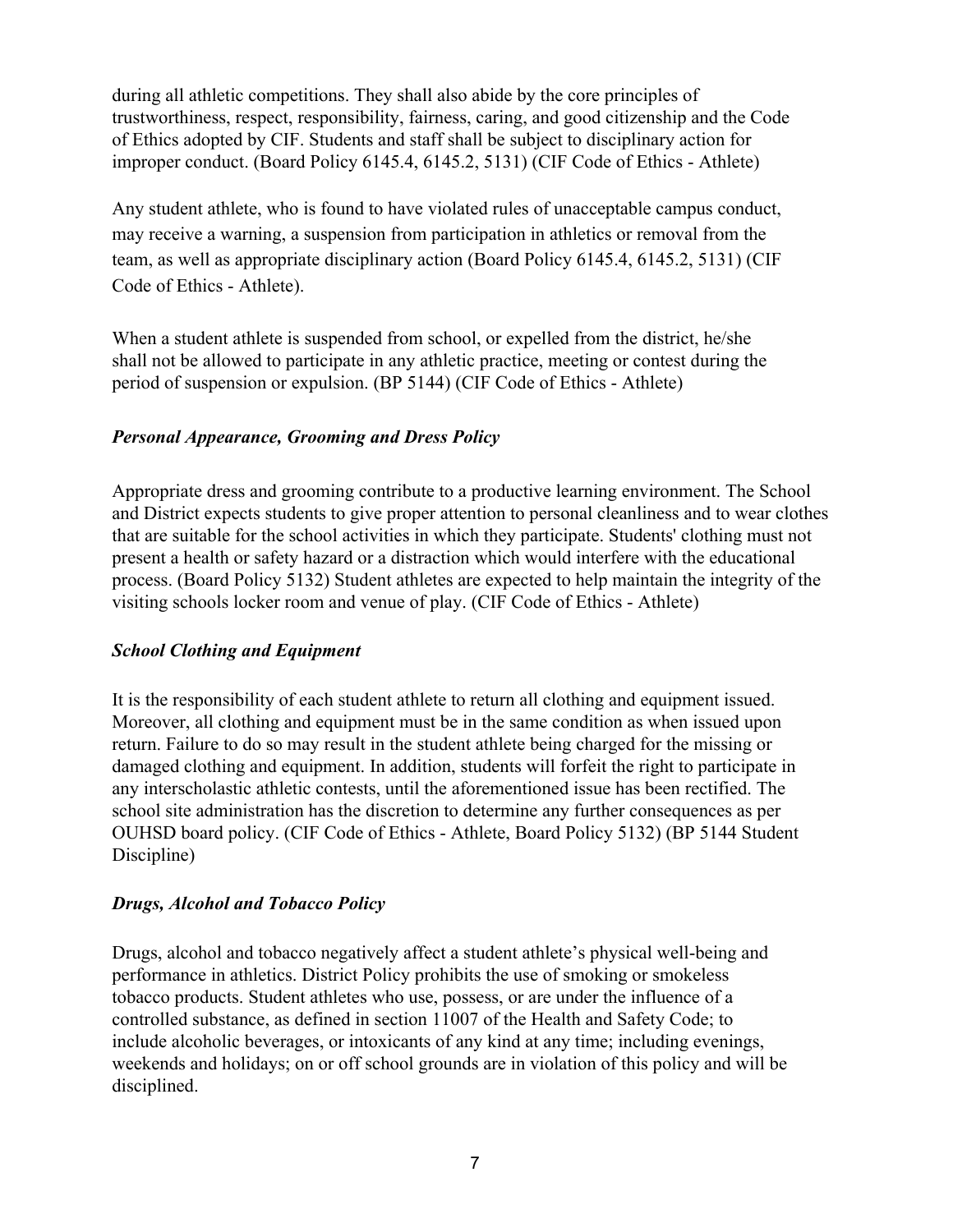Student athletes should fully understand that he/she may be suspended or dismissed from the team for the remainder of the season for any violation. Student athletes may re-apply to participate in sports the following season. (Board Policy 5131.6)

In order for a student athlete to participate in any athletic activity, he/she must sign the Parent and Student Handbook Acknowledgement Form which states the student will not use, possess, or be under the influence of any controlled substance, this includes electronic cigarettes or vape pens, and related paraphernalia as defined in Section 11007 of the Health and Safety Code and OUHSD Board Policy 5131.6, 5131.62. He/she further agrees not to possess any type of drug paraphernalia (including but not limited to electronic cigarettes, or vape pens, charging devices or items related to electronic cigarettes). If a student is determined to be under the influence or in possession of alcohol or other drugs the school administrator will follow OUHSD discipline policy (Board Policy 5144).

A student athlete's locker is the property of the District and the administration reserves the right to examine it, and its contents at any time with reasonable suspicion as per Board Policy 5145.12. Each student is encouraged to make sure that the locker is kept securely locked at all times and will not share the combination with any other person. The school is not responsible for any lost or stolen items.

In addition, as a condition of participating in OUHSD athletics, all athletes and schools adopt the practice and policy of prohibiting the use and abuse of androgenic/anabolic steroids. All students and their parents, legal guardian/caregiver must agree that the athlete will not use steroids without the written prescription of a fully licensed physician (as recognized by the AMA) to treat a medical condition (CIF Blue Book Article 503.I) as a condition of participating in OUHSD athletics. (CIF Code of Ethics - Athlete)

## <span id="page-7-0"></span>*Athletic Trips*

While traveling, student athletes are expected to act in a positive, responsible manner at all times. If a student athlete is to suit-up at another school, he/she is expected to dress for the trip in a way that will not bring discredit to his/her teammates, fellow students, school and community. (CIF Code of Ethics - Athlete)

#### <span id="page-7-1"></span>*On the Playing Field or Court*

Athletics is an integral part of the school's total educational program. It is within this context that the following Code of Ethics be followed by all student-athletes in all interscholastic athletics contests (CIF Code of Ethics - Athlete):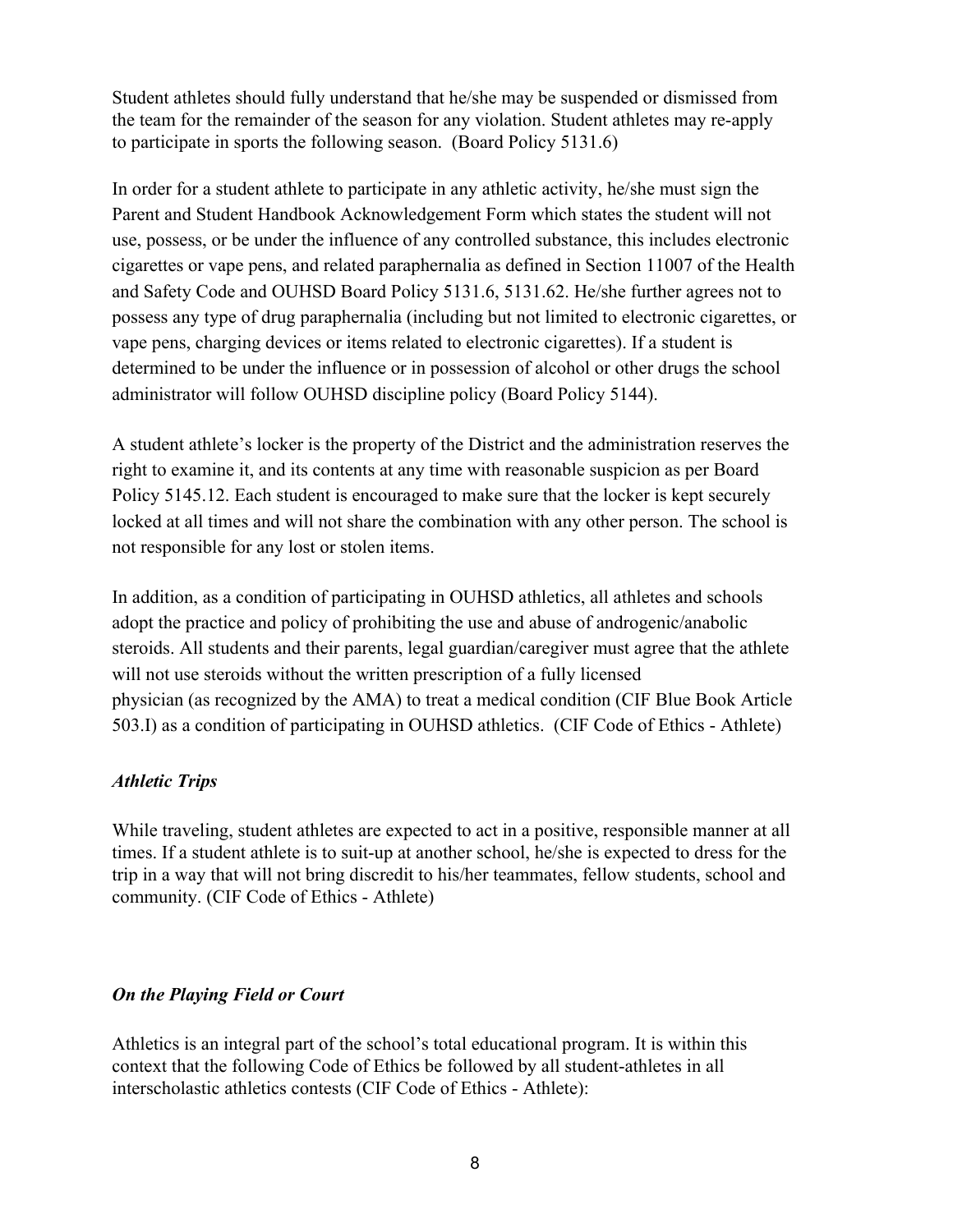- Show respect for teammates, opponents, officials and coaches.
- Cooperate with officials, coaches and fellow participants to conduct a fair contest
- Respect the integrity and judgment of game officials.
- Exhibit fair play, sportsmanship and proper conduct on and off the playing field and display no behavior that could incite fans.
- Maintain a high level of safety awareness.
- Refrain from the use of profanity, vulgarity and other offensive language and gestures.
- Adhere to the established rules and standards of the game to be played.
- Respect all equipment and use it safely and appropriately.
- Win with character, lose with dignity.
- Treat opponents with respect; shake hands prior to and after contests.
- Display positive public action at all times.
- Athletes shall adhere to the "Pursuing Victory With Honor" guidelines established by the CIF Southern Section.

#### <span id="page-8-0"></span>*Suspension/ Dismissal from a Team*

Dismissal from a team is the last action a coach should take in attempting to discipline a student. Suspension, additional work, counseling, etc. are alternative options of dealing with disciplinary infractions. The following reasons may warrant suspension/dismissal:

- Ineligible Didn't pass four classes and maintain a 2.0 GPA.
- Violation of CIF or league rules governing eligibility (age, residence, etc.)
- Suspension from school for reasons other than athletic, such as truancy, fighting, etc.
- Smoking, chewing tobacco, use of drugs or alcoholic beverages.
- Absent from practice or contests without a legitimate excuse.
- Improper conduct on the bus as defined under regulations established by the district Transportation Department.
- Stealing
- Use of Obscene language and/or profanity.
- Insubordination to either coaches or other school personnel.
- Any other violation of the CIF Code of Ethics and/or the District Code of Ethics.
- **→** Consequences may include suspension being enforced during Athlete's next season of Sport.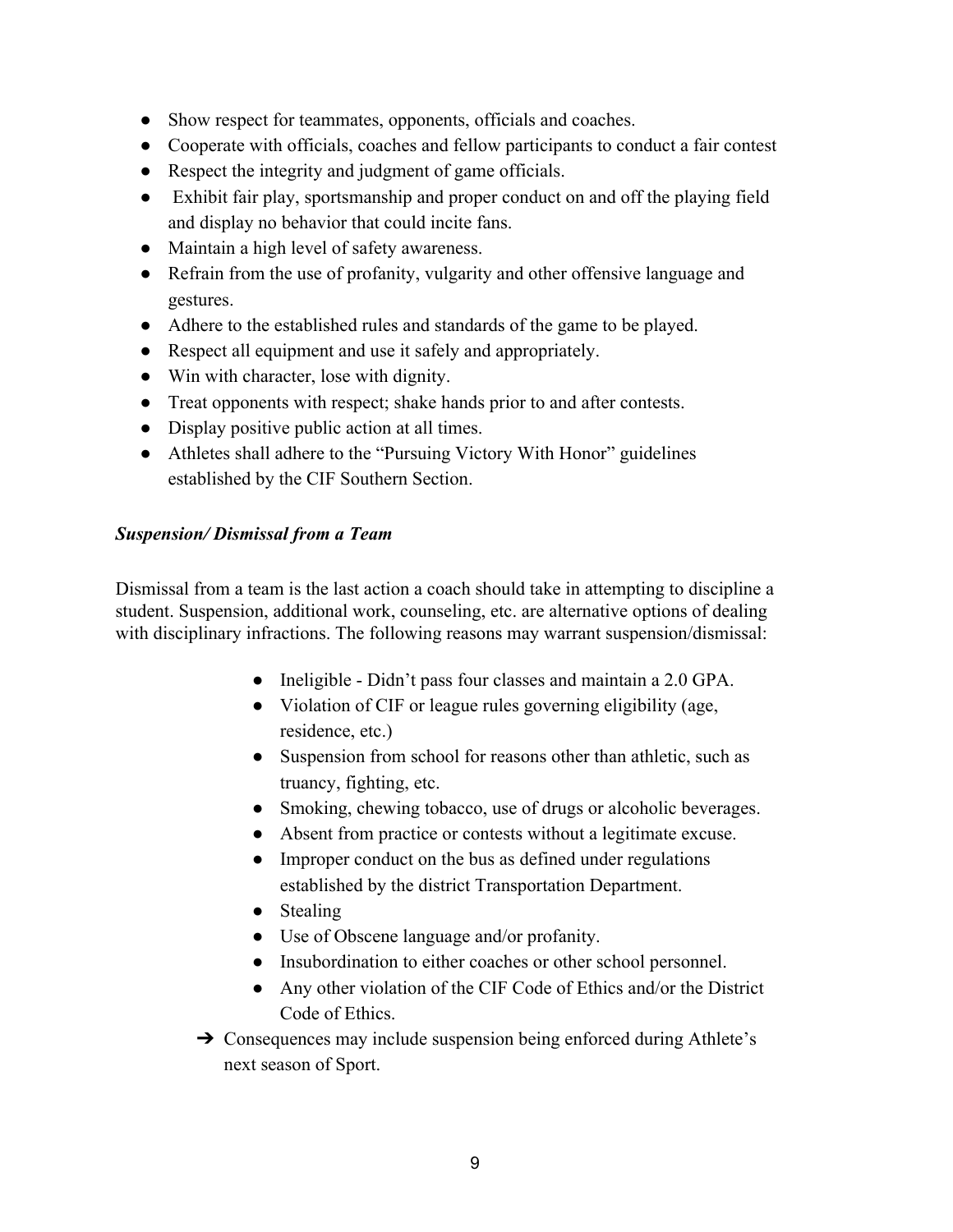## <span id="page-9-0"></span>*Quitting a Sport/ Dropping a Sport*

Quitting a sport differs from being dropped or dismissed from a team. If a student athlete quits, he/she has not fulfilled his/her agreement to participate and the student athlete will not be allowed to attend the activities at the end of the sports season, including the team banquet, and receive any awards. In addition, the student athlete will not be allowed to participate in any other sport until the season of the sport the athlete has quit is completed.

If a student athlete wants to drop and or quit a sport, he/she needs to make a personal contact with the coach/instructor and obtain his/her approval. By following this procedure, the student athlete will remain eligible to participate in other sports.

#### <span id="page-9-1"></span>*Locker Room Behavior*

All student athletes must observe all rules governing the locker and shower rooms. Students in violation of education code, such as hazing or harassment, may be disciplined including but not limited to suspension and possibly expulsion. All student athletes will maintain clean and orderly use of facilities used for athletic programs, this includes but is not limited to locker rooms, classrooms, fields, and other areas on any OUHSD school, CIF member school, or other campus/facility being used for OUHSD athletics. (CIF Code of Ethics - Athlete) (Education Code 32051, 48900, 48915)

Leadership with staff and others in overseeing a coherent, integrated operations system. S/he and staff engage students, families, and the community as partners in maintaining buildings and grounds and keeping equipment and technology in good condition. The leader advocates for acquiring and distributing equipment, materials, and technology that supports all staff and students, including students with specific academic, linguistic, cultural, social-emotional, and physical needs. S/he works with the staff, district, local authorities, and other specialists to anticipate accessibility, health, welfare, and safety challenges and has contingency plans and cooperative agreements in place to address them quickly

## *Letters and Other Awards*

Letters are awarded according to School District, League, and CIF rules and regulations. All coaches reserve the right to deny any student athlete an award that is in violation of these rules. School must adhere to the CIF Southern Section Blue Book rules regarding "Awards for CIF Competition," Article 80.

## *Transportation*

A student athlete participating in the Oxnard Union High School District Athletic Program is required to travel to and from a contest by means of school-approved transportation. The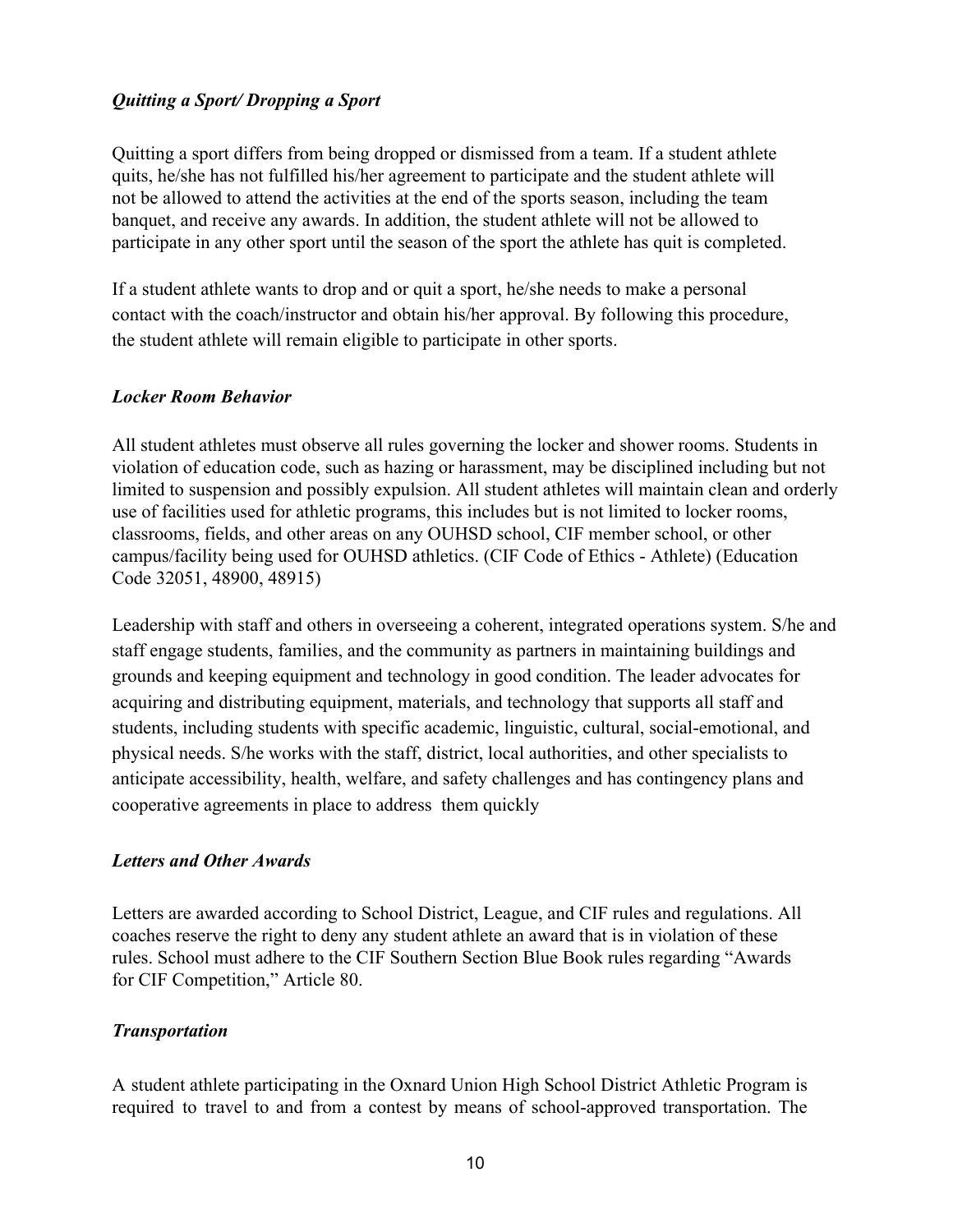only school-approved means of transportation are as follows:

A. District bus or district approved transportation B. District van with an Oxnard Union High School District certificated employee driver. C. Private vehicles are approved with parent permission form. No student will be denied athletic participation based on the inability to pay.

B. Request for Approval to Transport Students in Private Vehicle - Any person approved by the school administration to transport students to a school activity in a privately owned vehicle must provide written assurance of adequate coverage for public liability and property damage insurance and shall sign and submit a "Parent Permission for Transporting Students in a Privately Owned Vehicle" form.

C. Parent Permission for students to drive themselves without other students (when student is driving) - The "Parent Permission slip to Transport Students in Privately Owned Vehicles" shall be obtained for any students wishing to drive themselves. to school-sponsored activities when travel emanates from the school site.

D. All of the above forms must be submitted, and the Request for Approval form (Section A) approved by the Principal before a student will be allowed to travel in a privately owned vehicle for the events covered in this policy.

As per Board Policy 6153, Athletic Competition Must be scheduled in such a manner that students are not dismissed before the completion of fourth (4th) period. The only exception to this would be teams that are in CIF playoff competition where the destination of the contest warrants an earlier departure time. League representatives may continue to compete in sectional, regional, state and national competition until eliminated without restrictions.

Where district transportation is not available, schools will need to use charter busses or may use private vehicles or school vans. These busses must be chartered through an approved company and arranged through the Oxnard Union HSD transportation office. League representatives may continue to compete in sectional, regional, state and national competition until eliminated without restrictions. (Board Policy 6153)

## <span id="page-10-0"></span>*Medical Examinations, Insurance and Emergency Information and Consent Form*

Each student athlete must pass a physical examination and have adequate health and accident insurance. In case the student athlete does not have adequate coverage, he/she will have to purchase school insurance. Parent or Guardian will verify possession of insurance for the student athlete by entering the insurance and signing on the electronic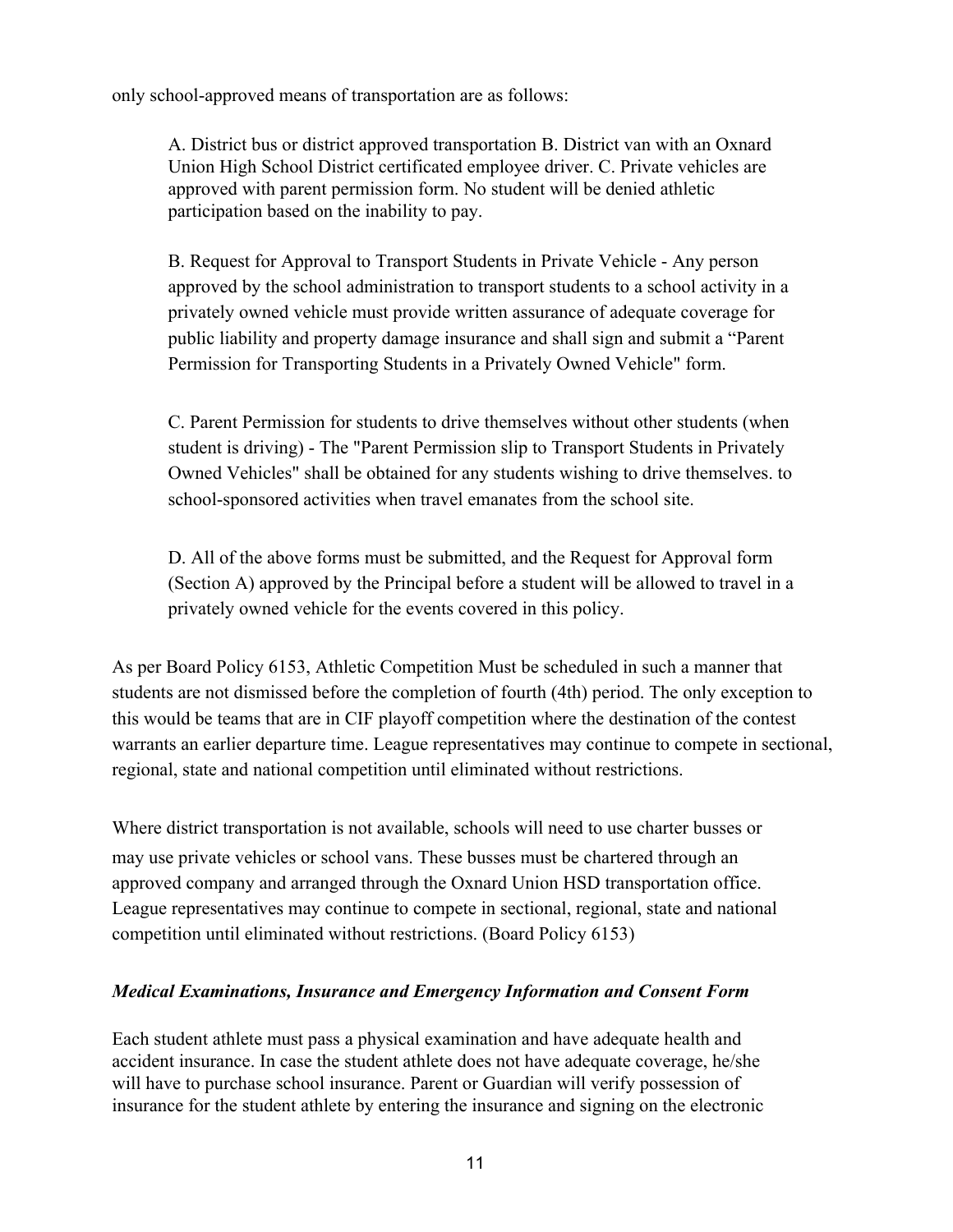athletics clearance form (board policy 5143, education code 32221)

## A. Physical Examinations

An annual physical examination, or a statement by a medical practitioner, certifying that the student is physically fit to participate in athletics is required before a student may try out, practice, or participate in interscholastic athletic competition. A student will be excused from this physical examination provided there is compliance with the Education Code provisions concerning Parents' Refusal to Consent. Note: Physicals must be signed or co-signed by a practitioner holding a valid physicians and surgeons certificate.

## B. Insurance

Student athletes will not be allowed to try out and participate in practice or contests unless they are covered by an adequate accident insurance policy. (Ed Code 32221 and 32221.5)

Oxnard Union High School District Board Policy 5143, in accord with Education Code 32221, requires protection for medical and hospital expenses resulting from accidental bodily injury for each member of school athletic teams. The cost is to be paid by each participant. Options providing for minimum coverage requirements as contained within the Education Code are shown below:

## C. Emergency Information and Consent Form

All students shall have on file an Emergency Information and Consent Form and an Insurance Information form. District forms are available for these purposes and may be secured from the Activities Office at each school.

**Coaches**

<span id="page-11-0"></span>*COACHES CODE OF CONDUCT:*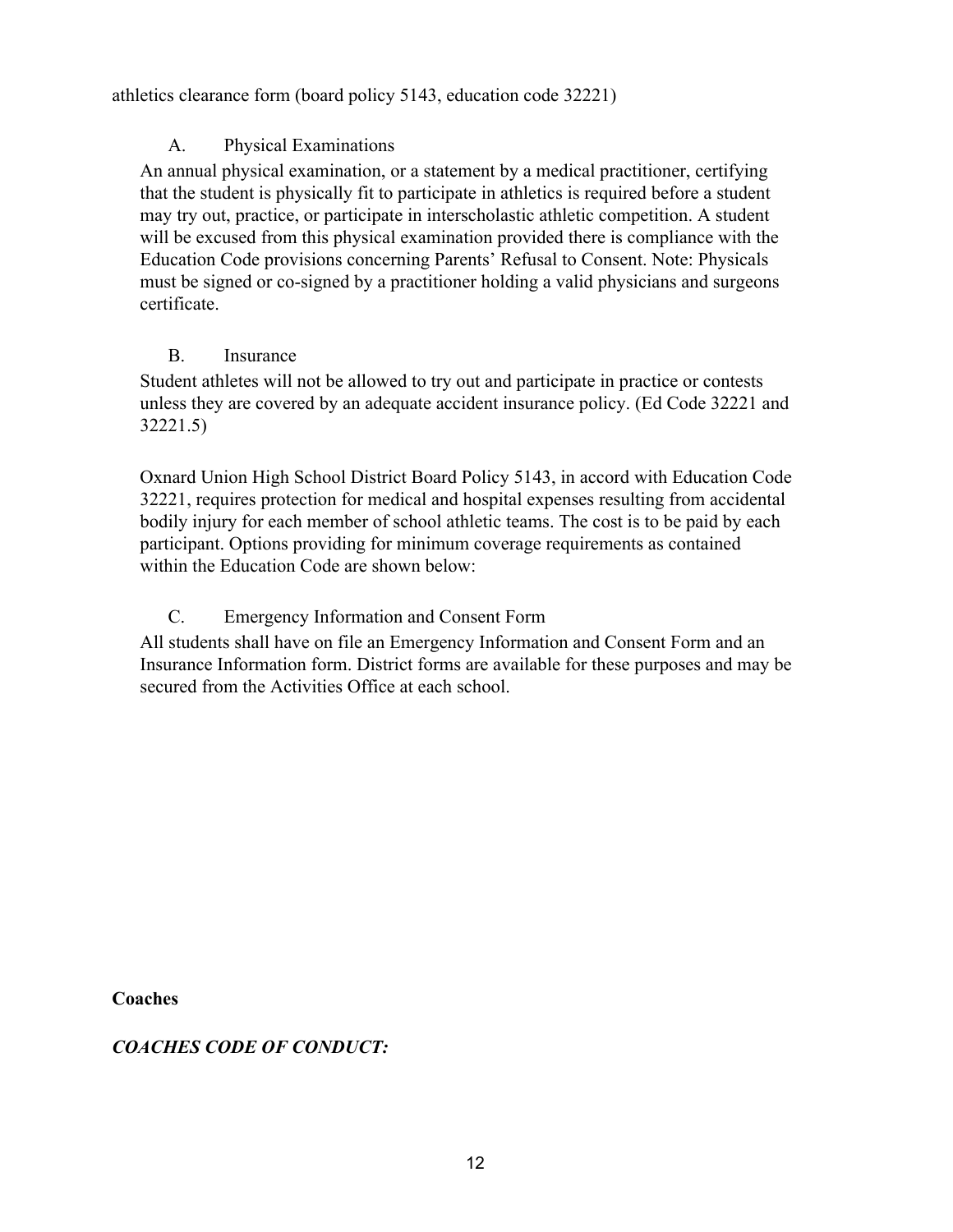Athletics is an integral part of the school's total educational program. All school activities, curricular and extracurricular, in the classroom and on the playing field, must be congruent with the school's stated goals and objectives established for the intellectual, physical, social and moral development of its students. It is within this context and in accordance with Title V of the California Administrative Code of Ethics is presented.

1. Show respect for players, officials and other coaches.

- 2. Respect the integrity and judgment of game officials.
- 3. Establish and model fair play, sportsmanship and proper conduct.
- 4. Establish player safety and welfare as the highest priority.
- 5. Provide proper supervision of students at all times.
- 6. Use discretion when providing constructive criticism and when reprimanding players.

7. Maintain consistency in requiring all players to adhere to the established rules and standards of the game to be played.

8. Properly instruct players in the safe use of equipment.

9. Avoid exerting undue influence on a pupil's decision to enroll in an athletic program at any postsecondary educational institution.

10. Avoid exerting undue influence on pupils to take lighter academic course(s) in order to be eligible to participate in athletics.

11. Avoid suggesting, providing or encouraging any athlete to use non-prescription drugs, anabolic steroids or any substance to increase physical development or performance that is not approved by the United States Food and Drug Administration, Surgeon General of the United States or American Medical Association.

12. Avoid recruitment of athletes from other schools.

13. Follow the rules of behavior and the procedures for crowd control as established by the local board and the league in which the school participates.

14. Refrain from the use of profanity, vulgarity and other offensive language and gestures.

15. Support the principles of Pursuing Victory with Honor.

16. Accept and fulfill the contractual and sponsorship commitments made by the CIF Southern Section during playoff competition.

## <span id="page-12-0"></span>*NUMBER OF COACHES PER SPORT*

- A. The number of paid coaches per sport will comply with the agreement between the Board of Trustees and the District Educators' Association which is the printed extra-pay schedule in the district handbook (see Appendix P[http://sk309-wpengine.netdna-ssl.com/wp-content/uploads/2017/07/Extra-Duty-Pay](http://sk309-wpengine.netdna-ssl.com/wp-content/uploads/2017/07/Extra-Duty-Pay.pdf) [.pdf](http://sk309-wpengine.netdna-ssl.com/wp-content/uploads/2017/07/Extra-Duty-Pay.pdf)). Additional unpaid voluntary coaches must be approved by the Board of Trustees upon recommendation of the school principal.
- B. It is up to each site to determine the amount of unpaid coaches for each sport.

## **CERTIFICATION OF COACHES**

A. All coaches must be certified according to district, CIF, and California law requirements.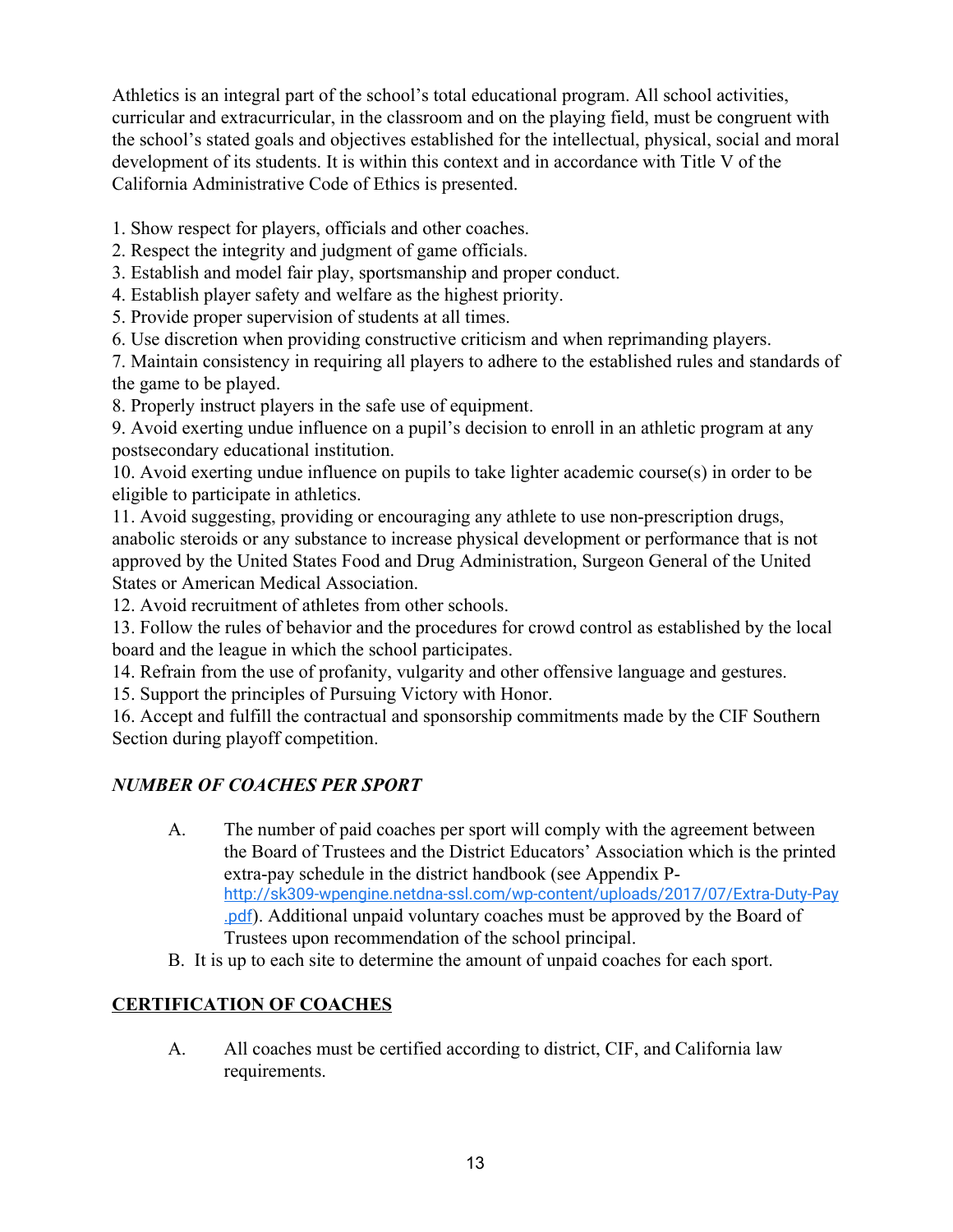- B. All coaches must be cleared by the Human Resources Department prior to working with athletes, in order to get paid for coaching services (which includes submitting all paperwork, fingerprints and coaching certification).
- C. All coaches must be paid through the Oxnard Union High School District payroll. They shall not receive compensation directly from parents, booster organizations, or foundations, nor receive bonuses for their performance or the performance of a team. Booster organizations may agree to pay for additional coaches as long as the stipend is what is stated in the negotiated teacher contract and that the total amount is submitted prior to the ASB Bookkeeper in advance.

## <span id="page-13-0"></span>*AWARDS*

- A. It is the responsibility of the school administration to provide awards to student-athletes/teams at the conclusion of a season. This may include certificates, trophies, plaques, and/or letters.
- B. Scholar-Athlete awards are given by each school to athletes that maintain an unweighted GPA of 3.2 or better.
- C. School must adhere to the CIF Southern Section Blue Book rules regarding "Awards for CIF Competition," Article 80.

## <span id="page-13-1"></span>*ATHLETIC CONTRACTS*

- A. A contract is the mutual agreement of the parties concerned reduced to writing and signed by each of them. The signing of contracts for all non-league team contests is highly encouraged and should be completed if admission is charged. A league schedule duly adopted and recorded in the league's minutes will be regarded as a contract.
- B. Where a written contract has been entered into, schools must carry out the provisions of the contract, subject to the following rules:
	- 1. Where either school finds it impossible to meet a scheduled contest, it must notify the other school in writing and send a copy to the Commissioner of Athletics prior to the scheduled contest. In case the other school does not agree to the cancellation of the contest, the Executive Committee shall make the final decision.
	- 2. Any expenses incurred by the offended school such as officials' fees, stadium rental, transportation, etc., shall be paid in full by the school breaching the contract.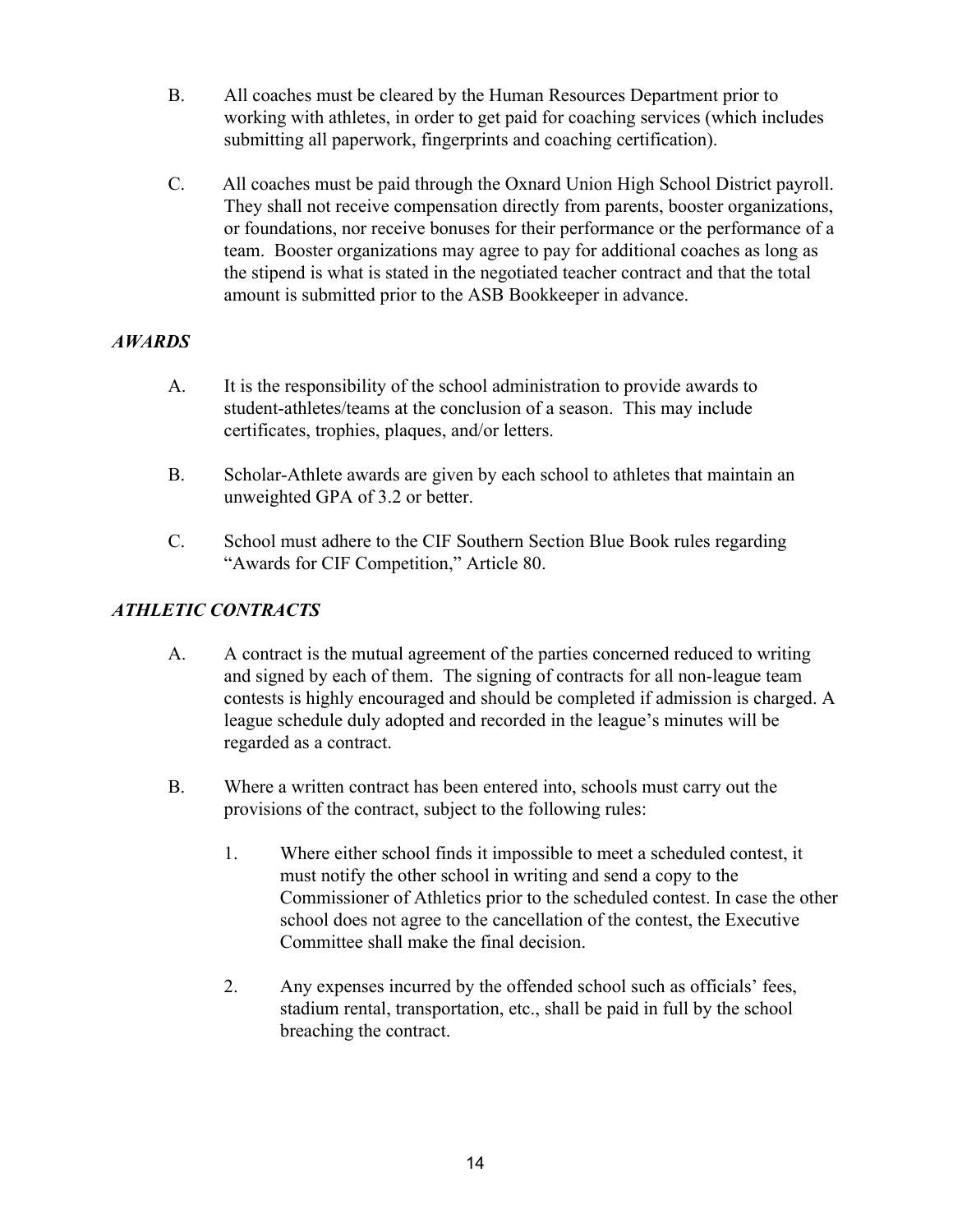- 3. When a school fails to engage in a contest agreed upon, without giving notice to the other school and securing an honorable release, it may be suspended from membership.
- C. It is important that all schools confirm athletic contests in writing after they have been scheduled verbally by phone. This procedure will reduce the number of conflicts that seem to arise when contests are scheduled by phone. Appeals of athletic contests will carry added weight if the agreement for said contest is part of a written athletic contract.
- D. Schools are responsible to fulfill their commitments made by previous school personnel. A change of administration, athletic director or coach, does not cancel out a schedule contest made the previous school year.

## <span id="page-14-0"></span>*ATHLETIC EQUIPMENT:*

## A. ISSUANCE

Athletic coaches are responsible for the proper issuance and return of equipment from student athletes.

## B. CARE OF EQUIPMENT

Coaches will instruct their student-athletes on the proper storage and care of all issued equipment with great emphasis on cleanliness. Equipment that is washable is to be taken home by the student to be laundered at least once a week. Coaches are to strongly enforce the rule that issued equipment is to be worn by student athletes only at practices and games, not as an article of clothing for personal use. Continuing to use items of equipment, especially jerseys, for "souvenirs" is to be discouraged. Any coach seeing an individual wearing unauthorized equipment is to reacquire the equipment immediately and report the incident to the Athletic Director.

## C. PLAYERS LEAVING TEAM

If a student-athlete leaves the team during the season (injury, dropped from the team, quits the team, etc.), it is the coach's responsibility to obtain the student-athlete's equipment. This should be done within 24 hours of the player leaving the team.

## D. LOST/MISSING EQUIPMENT

Student-athletes have an obligation and responsibility to properly care for and return all equipment issued to them. Student-athletes failing to turn in all issued equipment, or returning equipment damaged through misuse, are responsible to meet the current replacement cost for such equipment. Equipment damaged during play in practices and games will be replaced at no cost.

## <span id="page-14-1"></span>*ATHLETIC SEASONS*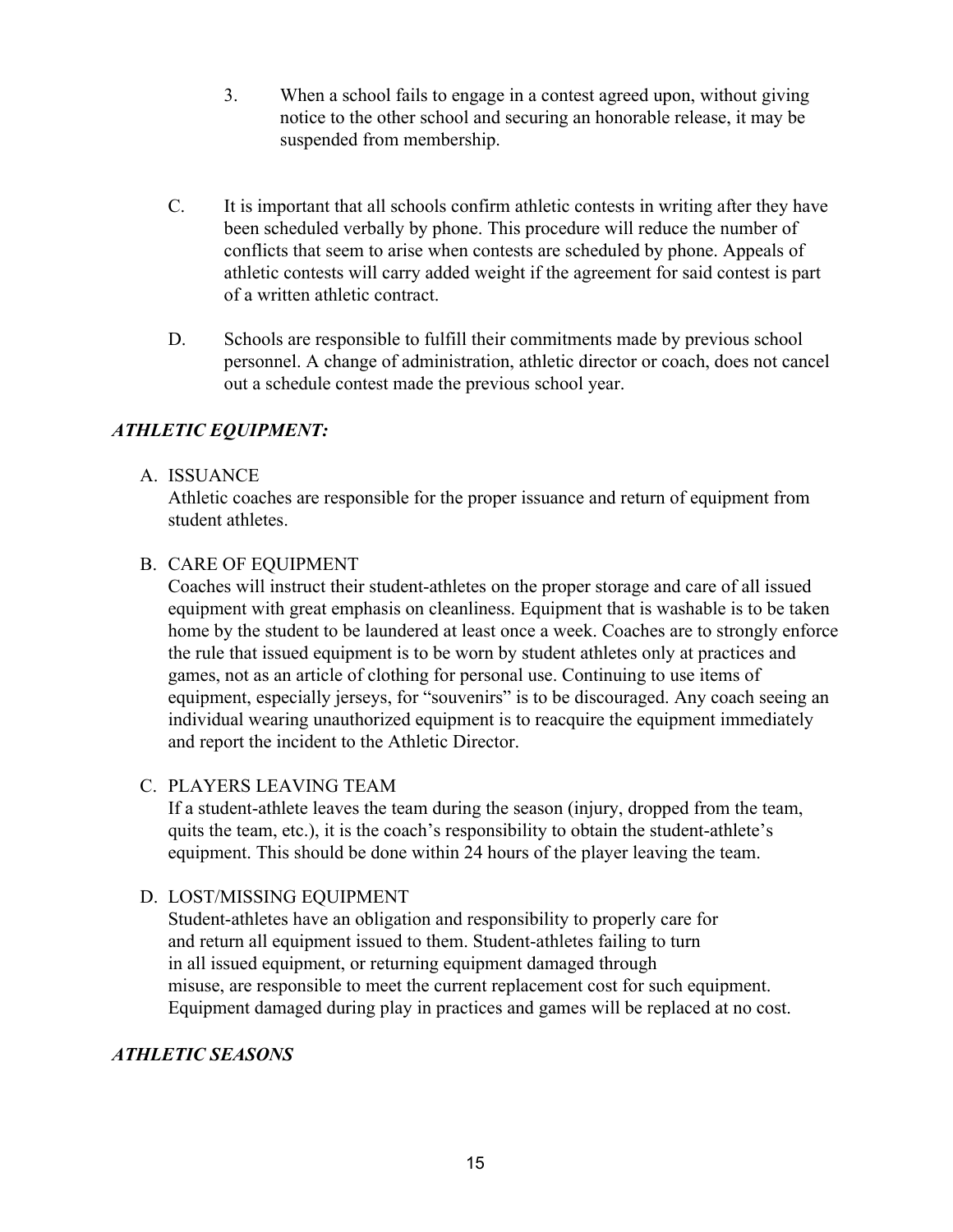A. SEASON OF SPORT DEFINITION: CIF Southern Section Blue Book Rule 511 The season of a sport for a school is that period of time which elapses between first interscholastic contest and the final contest for that particular sport. The season of a sport for any individual student is that period of time between the student's first participation in an interscholastic contest and the student's final contest for a particular sport.

- 1. The "season of sport" shall be established for each sport by the highest CIF component level in which championship competition is conducted (i.e., State, Section, or League) in that sport. To participate in State level competition for any particular sport, a Section must comply with the CIF adopted "season of sport".
- 2. The sports seasons are:

Fall—August through November Winter—November through February Spring—February through June Exact dates will vary from year to year and championship competition may extend beyond these dates.

## **B. SUMMER DEAD PERIOD: CIF Southern Section Blue Book Rule 2512.2**

A summer dead period must be declared by the school principal for all sports. The dates of the dead period must be forwarded to the Southern Section Commissioner. The dead period must be the same for all levels and must be three (3) consecutive weeks between the end of school or the dates identified in the CIF Blue Book. No class could be offered which could circumvent the rule. There are no exceptions to the summer dead period. During the dead period, weight lifting ONLY would be permitted. No running or other type of conditioning would be allowed.

## **C. SUMMERTIME RULES: CIF Southern Section Blue Book Rule 2512**

With the exception of summer dead period, from the end of school or the CIF identified date, whichever is first, until the beginning of the first official starting date for fall sports, there shall be no restriction on high school coaches association with high school students registered and/or attending their respective high school or entering them in summer competition, provided approval is received from the school principal and district. The coach must complete and submit the required paperwork for summer camps which includes a Facility Use Agreement.

## <span id="page-15-0"></span>*PROTOCOL FOR USE OF ASB FUNDS AND ACCOUNTS*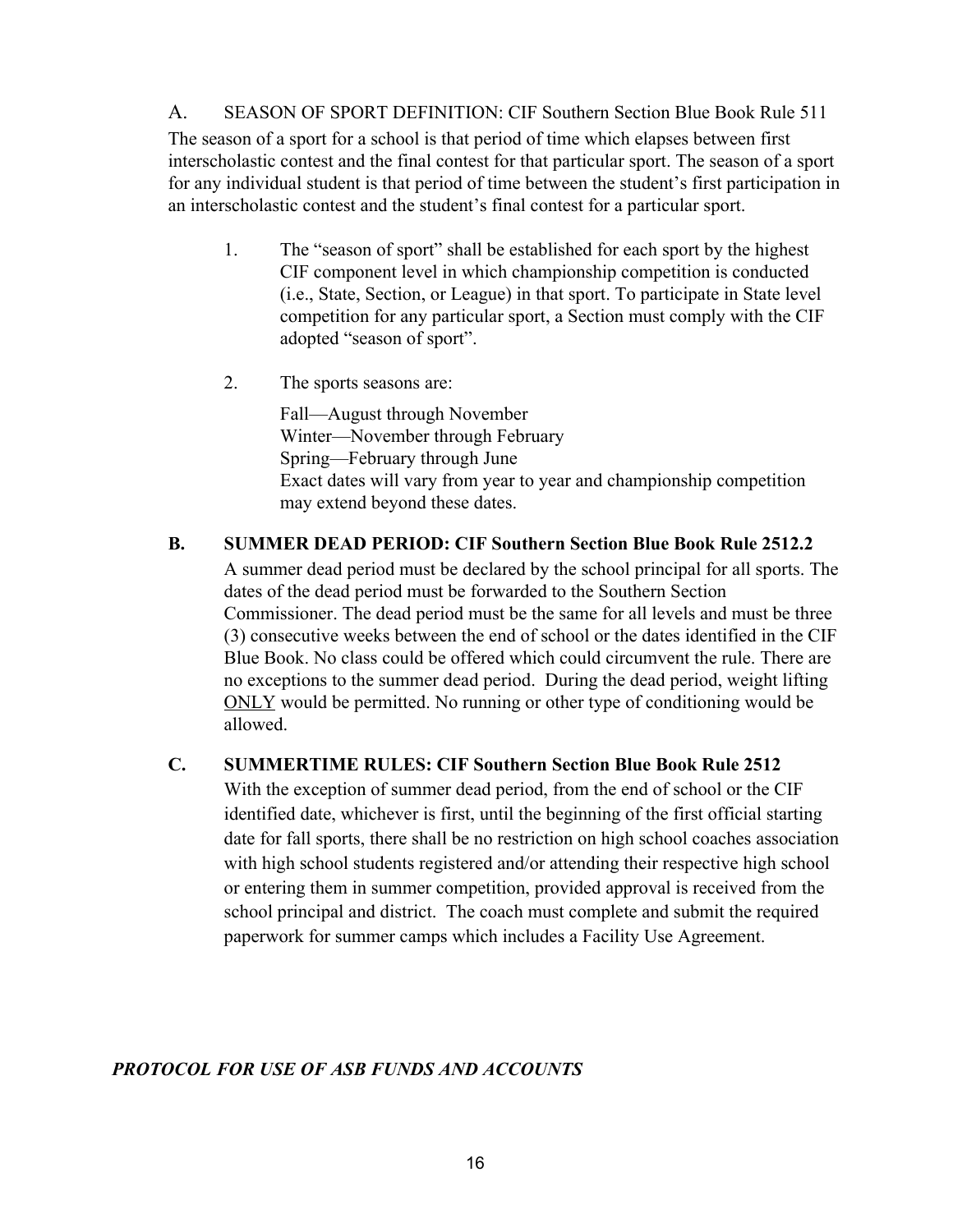Fundraiser Process

- 1. Fill out a calendar request
	- Turn request into ASB for approval
- 2. Once approved fill out potential revenue
- 3. Turn into ASB bookkeeper
	- If you need to get product to be sold
	- Get a QUOTE First
	- Fill out a requisition form (Get approved by ASB)
	- Get PO (purchase order)
	- Order product from the company with the PO
	- Once you get the product fill out a check request to pay the company

Purchasing a Product

- 1. Get a QUOTE First
- 2. Fill out a requisition form (Get approved by ASB)
- 3. Get PO (purchase order)
- 4. Order product from the company with the PO
- 5. Once you get the product fill out a check request to pay the company

Paying a Tournament

- 1. Print the tournament flyer
	- Fill out a requisition form
	- Get approved by ASB
	- Fill out a check request to pay the high school or association running the tournament (Board Policy BP 3452)

## <span id="page-16-0"></span>*OFF SEASON PRACTICE/COMPETITION*

With the elimination of the Association Rule, "There are no longer restrictions on what coaches can do with their students when the  $6<sup>th</sup>$  period athletic class is over. Coaches will be allowed to remain with their students and continue to instruct them in the particular skills for their sport after their 6<sup>th</sup> period athletic class time has concluded." (CIF Frequently Asked Questions)

The elimination of the association rule effectively limits restrictions on organized team practice, tryouts, spring practice and conditioning rules. However, OUHSD guidelines still govern a coaches' association with athletes.

As a result of this change, the following guidelines have been established

- A. Association with Athletes as an Extension of the School Day (School Related)
	- 1. Only students enrolled at the designated school will be allowed to participate.
	- 2. Athletes must be cleared to play, i.e. have health insurance, current physical, and parent permission.
	- 3. Coaches must maintain a current emergency card for each athlete.
	- 4. *Designated school/team programs may not conduct off-season practices, tournaments, and games on Sundays.*
	- 5. No practices may occur on Sunday.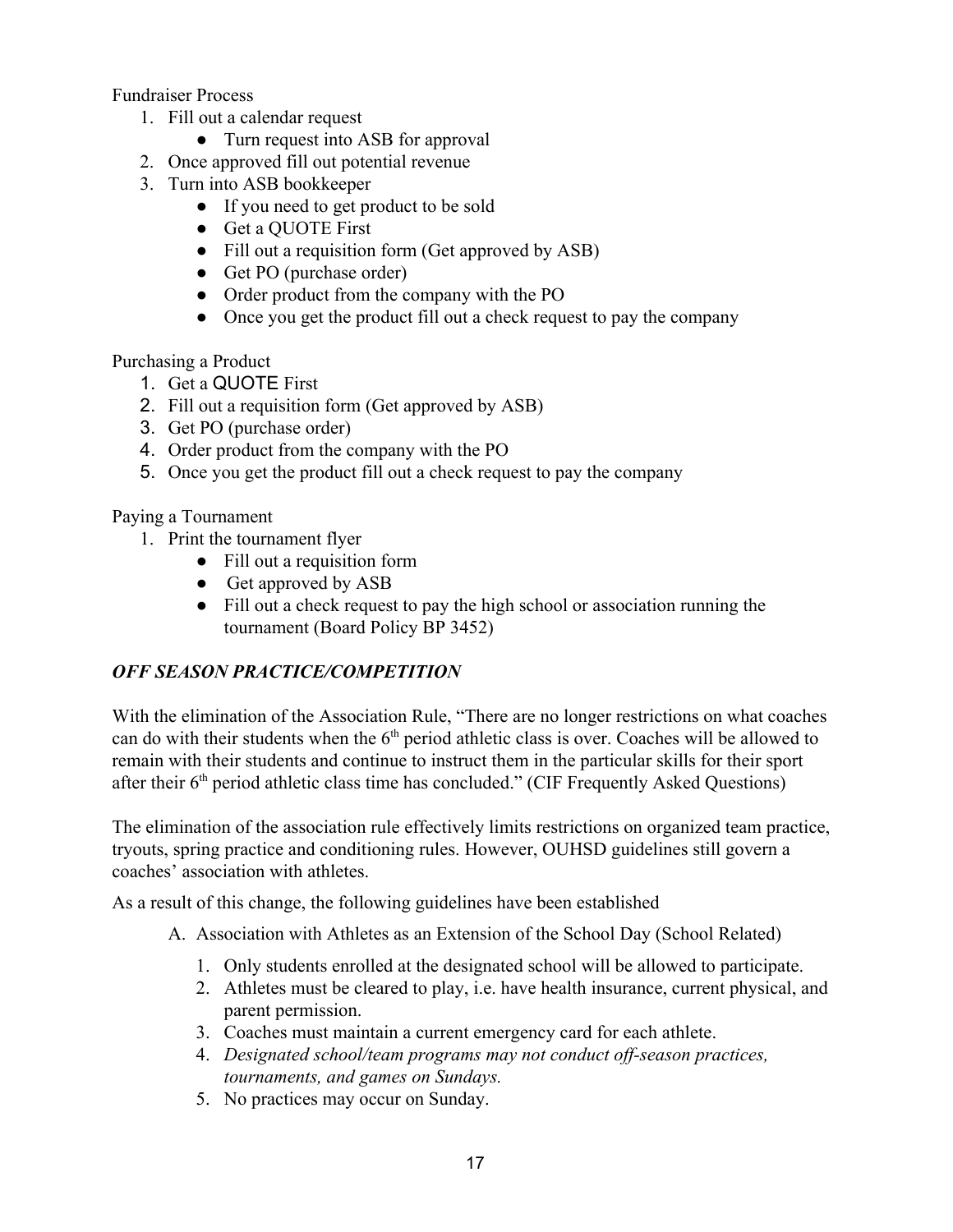- 6. Overnight travel must be Board approved through the regular field trip process.
- 7. Absolutely no money should be paid directly to coaches by student athletes, boosters or parents.
- 8. Bus transportation will not be provided.
- B. Association with Athletes through Outside Teams (Non-School Related)
	- 1. School coaches may associate with student-athletes outside the school day.
	- 2. All activities through outside teams must have an approved Use of Facilities form in order to use school facilities and pay the required fees.
	- 3. All activities through outside teams must have proof of insurance.
	- 4. No activities/teams may use school name including uniforms.
	- 5. No student may be required to be a member of an outside team as a condition of participating in the school's team.
	- 6. Any compensation for coaching services must be made through the outside organization. No restrictions shall be placed on travel, Sunday competition or eligibility requirements.

**Important Note:** Any coach participating with students in a non-school related activity must be completely aware of the CIF Rule 510 - Undue Influence. A transfer of a student from his or her current school of attendance to any high school where the student participated during the previous 24 months on team, (AAU, American Legion, Club) that is associated with the new school (organized by or coached by any member of the coaching staff) shall be considered sufficient evidence of undue influence.

## <span id="page-17-0"></span>*SUMMER CAMPS*

- A. Coaches are required to complete the following forms:
	- 1. Facility Use Agreement
	- 2. Summer Activity Contract
	- 3. Summer Activity Financial Statement
	- 4. Maintain summer emergency/clearance card for each athlete participating
- B. Coaches may be required to have insurance if the camp/activity is for a non school-related group.
- C. All camps/activities must follow CIF and district guidelines.
- D. All coaches must be paid through the Oxnard Union High School District payroll. They shall not receive compensation directly from parents, booster organizations, or foundations, nor receive bonuses for their performance or the performance of a team.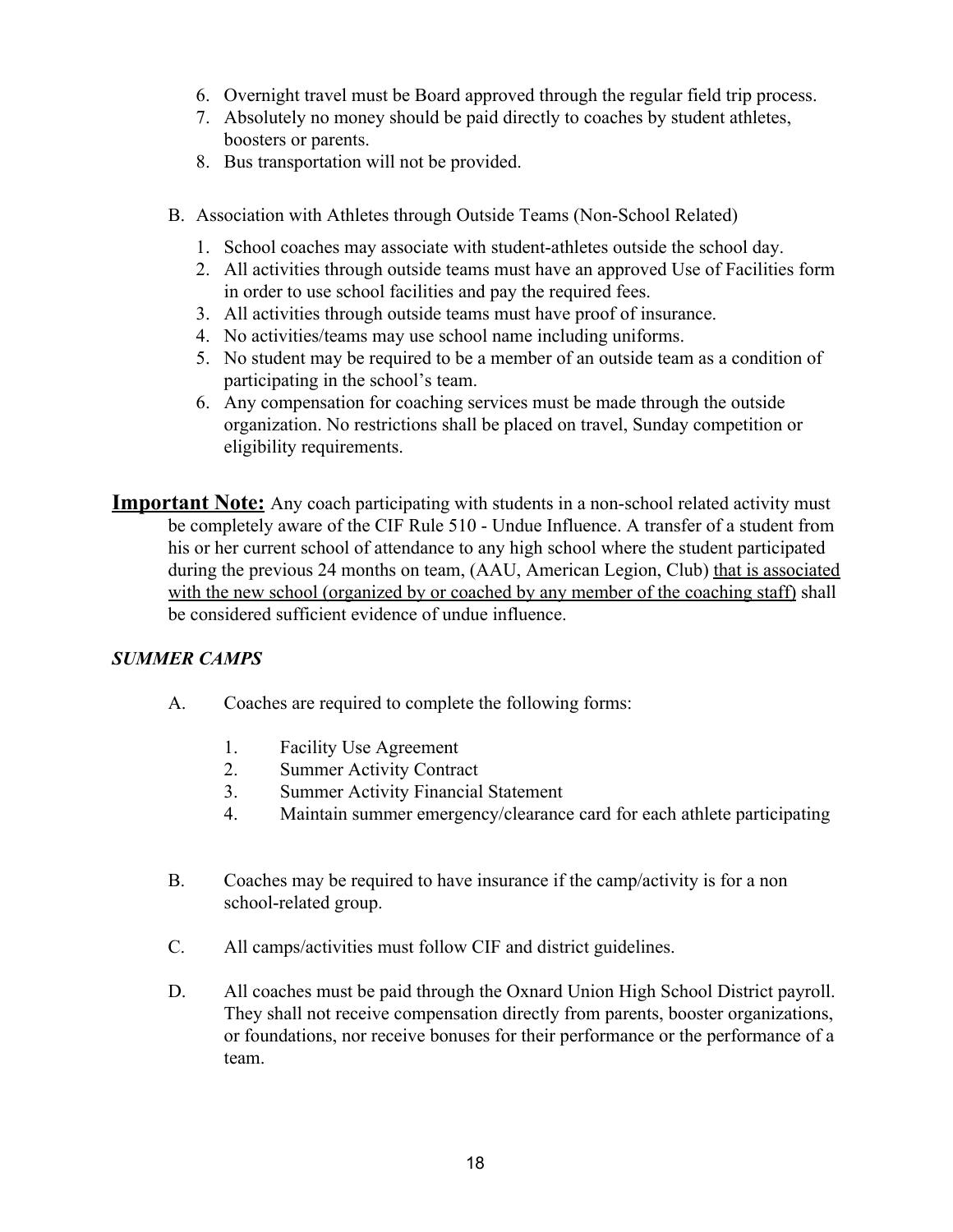## *ATHLETIC EVENT SUPERVISION*

Adequate supervision for athletic events is the responsibility of the campus Principal, and/or their designee.

The campus Principal, and/or their designee, is responsible for all "home" activities. The Principal, and/or their designee, will appoint the administrator on duty for each function held at the school.

In order to maintain a safe environment, the following expectations are essential in game supervision:

1. Administrators must be highly visible during games.

- 2. Administrators are responsible for crowd control.
- 3. Administrators should be spaced appropriately at the stadium and gyms.
- 4. All Administrators are expected to have radios to enhance communication when appropriate.
- 5. Administrators are expected to be proactive and cover hot spots, (parking, foyers, etc.)

6. When assistance is needed, administrators should call on support from other administrators and police/security.

7. Post-game supervision should continue until all fans, student-athletes, and officials have exited campus.

<span id="page-18-0"></span>8. Supervision is above and beyond spectating.

## *LOCKER ROOM SUPERVISION*

It shall be the duty of all coaches to see that locker rooms are properly supervised before and after practice sessions and games.

## *SUSPENSION/DISMISSAL FROM A TEAM*

- A. Dismissal from a team is the last action a coach should take in attempting to discipline a student. Suspension, additional work, counseling, etc. are alternative options of dealing with disciplinary infractions. The following reasons may warrant suspension/dismissal:
	- 1. Ineligible Pass less than four classes and/or maintain less than a 2.0 GPA.
	- 2. Violation of CIF or league rules governing eligibility (age, residence, etc.)
	- 3. Suspension from school for reasons other than athletics,
	- 4. Smoking, Vaping, or chewing tobacco; use of drugs or alcoholic beverages.
	- 5. Absent from practice or contests without a legitimate excuse.
	- 6. Improper conduct on the bus as defined under regulations established by the district Transportation Department.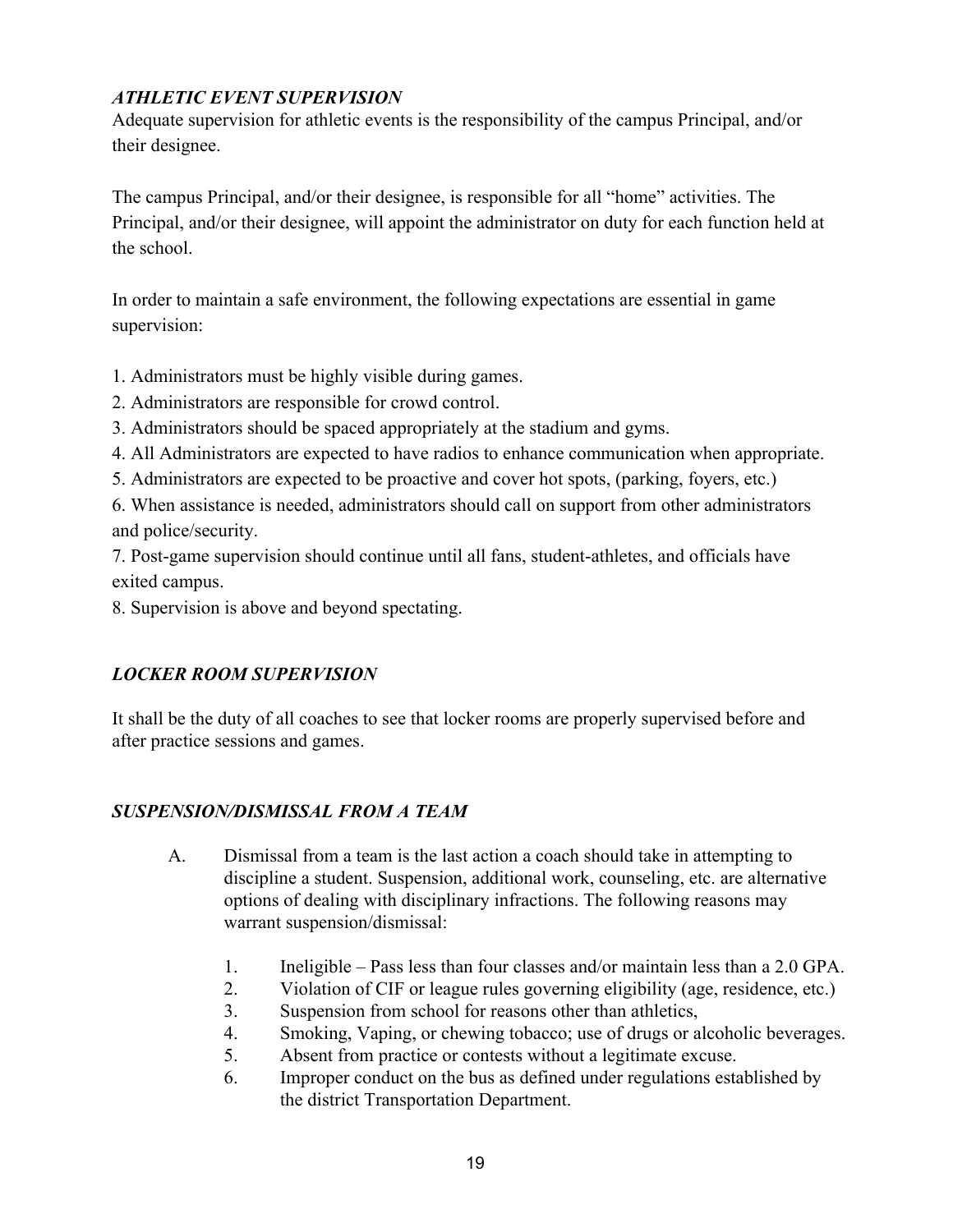- 7. Stealing.
- 8. Use of obscene language and/or profanity.
- 9. Insubordination to either coaches or other school personnel.
- 10. Any other violation of the CIF Code of Ethics and/or the District Code of Ethics.

- 1. A twenty-four hour grace or "cooling off" period.
- 2. Communication with the head coach.
- 3. Notification to the athletic director/administrator.
- 4. Parents notified regarding circumstances and reasons for the action.
- 5. Athletic dispute process will follow OUHSD Line of Authority (refer to the following line of authority chart)



- C. The reasons for this policy are to alleviate irrational actions by coaches and misunderstandings by parents and the community. The suspended/ dismissed athlete still has the right to appeal his case to the Athletic Council.
- D. Consequences may include suspension being enforced during Athlete's next season of sport.

## <span id="page-19-0"></span>*RECRUITING/UNDUE INFLUENCE (CIF Blue Book Rule 510)*

There shall be no recruiting of athletes among the high schools in the Oxnard Union High School District or from and of the feeder intermediate schools serving the district. Attempts by any person to secure or retain a student athlete, or to secure or to retain one

B. It is recommended that because of the seriousness and ramifications of suspension or dismissal that due process be followed as part of the action taken by school officials: (see Administrative Regulation 6145.2)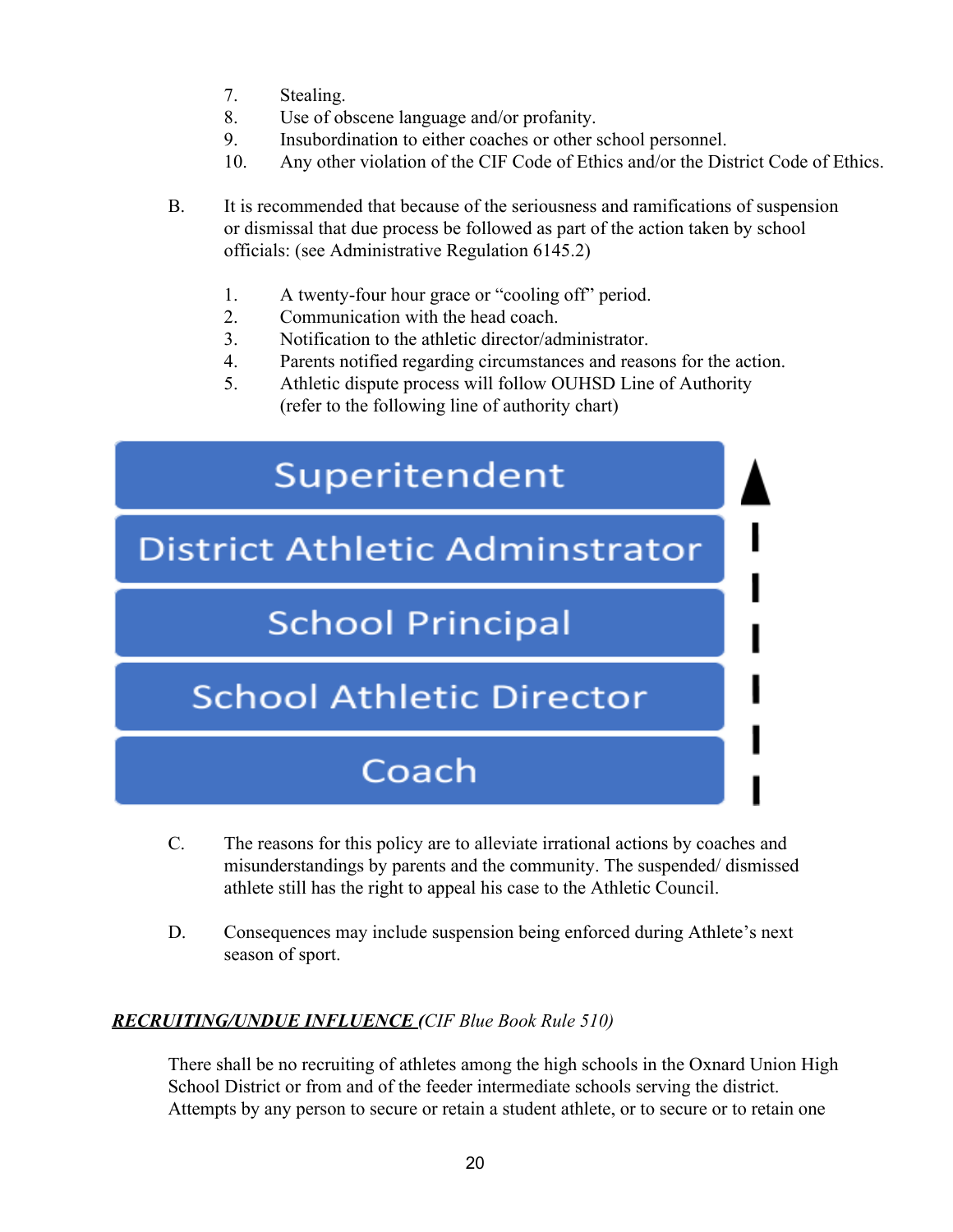or both parents or guardians as residents will be considered recruiting and will cause the student to be ineligible for high school athletics for a period of one year and shall jeopardize the standing of the school in the CIF-SS.

## <span id="page-20-0"></span>*AIR QUALITY AND GUIDELINES FOR PREVENTING HEAT STRESS*

- A. The Superintendent/designee will notify the Principals if the air quality warrants cancellation or adjustments to the strenuousness of activities.
- B. The principal or principal designee is responsible for notifying the coaches and PE teachers of air quality alerts.
- C. Coaches will follow all directives regarding the air quality for the health and well being of the athletes. In addition, coaches always need to be aware of the air quality and use common sense related to the strenuousness of activities.
- D. To counteract heat stress, all district personnel must pay attention to weather conditions and use common sense and good judgment for modifying activities and/or school days. For more information please see Board Policy 3516.4 – Business and Non Instructional Operations,

## <span id="page-20-1"></span>*ACKNOWLEDGEMENT OF RISK*

Parents and students must be warned of the potential hazards of participating in athletics. A signed acknowledgment of risk should be on file for each athlete. contained on the athlete's physical form.

## <span id="page-20-2"></span>*NEW PROGRAMS*

 The addition of CIF sanctioned sports to a school programs must be approved by the athletic director, the Principal, the Superintendent, and the Board of Trustees prior to scheduling. A proposed budget that outlines the potential costs must be submitted prior to approval. There must be an adequate budget to support the new activity.

## <span id="page-20-3"></span>*EXPLOITATION OF STUDENT ATHLETICS*

There must be no exploitation of students for the purpose of winning athletic events. Student participation must be based on sound rules relating to his/her personal health and his/her total educational program. No pressure from any member of the coaching staff should be put on the student to influence him/her to select any one activity at the expense of another.

## <span id="page-20-4"></span>*EMERGENCY CARE OF STUDENTS, STAFF, VISITORS*

A. Emergency Care Procedures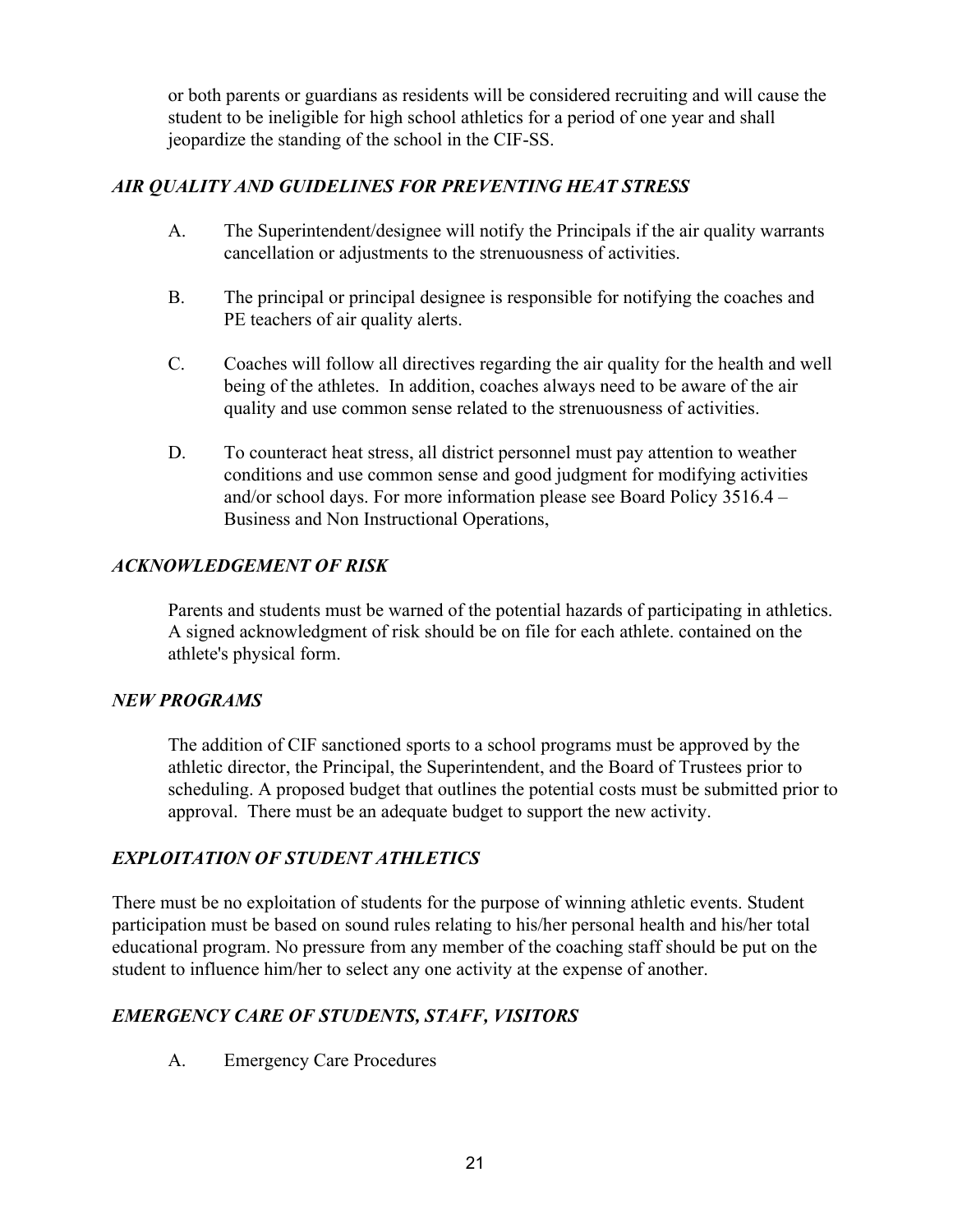- 1. Necessary obvious care given immediately. Do not move student until condition has been carefully evaluated. Send for trainer, head coach, or individual coach designated in charge of injuries to make decision whether a student is to be moved to the training room or if an ambulance or paramedics are to be called.
- 2. Parents are to be notified first unless case is a dire emergency. The head coach is responsible for having home phone numbers of all athletes on squad filed and available.
- 3. Advise parents/guardians to call the physician or emergency hospital at once so physicians will be available on arrival.
- 4. Transport student in parent's car or school vehicle (accompanied by the parent) unless an ambulance or paramedics are necessary.
- 5. Trainer, head coach, or individual coach designated in charge of injuries decides if an ambulance or paramedics are necessary. Unless case is a dire emergency, parent/guardian MUST be consulted before calling an ambulance.
- 6. An accident report form must be completed within 24 hours for all accidents. Any injury requiring trainer, doctor, or absence from practice or game requires an accident report.
- 7. When an athletic squad travels out of town for a scheduled contest, the coach in charge should familiarize himself with local emergency procedures immediately upon arrival.
- 8. Students returning from doctor's care (injury or illness) must have a release (written and signed) by the doctor, before participating in any physical activity. Release to remain on file with the trainer or school nurse.
- B. 911 needs to be called immediately for the following:
	- 1. Severe bleeding
	- 2. Stopped breathing
	- 3. Unconsciousness
	- 4. Concussion or skull fracture
	- 5. Underwater for an unknown period of time
	- 6. Severe injury to eye
	- 7. Extended seizures
	- 8. Severe blow to the head or abdomen
	- 9. Dislocation of a major joint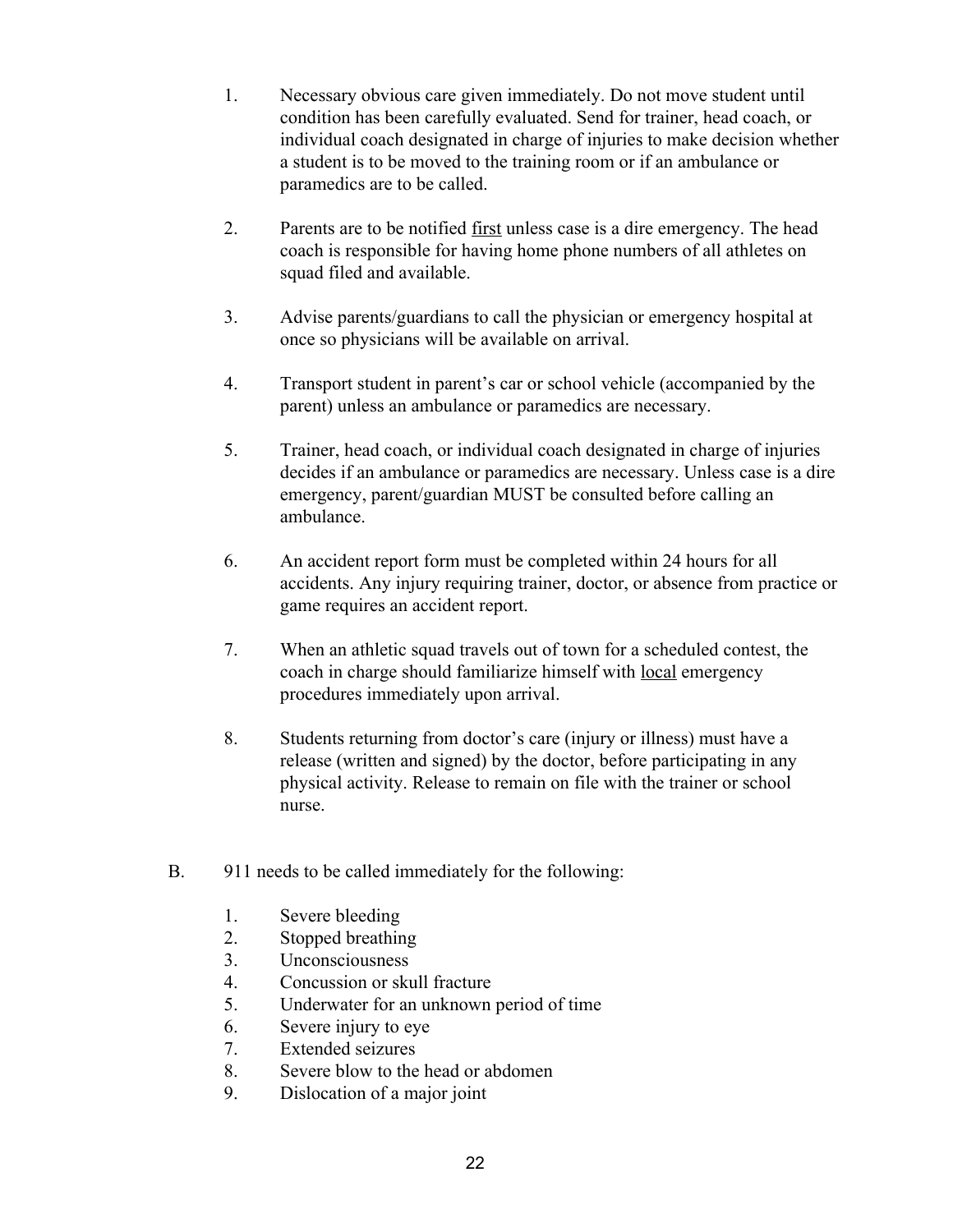- C. Accident Report Forms
	- 1. Athletic Injury Report to be coordinated by the athletic trainer. (see Appendix A – Accident Report, form 61.19)
	- 2. Student Accident Report to be coordinated by the school nurse. (see Appendix A – Accident Report, form 61.19)
	- 3. All accidents should be reported especially for any injury where 911 was called, or where the athlete was seen by doctor, trainer, or where the athlete was absent from school and/or athletics for an extended period of time.
- D. Catastrophe (Administrators' Checklist)
	- 1. Bring administrators into situation as soon as possible.
	- 2. Immediately establish who will make the news releases. Within 24 hours a written release, reporting factual observations of all events leading to, during, and following the injury, should be made.
	- 3. Media
		- a) One spokesperson for the school is best. Other district employees should respond to the media in their own words, "The school has one spokesperson who is , in the best interests of the parents and coaches involved. Press releases are available and will be updated as more information is obtained." Conflicting statements often result because of the words used. Many times hearsay statements are incorrect.
		- b) Warn staff to expect rude and abrasive members of the media.
		- c) Don't debate, "set the record straight", or have a question and answer period.
		- d) Don't list sequential reports.
		- e) Make sure media understands your first responsibilities are to:
			- 1) the family, and
			- 2) the athletes and coaches under your supervision.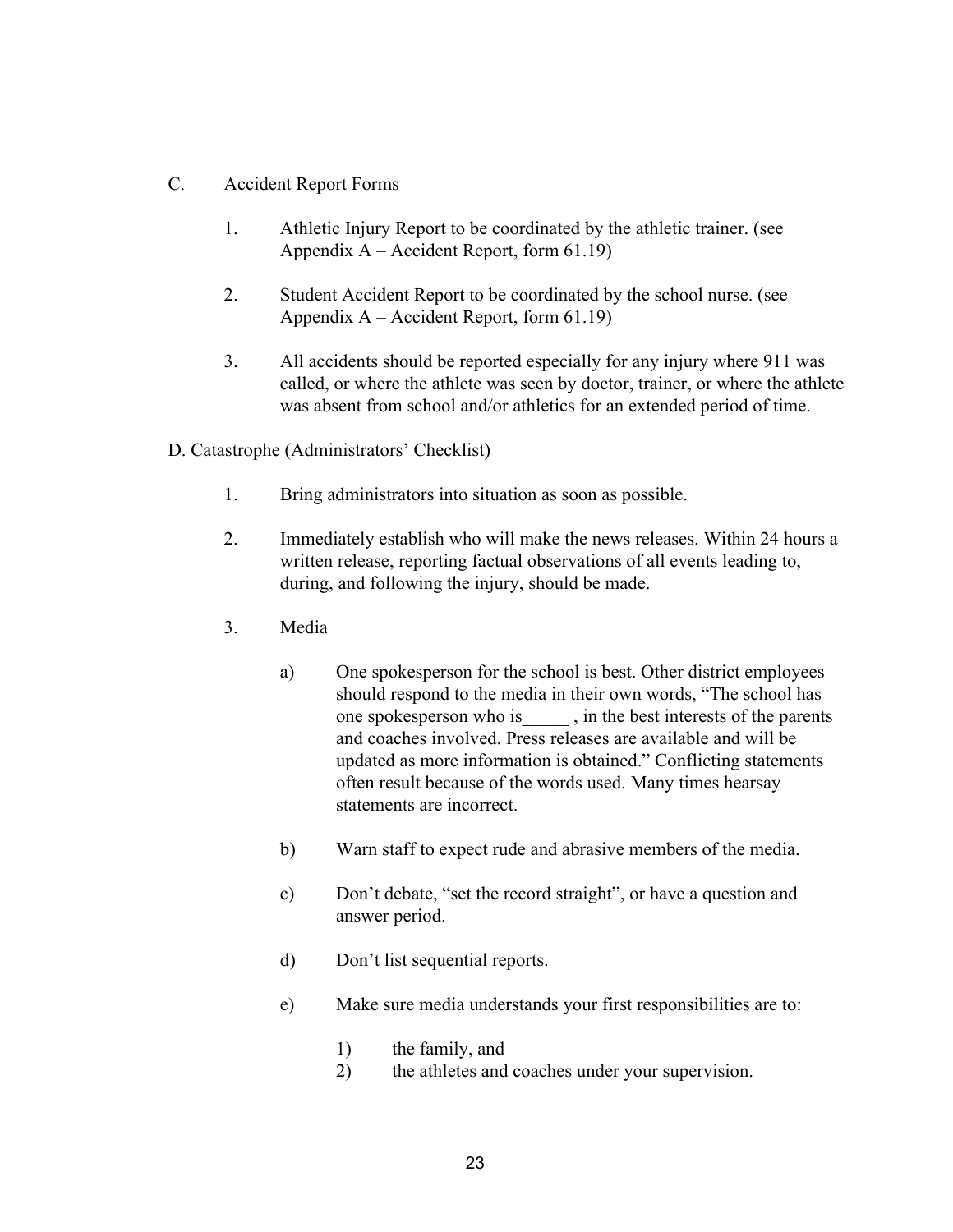- f) Follow up every remark made to you pertaining to the tragedy.
- 4. Insist that all local requirements are done and on file:
	- a) Parents notified
	- b) Accident report
	- c) Impound involved equipment, photographic record (i.e. game films, video tapes, photos, etc.) with identifying tags indicating date, event, occurrence, and the names of persons in chain of possession.
	- d) List of all witnesses, including name, address, phone, team roster, officials, and staff.
- 5. Inform coaches of the investigations that will be made.
	- a) Police
	- b) Coroner
	- c) Insurance
	- d) Attorneys
	- e) Media

All staff who witnessed the accident should immediately write down their interpretations of what happened; add to that interpretation as things come to mind; and then have the written report along when being questioned.

- 6. Future follow-up to family keep family informed and comforted as much as possible
- E. Assignment of Qualified Personnel at Each Athletic Contest to Render Emergency Medical Care
	- 1. Qualifications. Recognizing that some sports have different demands, the qualifications for the person(s) to be present at each contest will vary. Following are the minimum qualifications for each class.

| Class I:   | Medical doctor trained in sports medicine.                    |
|------------|---------------------------------------------------------------|
|            | Athletic trainer                                              |
| Class II:  | Paramedic/EMT                                                 |
|            | Nurse, credentialed school nurse                              |
|            | Athletic trainer                                              |
| Class III: | Teacher, cleared coach, or classified staff with a current    |
|            | advanced first aid card, current cardiopulmonary              |
|            | resuscitation (CPR) instructor card; and, for aquatic events, |
|            | a Life Guard with a current water safety instructor (WSI)     |
|            | card, or Athletic trainer                                     |
|            |                                                               |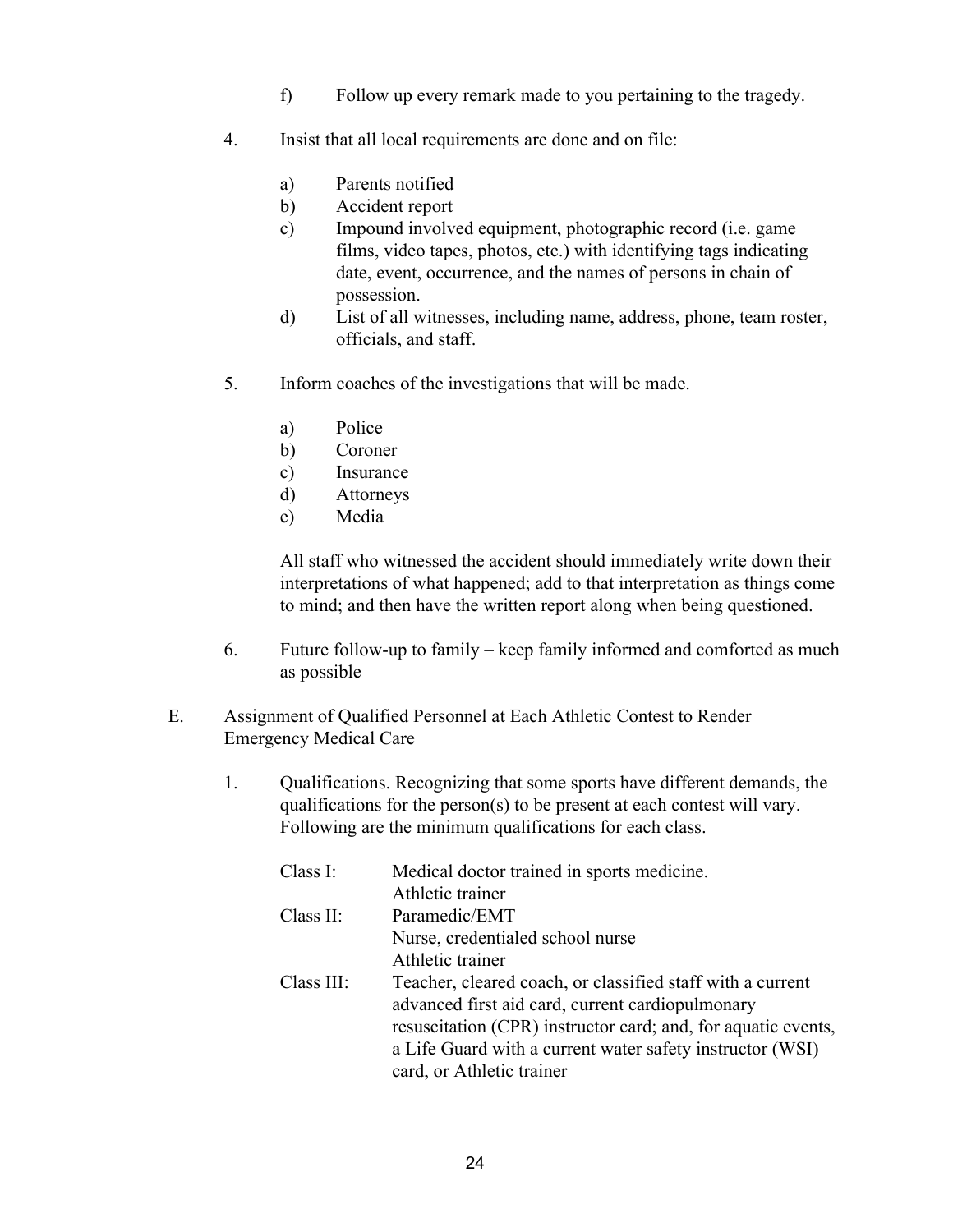2. Assignments. It is recommended that in the following sports the appropriate class of qualified person be present at each athletic contest:

| Class I:   | Football, lacrosse, soccer                                                                                       |
|------------|------------------------------------------------------------------------------------------------------------------|
| Class II:  | Field hockey, wrestling                                                                                          |
| Class III: | Badminton, baseball, basketball, cross country, golf,<br>softball, swimming and diving, track and field, tennis, |
|            | volleyball, water polo                                                                                           |

## <span id="page-24-0"></span>*ATHLETIC RESPONSIBILITIES*

## **Coaches**

General

- 1. To provide input in the hiring of coaches.
- 2. To work with the coach in all aspects of the program, trying to better the program
- 3. To be loyal to each coach, letting him/her know exactly where he/she stands at all times, particularly in regards to carrying out rules and being organized.
- 4. To be available so that coaches can confer about problems, scheduling conflicts, etc.without interfering with their own program.
- 5. To assist in the organization of the sport before the beginning of the season.
- 6. To facilitate a congenial working relationship among all coaches.

#### Dates

7. To ensure each coach knows far enough in advance when schedule deadlines--on all matters--must be met.

Evaluation

8. To evaluate each program at the conclusion of each season with the head coach and determine in what ways it may be improved.

Facility Usage

- 9. Work with the coaches and all other persons involved in after-school activities to avoid conflicts in the scheduling of the facilities, including practices and contests.
- 10. Work closely with the administration on the scheduling of the athletic facilities to ensure that the needs of the school programs are met before scheduling outside groups.
- 11. Develop a schedule for all facility usage using the District Facility Use Guidelines (see XXXII).
- 12. Coaches (**all levels**) must take a course in "Sudden Cardiac Arrest" (EDC § 33479.2)

#### <span id="page-24-1"></span>*Head Coach (All levels)*

The head varsity coach will be accountable to the athletic director for all aspects of the program, including the direction and philosophy of the program as well as the assistant and lower level coaches.

- 1. Equipment/Ordering and Inventory
	- a. Ensure all equipment budgeted is ordered, when funds are available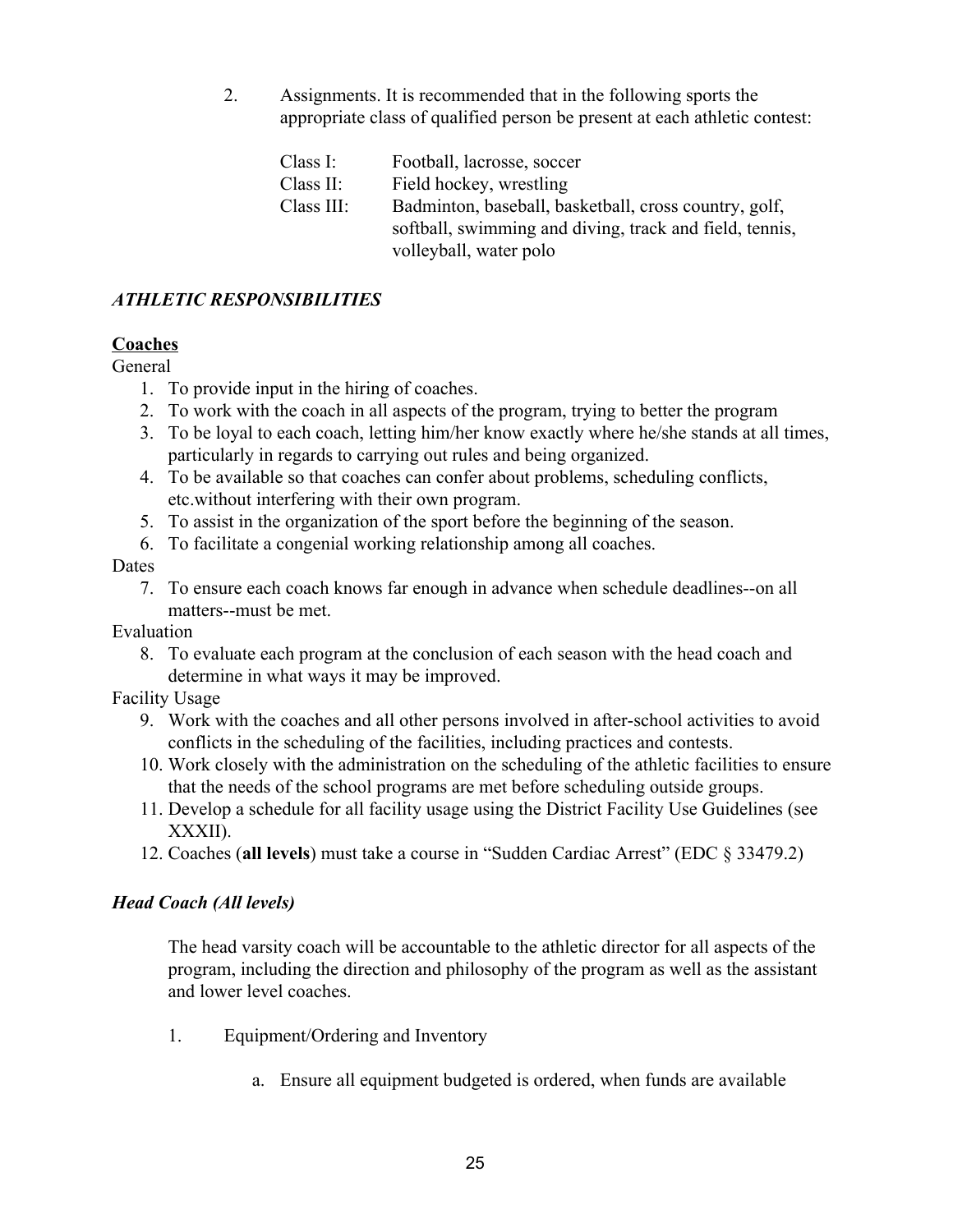- b. Ensure all equipment, as it is received, is marked, inventoried, properly stored and that the head coach is aware it has been received.
- c. Ensure that all equipment is marked properly, posted, and stored immediately after receipt
- d. Issue equipment at the beginning of the season, and collect it at the end of the season, noting the condition, wear and tear. Ensure that equipment is re-marked at the end of the season when everything is inventoried.

#### <span id="page-25-0"></span>*Athletic Director*

- a. Assist in hiring of coaches and in determining the level at which they will coach.
- b. Evaluate coaches during and after the season. Each coach should know exactly where he/she stands at the end of the season with respect to his/her assignment for the following year.
- c. Explain all rules, codes, etc. to the coaches, including CIF Blue Book, District Athletic Handbook, Athletic Code and due process, eligibility rules, athletic clearance process, bus responsibilities, expected conduct, injury and accident reports, and coaches training requirements.

#### <span id="page-25-1"></span>*TEAM SELECTION*

- 1. Coaches should use the following procedure:
	- a. Advertise tryouts so that all students know the times and location of tryouts.
	- b. Provide late tryouts for those students currently out for another sport.
	- c. Post the names of the students who make the team.
	- d. Counsel and encourage those who do not make the team to go out for other sports and/or play on outside team to improve skills and then try-out again next year.
	- e. Establish and update team rosters and give to AD.
- 2. Professionalism Within the Program

Head coaches should ensure that all of the coaches on staff in their program conduct themselves as professionals when representing the school and with students, on or off campus. In addition, head coaches should review the CIF Code of Ethics and district policies regarding maintaining appropriate relationships with students.

- 3. Evaluation
	- a. Complete and turn in to the AD the list of athletes receiving a letter, participation and other awards on the date requested.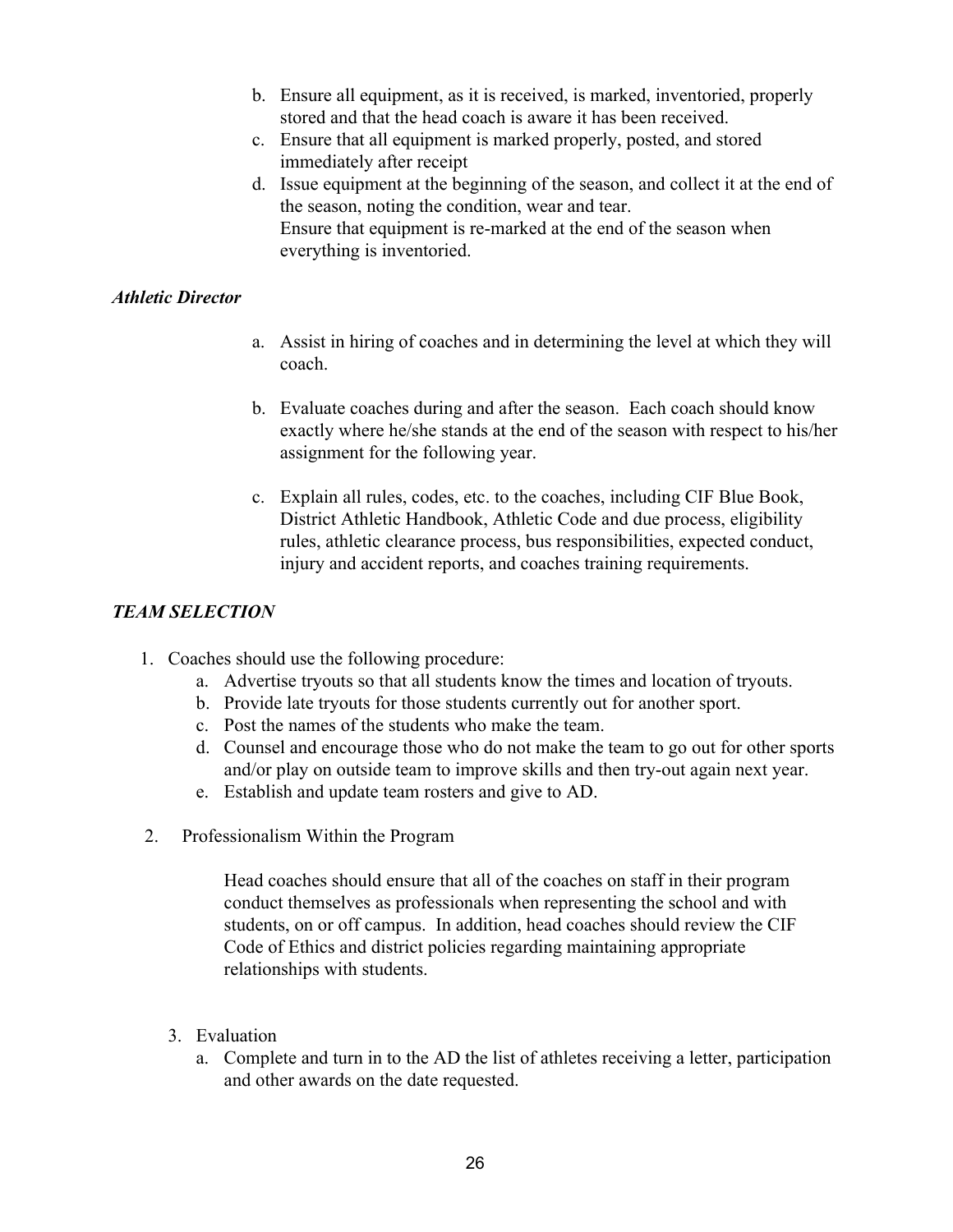- b. Assist in the evaluation of coaching personnel, facility usage, and budget and equipment needs for the future.
- c. Determine the strengths and weaknesses of the program and how they will be addressed next season.
- 4. All-League Selections

The head Varsity Coach is responsible for attending all league sport meetings and selection of players for all league consideration.

5. Booster Organization

The Head Varsity Coach should work closely with the Booster organization, maintaining good relations between the parents and the program.

6. Locker Room Supervision

Enforce locker room supervision before and after practice to ensure the safety of the athletes and their property.

## <span id="page-26-0"></span>*GUIDELINES FOR USE OF ATHLETIC FACILITIES*

#### **A. Responsibilities/Authority**

- 1. California law permits the governing board of a school district to grant the use of school buildings and grounds for public use. The Board establishes the terms and conditions of such use, subject to limitations, requirements and restrictions set forth in the California Education Code. The Board, Superintendent or designee has the authority to adjust fees or exempt any group or organization from fees.
- 2. Use of school property shall be under the supervision and control of a duly appointed representative of the school. All coaches and school district employees are responsible for the supervision of students, parents and community members while on school property and in the stadiums.
- 3. It is the responsibility of the site representative on duty to see that the rules and regulations are enforced and to report any violations or attempted violations of the Facility Use Agreement to the school Assistant Principal of Facilities and Director of Maintenance, Operations and Transportation.
- 4. Any violation of the Facility Use Agreement by an organization or a revocation of a contract shall be reported to the Assistant Superintendent of Business Services.
- 5. Conditions stipulated related to consideration or allowance of an event, e.g., security, supervision, maintenance, etc.are totally at the discretion of the site and district.

## **B. Priority for Use of Athletic Facilities**

1. School site activities and programs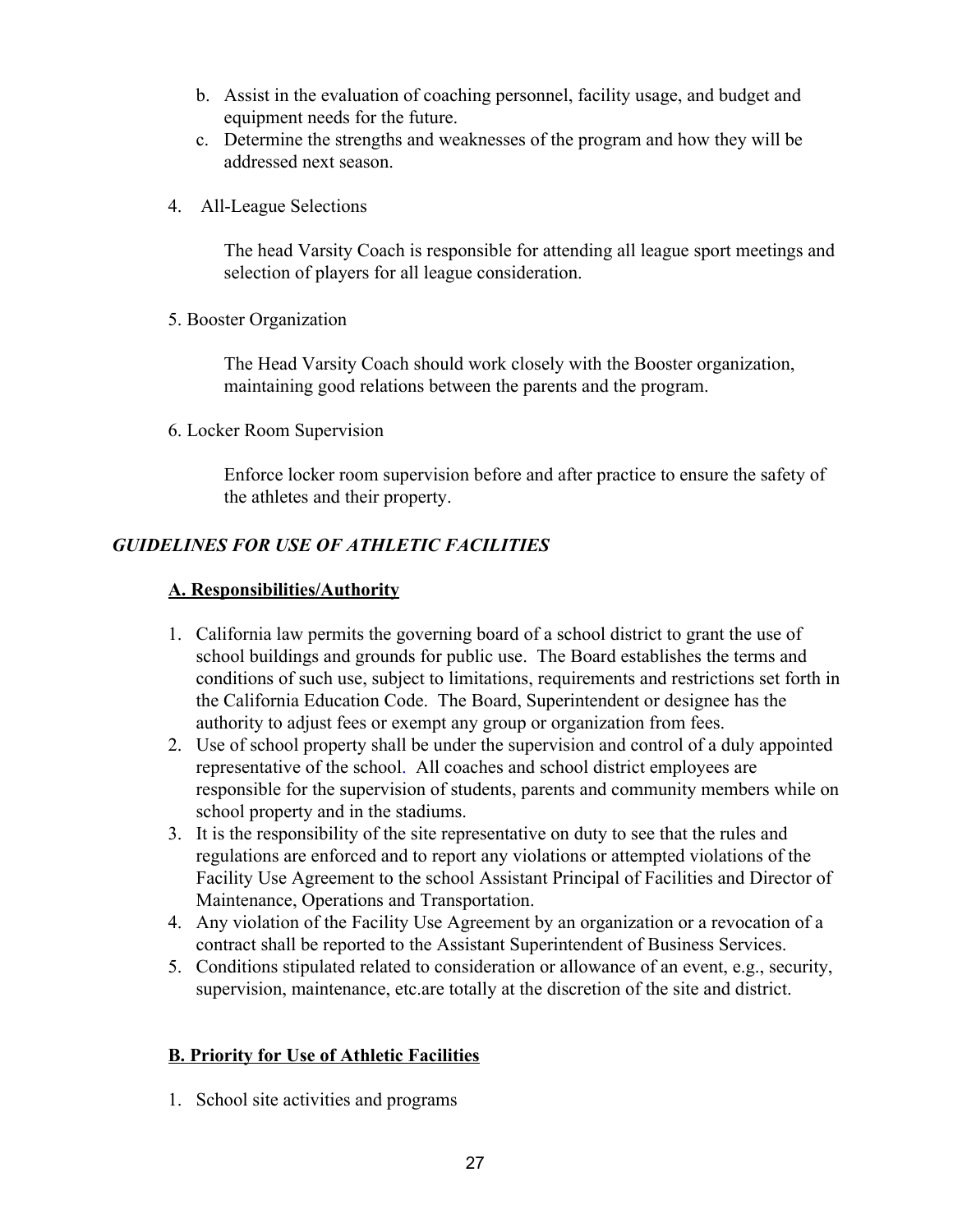- 2. OUHSD district schools' activities and programs
- 3. School support groups
- 4. Local community youth programs
- 5. Community recreational and cultural programs
- 6. Public agencies and public affairs groups
- 7. Non-profit special interest groups
- 8. Profit-making or commercial events, and out of district groups

## **C. General Regulations**

- 1. The approval of a Use of Facility agreement is based upon the priority order of users outlined above and facility availability, not on a first come first served basis. School facilities are not available for use at any time without an approved facility use agreement.
- 2. Non-school/district organizations requesting to use school facilities will be considered after the scheduling of all school activities and programs and not before July 1<sup>st</sup> of any given year.
- 3. School users take priority. Efforts will be made to avoid conflicts. However, if necessary, Facility Use Agreements may be cancelled without notice due to an unforeseen need by the school. Fees will be adjusted or refunded.
- 4. The school Principal or designee has complete discretion in approving or not approving facility use applications.
- 5. Use of fields may be cancelled due to adverse weather or maintenance emergencies, as determined by school or district personnel. Any prepayment of fees will be refunded.
- 6. No group, regardless of its character, may monopolize the use of school property or interfere with the educational program.
- 7. Possession or use of tobacco, alcohol, intoxicants or narcotics shall not be permitted. The use of profane language, quarreling, fighting, or gambling shall not be permitted.
- 8. The person or group receiving the Facility Use Agreement shall be financially responsible, in case of loss of, or damage to school property as a result of its use. Should school property be damaged or abused beyond normal wear, such damage shall be paid for by the organization involved and shall be sufficient cause for cancellation of future meetings.
- 9. Groups using the facilities are responsible for the behavior and decorum of their spectators, and enforcing all regulations.
- 10. Groups shall be responsible for the condition in which the facilities, including the parking lots, are left. All debris must be disposed of properly and the school facility restored to their previous condition of cleanliness.
- 11. Pets are not allowed on campus in any location at any time.
- 12. All parking regulations will be enforced to ensure the safety of the participants.
- 13. Charges for facility use are payable by the date established in the district billing or in advance, at the discretion of the district. Delinquency in payment of more than 30 days will result in cancellation of contract and will impact future facility use in the district.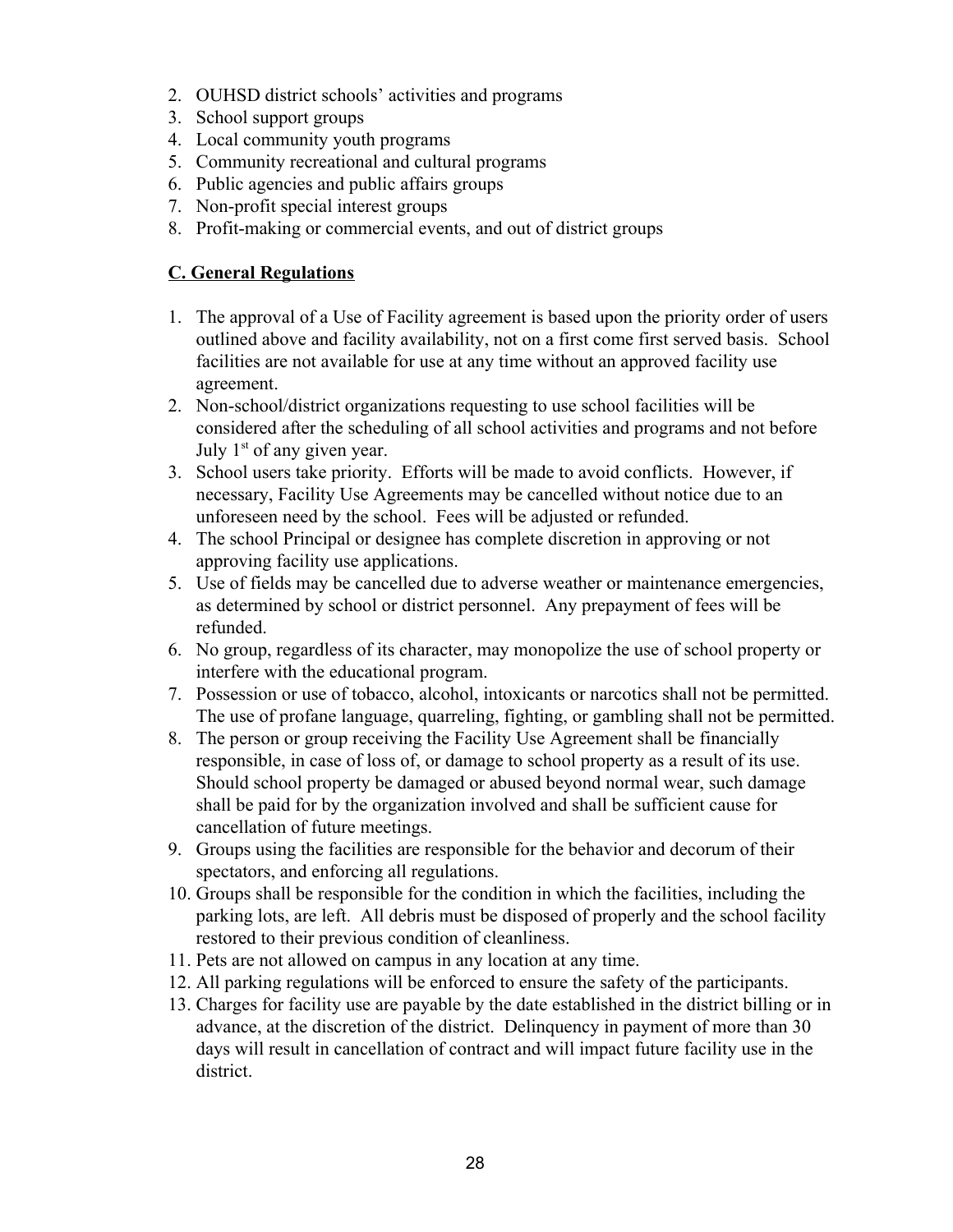14. Facility Use Agreements will be cancelled or not renewed for violation of any of the above regulations. Cancellation or revocation of a contract is for one year in the district and will impact the organizations future ability to use facilities at other schools in the district.

## **D. Application Guidelines for Use of Athletic Facilities**

- 1. Facility Use Agreements must be renewed each school year and will be contingent upon the facility use needs of the school and district as outlined in the general provisions and the priority for use.
- 2. All applications shall be made at least 15 working days in advance of the first date requested. A submitted application does not ensure approval of the request.
- 3. Non-school/district organizations requesting to use school facilities will be considered after the scheduling of all school activities and programs and not before July 1<sup>st</sup> of any given year.
- 4. A certificate of insurance along with an Additional Insured Endorsement must be submitted to the district office at least 10 working days prior to the date of use. The certificate must show a minimum of 1 million dollars of liability insurance, name Oxnard Union High School District as the certificate holder and additional insured, and cover the period of intended use of the facility.
- 5. Cancellation of the agreement by the user must be submitted in writing to the school at least two working days prior to the date of use.
- 6. All charges for use of athletic facilities will include custodial services, and other personnel as deemed necessary for the use of specific facilities. Added charges may be applied at the contracted overtime rate. This is in addition to the costs associated with the use of the facility, i.e. electricity costs.

## <span id="page-28-0"></span>*ATHLETIC DIRECTORS*

## **STATEMENT OF RULE ENFORCEMENT**

Principals shall verify amateur standing, academic eligibility, residence eligibility or any rule violations upon the request of another principal.

Principals shall notify all parties involved of any forfeiture for any rule violations.

**\_\_\_\_\_\_\_\_\_\_\_\_\_\_\_\_\_\_\_\_\_\_\_\_\_\_\_\_**

## <span id="page-28-1"></span>*Recommended procedures for District or CIF concerns:*

All knowledge, rumors, accusations, or concerns regarding the violation of CIF or district rules or policy should be first directed to the school or schools involved. The OUHSD Administration or CIF, when said knowledge, rumor, accusation or concern is not resolved, the school site shall then be addressed by CIF if it is a CIF violation or OUHSD District Administration if it is a district rule or policy violation. For the purposes of this protocol, the following chain of command will be followed for all related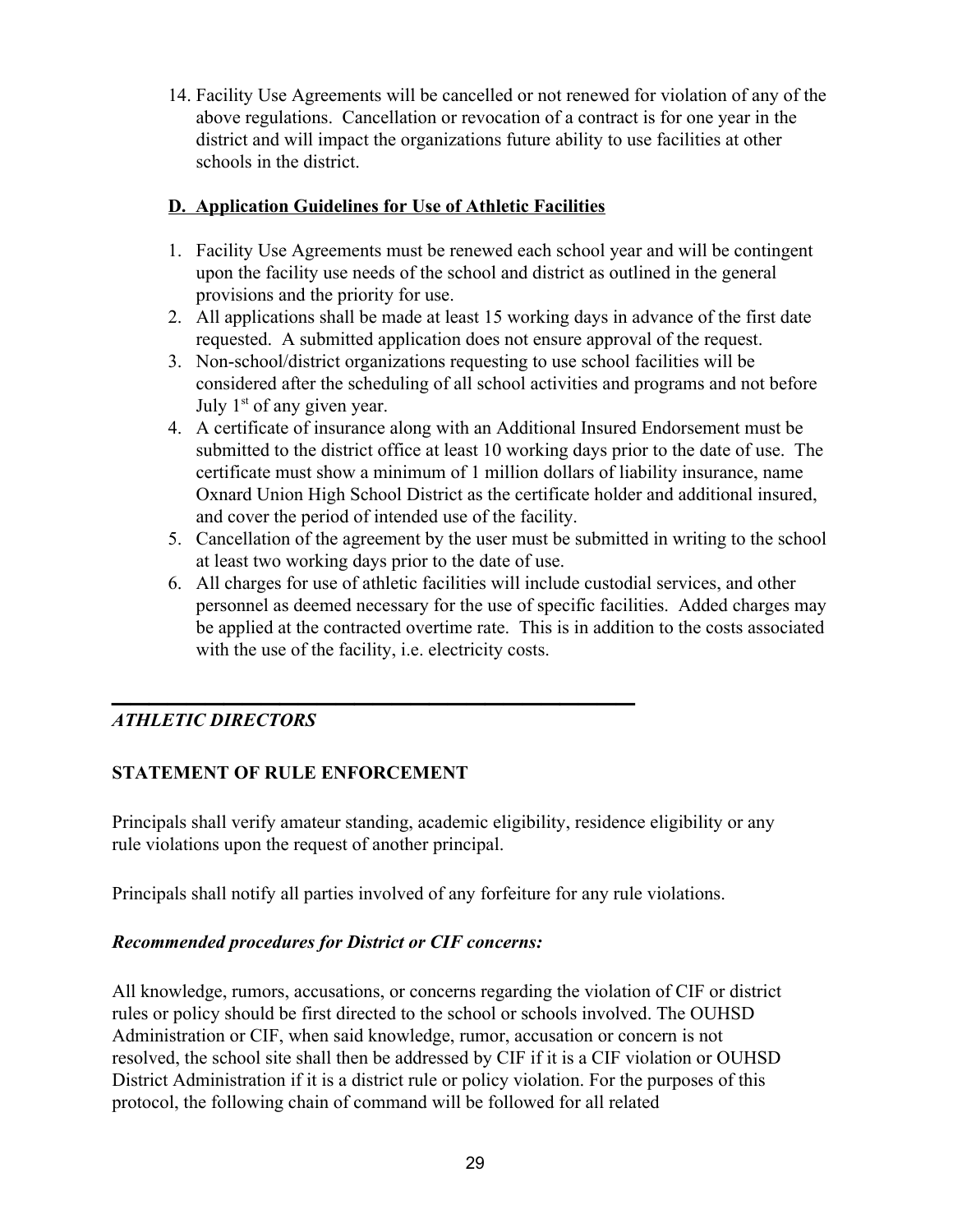communications: Athletic Directors contact Athletic Directors; Assistant Principal contact Assistant Principals; and Principals contact Principals. Principal to Assistant Superintendent or their designee.

Any school may ask for additional assistance from District administration. Principals involved *shall* be notified before asking for assistance.

Response to accusations should follow the same communication channels from which they originated. Only when the accusation proves to be a rule violation does the response need to be in writing. However, it is appropriate to respond in writing to all written accusations. *ATHLETIC LINE OF AUTHORITY- BOARD POLICY – BP 6145*

## <span id="page-29-0"></span>**Instruction**

## **Co - Curricular Activities**

The Governing Board recognizes that cocurricular activities enrich the educational and social development and experiences of students. The district shall encourage and support student participation in cocurricular activities without compromising the integrity and purpose of the educational program.

Co - curricular activities are programs that are associated with the curriculum of the district and may require participation after school hours.

## <span id="page-29-1"></span>*Academic Eligibility Requirements*

In order to encourage and promote academic excellence, all students participating in co-curricular activities shall demonstrate satisfactory minimum progress in meeting the requirements of graduation by undertaking the prescribed course of study and meeting the standards of proficiency established by the district.

A program that has as its primary goal the improvement of academic or education achievements of students is not subject to these eligibility requirements.

The Superintendent or designee shall determine in advance when cocurricular activities or programs are primarily for the student's academic or educational achievement and therefore not subject to the eligibility requirements of this policy.

In order to be eligible for participation in cocurricular activities, a student in grades 9 through 12 must meet the minimum requirements for continuing scholastic eligibility outlined in Rule 205 in the CIF Southern Section Blue Book: 1) currently enrolled in 20 semester credits of work; 2) passed 20 semester credits of work at the completion of the previous semester; 3) maintained minimum progress towards meeting graduation requirements; and 4) earned a minimum 2.0 or "C" grade point average during the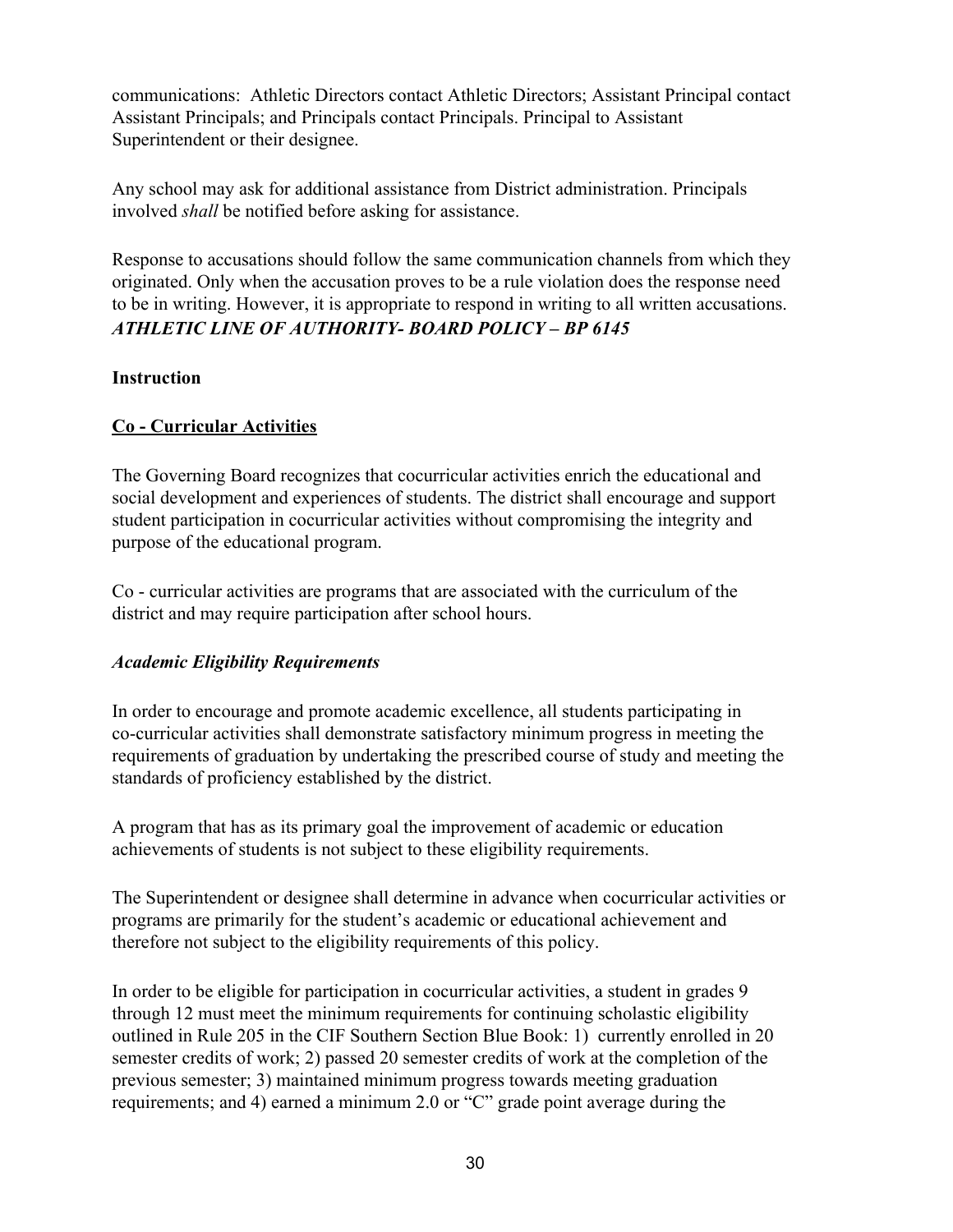preceding grading period.

The grade point average and determination of eligibility shall be based on semester grades.

## <span id="page-30-0"></span>*Supervision*

Co curricular activities shall be under the general supervision of school administration. The Superintendent or designee shall develop regulations which provide for:

Determining which activities and programs are affected by the eligibility requirements of this policy.

Identifying and monitoring ineligible students

Assisting ineligible students to become eligible for participation in such activities, including but not limited to counseling and tutoring.

## **Selection**

It is the policy of the Board of Trustees that selection of students to participate in any co curricular activity for which students must compete should be based only upon criteria related to the required skills and abilities of the co curricular activities. Education code: 40, 41, 200-262, 32050-35052, 33352, 33353, 33353.5, 33354, 35179, 48930-48938, 49020, 49021, 49022, 49023. Penal code 627 et seq. Access to school facilities. Title VIII – The Equal Access Act (Federal), Hartzell v. Connell, 84 Daily Journal D.A.R. 1417 (April 20, 1984). **AR 6145**

## **Academic Eligibility Program**

All students participating in a school-supervised co-curricular program shall be subject to the provisions of the Board-adopted program setting forth academic eligibility standards for co-curricular activities. Students who have differentiated standards of proficiency pursuant to subdivision (d) of Section 51215 of the Education Code are covered by this section consistent with that subdivision.

A student entering from the eighth grade or a student transferring from another school must have achieved a 2.0 grade point average the previous grading period. If not, the student will be on probation.

## **Eligibility Requirements**

The minimum requirements for a student to maintain scholastic eligibility in cocurricular activities is outlined in rule 205 of the CIF Southern Section Blue Book. All cocurricular activities must adhere to these standards.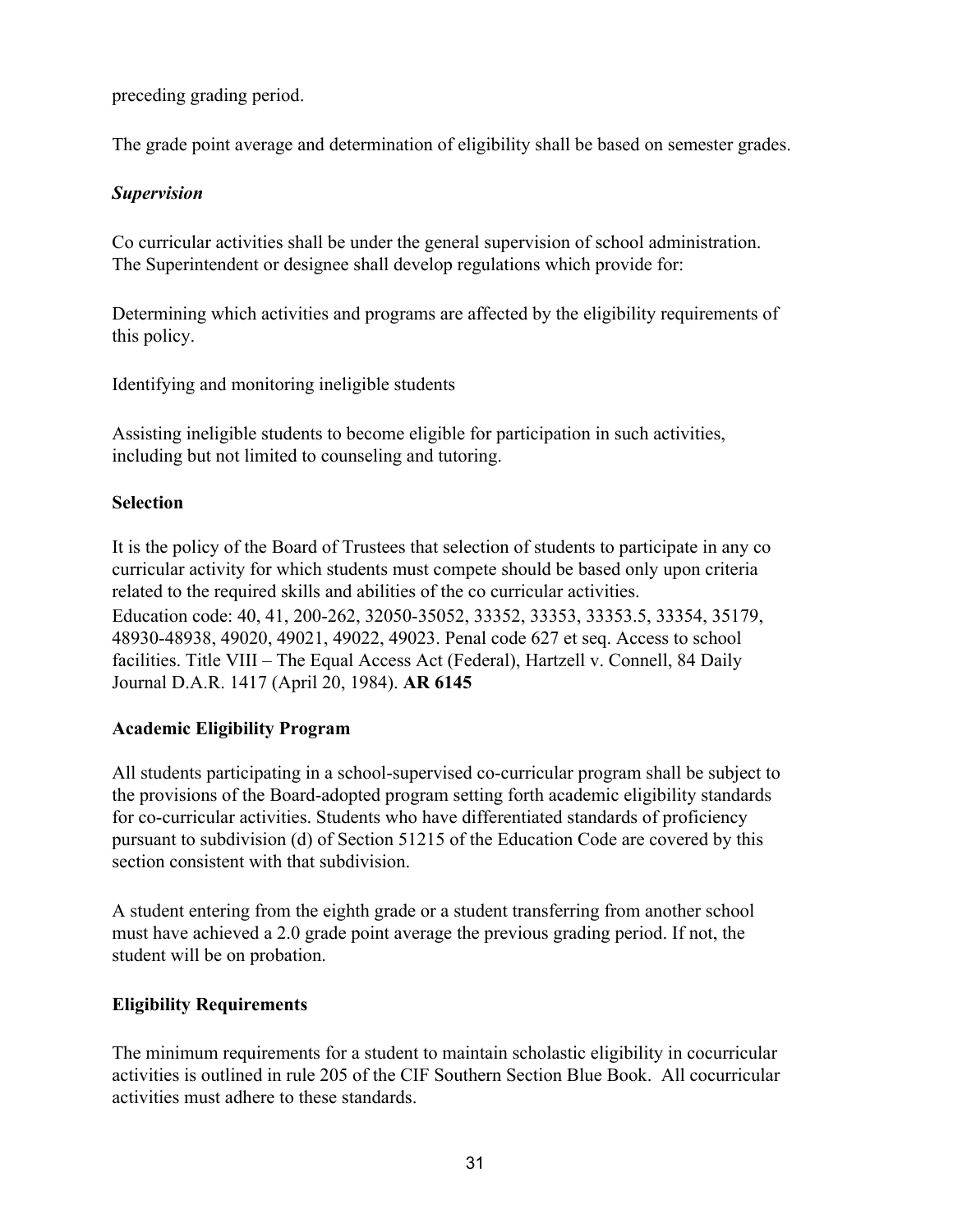#### **Minimum Course Load**

A student must maintain enrollment in no fewer than five classes. (CIF Rule 205 requires a student to be enrolled in a minimum of four classes in order to be eligible.)

#### **Grade Point Average**

A student must achieve a 2.0 grade point average in all work attempted as determining by calculating semester grades on a 4.0 grade scale. If a student drops below a 2.0 grade point average for any grading period after being eligible, the student will be granted a one-semester probationary period. Students granted probationary eligibility must meet the required standards by the end of the probationary semester in order to remain eligible for participation.

Students must pass a minimum of four classes to maintain their eligibility. If a student fails to do this, the student is automatically ineligible (no probation).

## **Grading Period**

Scholastic eligibility or ineligibility is determined by grades issued for credit at the end of each quarter. For schools on the trimester system, they will submit formal grade checks from the teachers of record each quarter to CIF for documentation.

If a student finds he/she is academically ineligible to participate in cocurricular activities in any of the quarters of the upcoming year (for schools on the trimester system they would submit formal grade checks) he/she may request of the school registrar that current summer school grades be added to the grades received in the spring semester and that the current spring semester and summer school grades be used to determine eligibility for any of the quarters of the upcoming school year.

## **Grade point average can be improved under the following conditions:**

a. Repeated Courses (must be the same course with the same course code). If a student is repeating a course previously taken, the repeat grade replaces the previous grade and should be averaged along with all of the courses during the preceding grading period.

b. All courses taken during the summer which do not meet the criteria in Section a. above, can be averaged with all grades accumulated in June. PE courses may count for PE or a seventh class as long as it is a 5 unit class.

c. Classes that do not have a letter grade are to be eliminated from grade point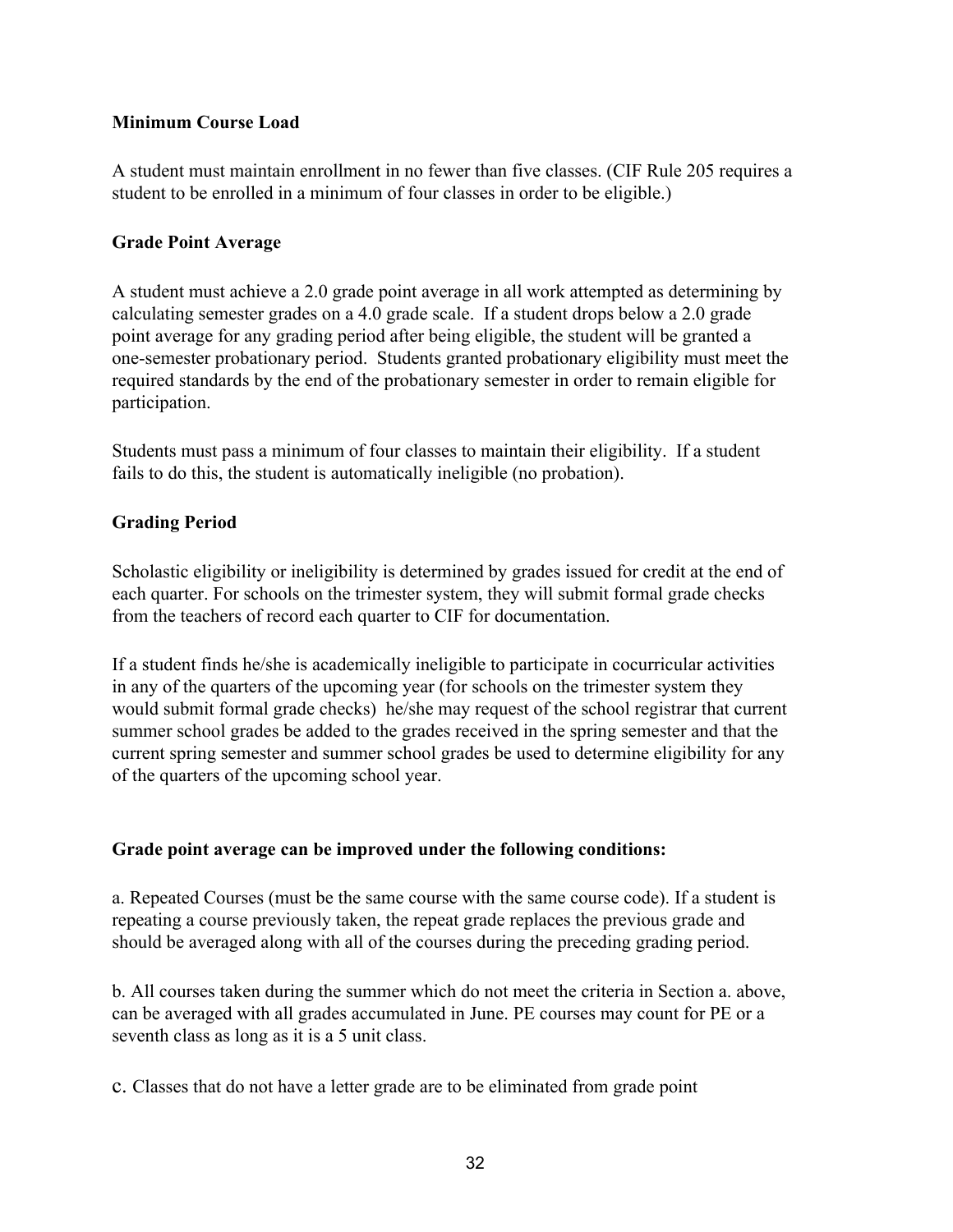computation.

## **Summer School Credits**

Summer School credits shall be counted toward making up scholastic deficiencies incurred in the grading period (quarters) immediately preceding. Summer school courses failed shall not impair an athlete's scholastic eligibility achieved in any of the quarters immediately preceding.

## **Eligibility Period**

Co-curricular scholastic eligibility shall be based on quarter grades posted in the student information system. Students will become eligible or ineligible on the *Monday* following the District Grading Period Due Date.

## **Return to Eligibility Status**

The student shall be declared eligible for co-curricular participation when he/she achieves a quarter grade point average of 2.0 or better. Eligibility shall commence on the *Monday* following the District Grading Period Due Date.

## **BOARD POLICY – BP 6145.2**

## **Interscholastic Competition**

The Governing Board believes that Interscholastic Athletics is an integral part of the total secondary school program providing participating students with educational experiences not otherwise offered in the curriculum that will contribute to the development of better citizens.

The Board shall support a student athletic program in which there are contests between schools in the district and neighboring schools.

The Superintendent and/or designated representative shall be responsible for the development and supervision of all Interscholastic Athletics sponsored by the district.

The general framework for the district athletic program is established by the constitution and bylaws of the California Interscholastic Federation.

The Board shall maintain general control of all aspects of the interscholastic athletic policies, programs and activities in the district, including eligibility, season of sport, number of sports, personnel, and sports facilities. The Superintendent shall be responsible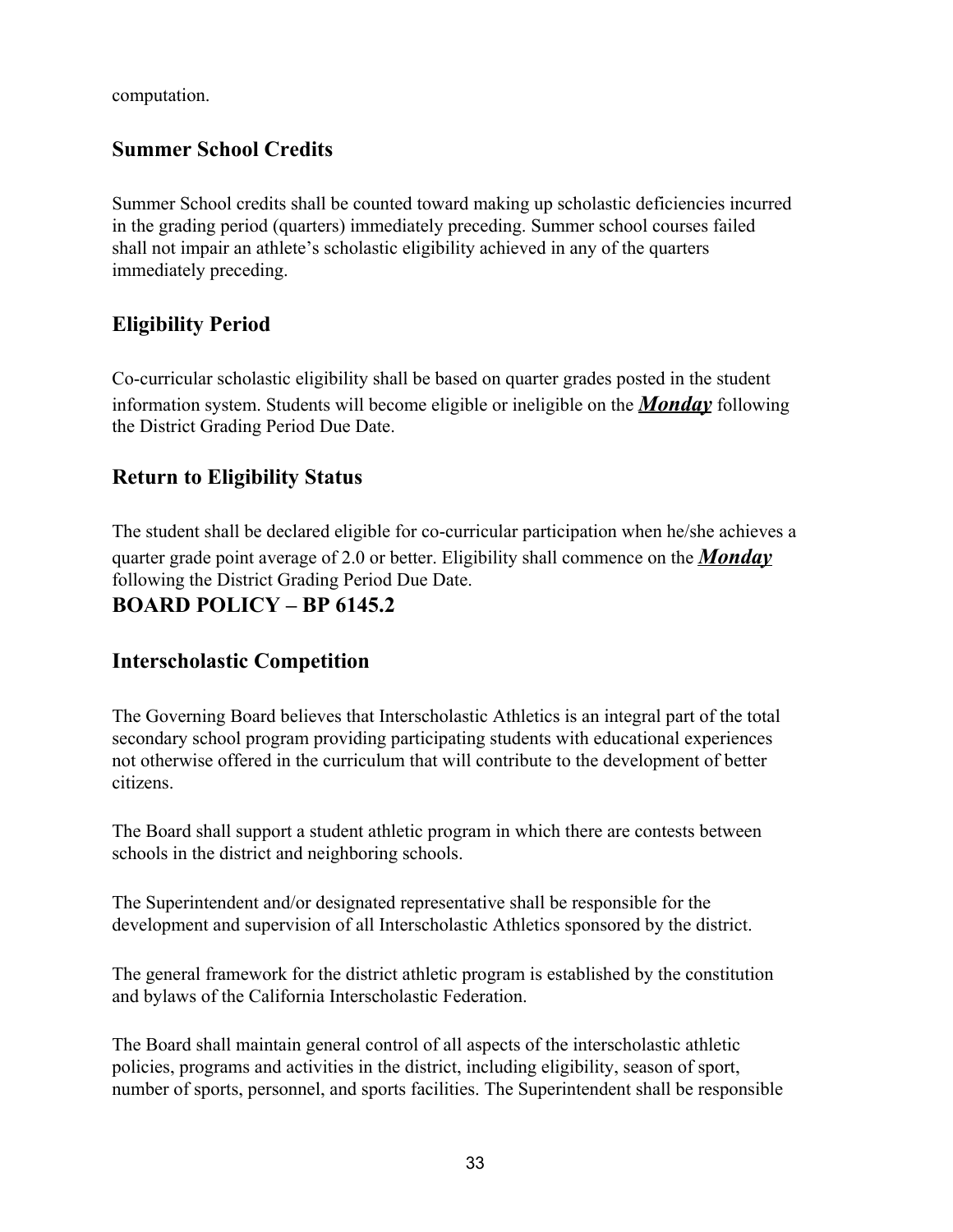to the Board for district compliance with federal and state law.

The Board expects all students participating in the interscholastic program to maintain good academic standing and demonstrate successful progress towards meeting the district graduation requirements.

## **Legal Reference: EDUCATION CODE 200-262, 33352, 33353, 33353.5, 33354, 35179, 48930-48938, 49020, 49021, 49023. Administrative Code, TITLE 5, 5531, 5532. AR 6145.2**

## **Purpose and Scope**

The Interscholastic Athletic program is designed to provide student athletes with educational experiences not otherwise offered in the curriculum which will develop learning outcomes in areas of knowledge, skills and emotional patterns that will contribute to the development of better citizens.

## **Regulations**

The principal is responsible for the conduct of the extracurricular program in the school and has authority to operate athletic programs within the framework of rules established by the district.

The General framework for the inter school athletic program in the district is established by the California Interscholastic Federation. Regulations for inter school athletic competition may be found in various CIF publications.

Schools of the district shall be placed in leagues by the CIF, and league policies shall be determined by a constitution and bylaws which have been adopted by representatives (principal and or athletic director (2) from each school depending on the particular league.

## **Organization**

Superintendent or his/her designated representative Girls' and Boys' Athletic Directors

## **Conduct of Meetings**

Athletic Directors and the Principal or their designee will attend league meetings.

## **Athletic Handbook Revision**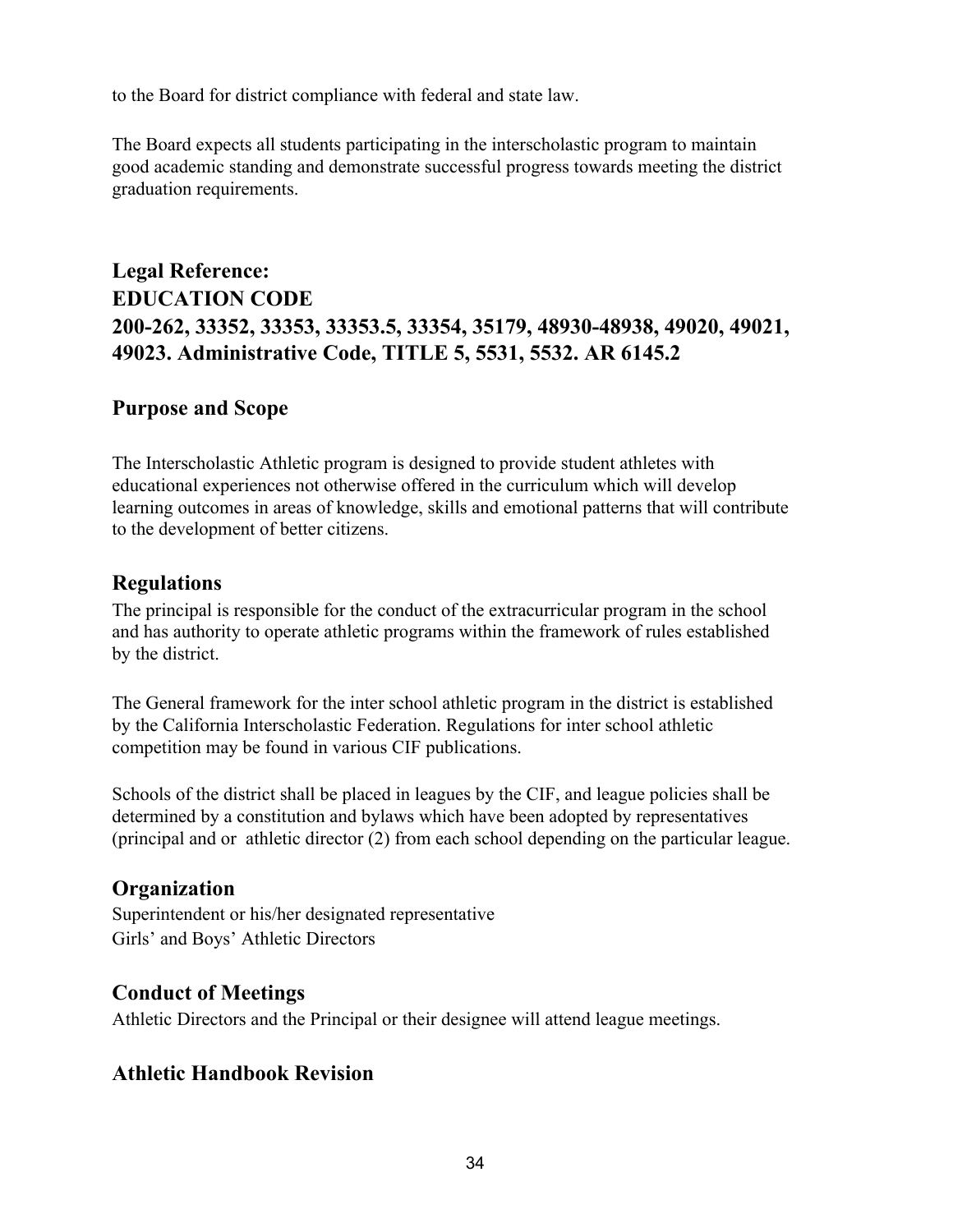To direct the compilation and publication of an athletic handbook for the district designated Athletic Directors, School Site Designees and Superintendent designees will meet. The designated staff will review and update the Athletic Handbook bi-annualy.

Each school shall designate staff to provide leadership and supervision of student sports programs, as it relates to the OUHSD Athletic Handbook, District Policy and CIF regulations.

## **V. REPORT OF ACCIDENTS**

All accidents or injuries to students occurring in physical education, athletic practice or games at home or away shall be reported to the trainer or nurse as soon as possible. The coach shall be responsible for treating the injured athlete in an appropriate manner. The coach will complete and file an accident report form with the trainer or nurse at the end of that day or on the morning following the accident. (See OUHSD Accident Report Form)

## **VI. MEDICAL EXAMINATIONS, INSURANCE AND EMERGENCY INFORMATION AND CONSENT FORM**

## **A. PHYSICAL EXAMINATIONS**

An annual physical examination, or a statement by a medical practitioner, certifying that the student is physically fit to participate in athletics is required before a student may try out, practice, or participate in interscholastic athletic competition. (See Physical Form)

## **B. INSURANCE**

Student athletes will not be allowed to try out and participate in practice or contests unless they are covered by an adequate accident insurance policy. (Ed Code 32221 and 32221.5)

## **C. EMERGENCY INFORMATION AND CONSENT FORM**

All students shall have on file an Emergency Information and Consent Form and an Insurance Information form. District forms are available for these purposes and may be secured from the Athletics Office at each school.

## **VII. ELIGIBILITY**

## **A. ELIGIBILITY REQUIREMENTS**

Eligibility requirements for interscholastic athletic competition are outlined in the CIF Southern Blue Book, Article 20. District requirements for athletic eligibility are outlined in Board Policy 6145 and Administrative Regulations 6145. Athletic Directors and coaches should refer to the Blue Book when determining eligibility for a student athlete. Article 20 outlines the age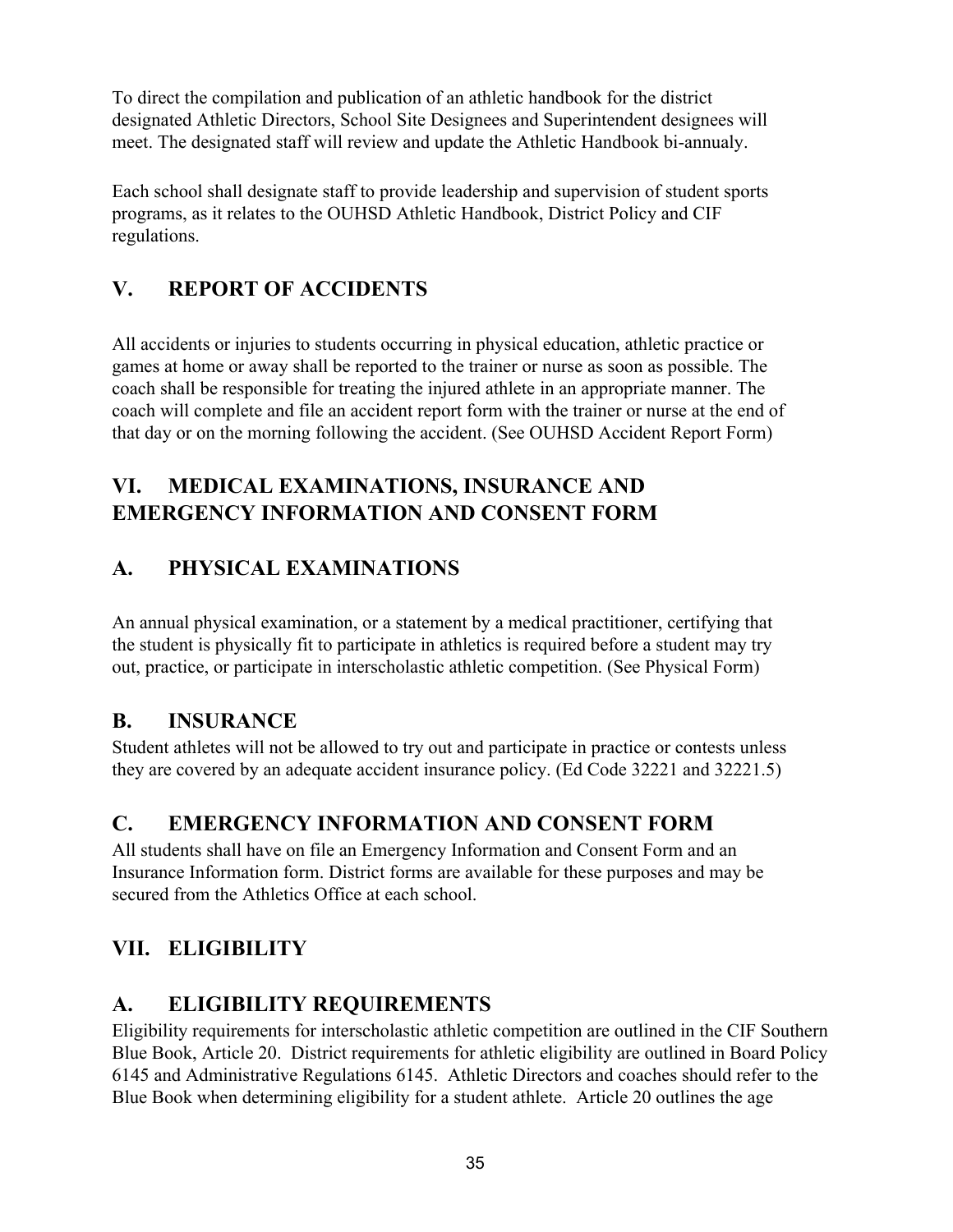requirements (rule 203), the eight semester requirement (rule 204), scholastic eligibility (rule 205), residential eligibility (rule 206), transfer eligibility (rule 207), hardship waivers (rule 208), and foreign student eligibility (rule 209).

**1.** Athletes must be enrolled in a minimum of 5 classes , with only one class of athletics or P.E. the previous grading period counting in the GPA.

**2.** A student must achieve a 2.0 grade point average in all work attempted as determined by calculating quarter grades on a 4.0 grade scale. Upon failing to achieve a quarter grade point average of 2.0 or better, subsequently the student will become ineligible.

**3.** A student shall be athletically eligible only in the attendance area in which parents or guardian reside, with exceptions as provided by CIF rules.

**4.** Students furnishing false addresses or other false information related to eligibility are automatically ineligible for athletics for a period of one year. The school athletic program may be subject to review by the CIF and may forfeit all contests in which the student participated.

**5.** Summer school grades may help fall semester eligibility. If a student finds he/she is academically ineligible to participate in co curricular activities in the first semester of the school year, the student may request to the Registrar that current summer school grades be added to the grades received in the spring semester and that the current spring semester and summer school grades be used to determine eligibility for the first semester of the upcoming year.

## **Grade point average can be improved under the following conditions:**

**a.** Repeated Courses (must be the same course). If a student is repeating a course previously taken, the repeat grade replaces the previous grade and should be averaged along with all of the courses during the preceding grading period. In other words, if a student is taking a class during the summer to improve his G.P.A. with reference to a class that has already been taken, the new grade can be averaged with all grades that were accumulated in June.

**b.** All other courses, except physical education, taken during the summer which do not meet the criteria in Section a. above, can be averaged with all grades that were accumulated in June.

**c.** Classes that do not have a letter grade are to be eliminated from grade point computation.

Note: Summer school credits shall be counted toward making up Scholastic deficiencies incurred in the grading period (semester) immediately preceding. Summer school courses failed shall not impair an athlete's scholastic eligibility achieved in the semester immediately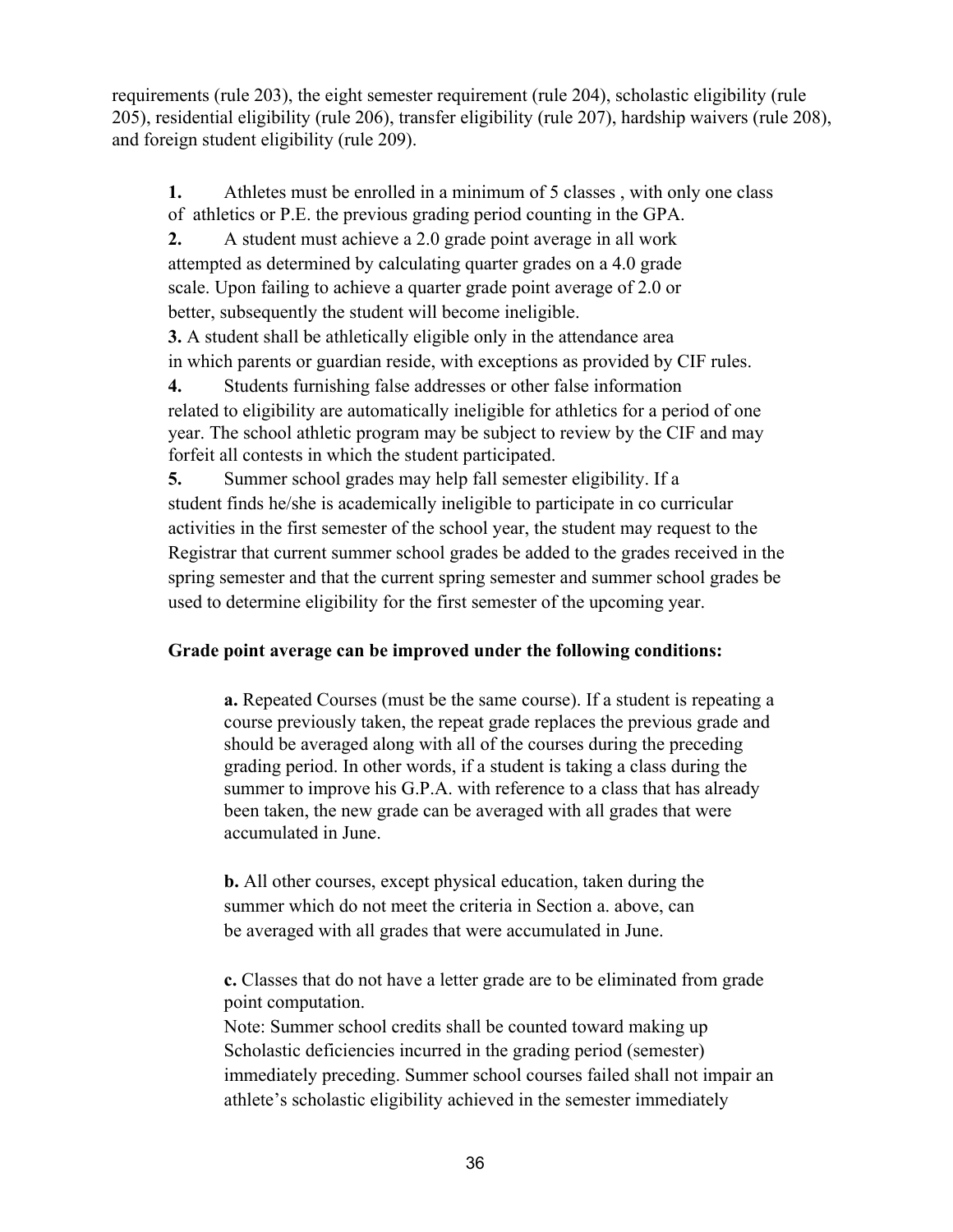preceding.

**6.** All questions regarding eligibility may be referred to the district administrator in charge of athletics for interpretation.

### **TRANSFERS**

Athletic eligibility rules outlined in the CIF Southern Section Blue Book will apply in all instances. All required CIF paperwork must be completed for all students who transfer to a new school from inside or outside the district boundaries.

**1.** The open enrollment policy for OUHSD students is detailed in Board Policy and Administrative Regulations 5116.1.

All students have the right to apply for a transfer to attend another school within the district other than their "home school" during the open enrollment period. Transfers approved within these guidelines do not mean that a student will be eligible for athletics. Required transfer eligibility paperwork must be filed with the CIF office to determine the eligibility status of each athlete.

Students within a specific high school attendance boundary have the first priority to attend high school.

For athletic activities, parents must provide transportation to the selected school.

Students moving into the district after the open enrollment period may apply for a transfer upon enrollment and be accepted on a space available basis.

Once enrolled, a student assured of continued space at that school. The school of attendance becomes the "home school".

**2.** The guidelines for Interdistrict transfers are outlined in Board Policy 5117. Transfers approved within these guidelines do not mean that a student will be eligible for athletics. Required transfer eligibility paperwork must be filed with the CIF office to determine the eligibility status of each athlete.

## **VIII. GIRLS' AND BOYS' TEAMS**

Boys' teams, Girls' teams, and/or teams composed of boys and girls shall be conducted in accordance with the CIF rules.

When the school provides only one varsity team for boys in a particular sport, girls or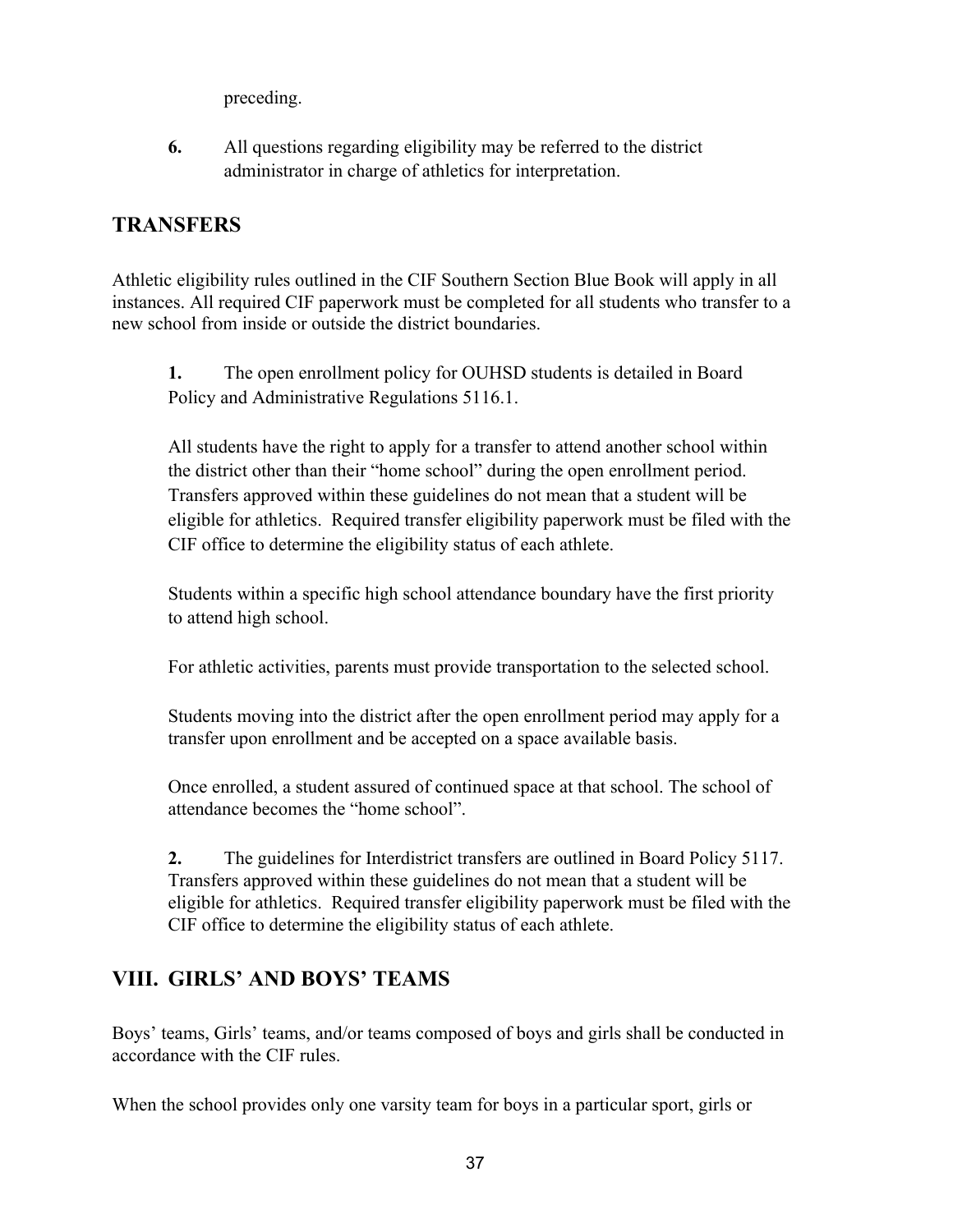transgender will be permitted to try out for the student team. Transgender students must meet and comply with CIF bylaw 300D.

When the school provides only one varsity team for boys and a varsity team for girls in the same sport, girls shall not be permitted to qualify for the boys' team in that sport, nor shall boys be permitted to qualify for the girls' team in that sport.

## **IX. RECOGNIZED SPORTS**

The recognized sports in schools of the district for boys are basketball, baseball, cheer, cross country, football, golf, soccer, swimming and diving, tennis, track and field, volleyball, water polo and wrestling.

The sports recognized for girls are basketball, cheer, cross country, soccer, golf, softball, swimming and diving, tennis, track and field, water polo,volleyball, and wrestling.

## **X. TRANSPORTATION**

## **PURPOSE AND SCOPE**

To establish guidelines relative to the transportation of students on field or athletic trips. These guidelines are promulgated to assist all administrators, coaches, teachers, support activity representatives, club members and/or any other parties involved in transporting students.

## **These guidelines are designed to:**

Ensure optimum safety and welfare of the students Reduce liability to the school and district Ensure compliance with state and federal regulations regarding pupil transportation statutes

# **STATEMENT OF POLICY AND STATUTES**

- 1. All transportation, except for privately owned and school-assigned vehicles, must be requested, coordinated and/or approved by the District Transportation Department.
- 2. School buses must be used when transporting more than twenty five (25) passengers including the driver.
- 3. Eight (7+driver=8), nine (8+driver=9) or ten (9+driver=10) passenger vans may be used for transporting students on school activities however; the number of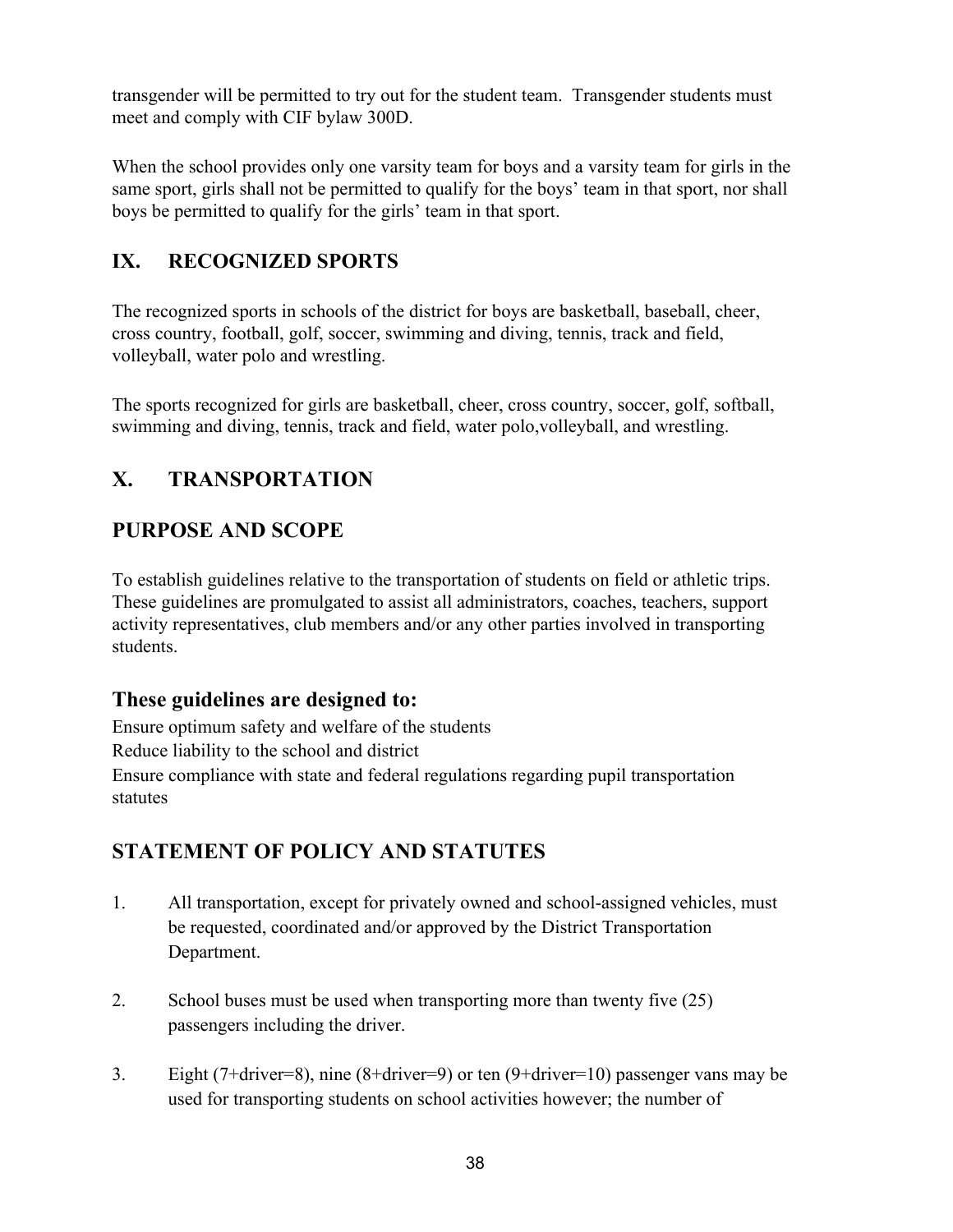passengers transported may not exceed the manufacturer's specifications. Larger vans may not be used without violating pupil transportation laws. Students or passengers may not ride on the floors or storage area.

- 4. Two or more students in wheelchairs must be transported in an appropriately approved school bus.
- 5. No outside agency (e.g. clubs, travel companies, other districts, TV studios, community colleges, etc.) may transport OUHSD students without approval of the District Transportation Department.
- 6. All field trips are subject to established Board Policy, District Administrative Regulations and the California Education Code.
	- a. Board Policy (6153)
	- b. Administrative Regulations (6153)
	- c. California Education Code (Sections 32041, 35330, 35331, 35332)

### **TRANSPORTATION MEANS**

#### **District owned/operated school bus**

- 1) District assumes liability.
- 2) Formal request to the District Transportation Department via school Athletic Secretary with Athletic Director approval.
- 3) Requests must reach District Transportation Department at least ten (10) working days prior to tri

#### **Bus contract with private companies (Charter buses)**

- 1) Bus company has primary liability and District has secondary liability.
- 2) Formal request to the District Transportation Department via school Activities Office.
- 3) Request must reach District Transportation Department at least ten (10) working days prior to trip.

#### **Vans-Sedans**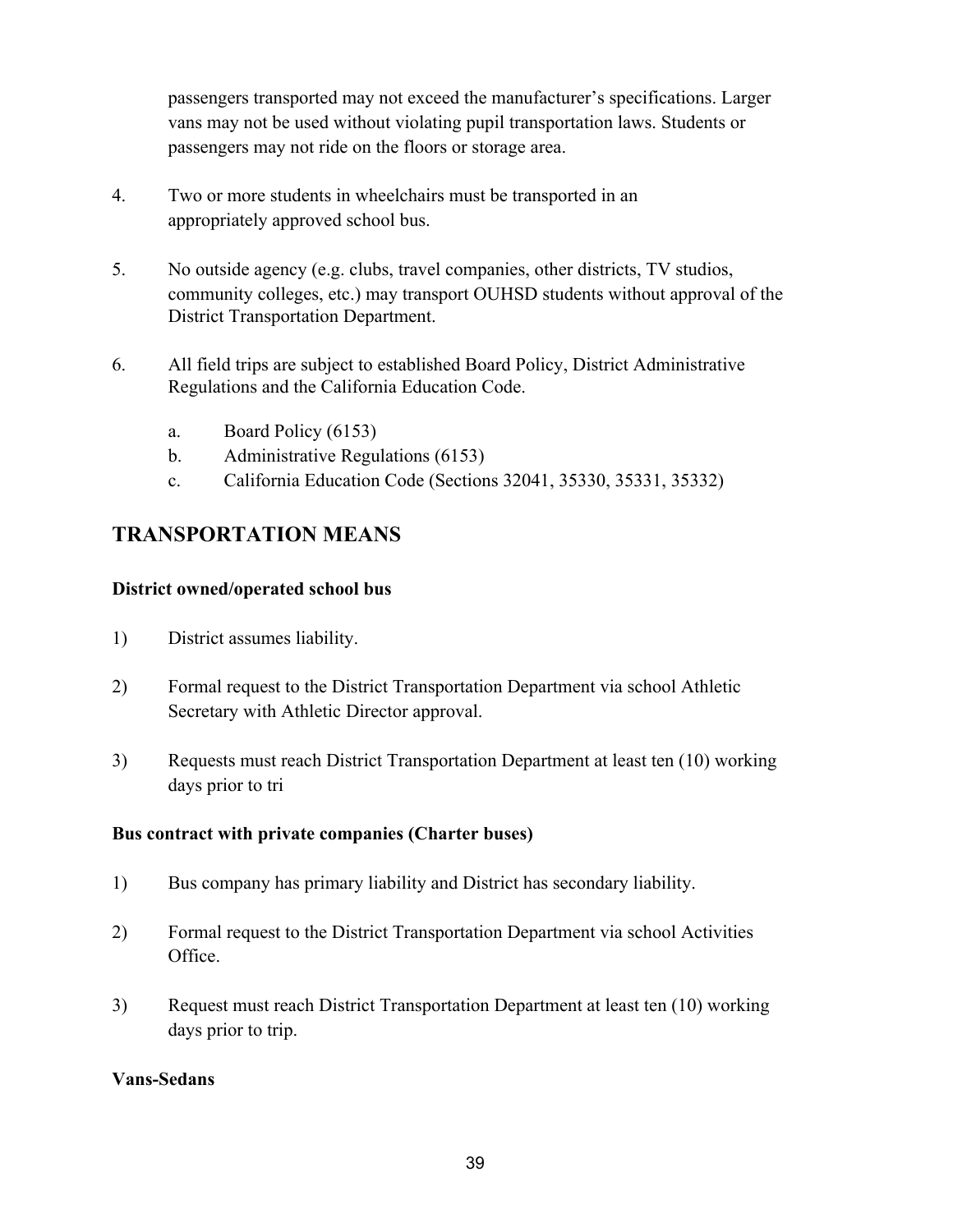### 1) School District Owned/School-Assigned Vehicles (sedans, vans)

- a) District assumes liability.
- b) District vehicle approval pre-established
- c) School scheduled, operated and funded

d) Request for use through school Athletic Secretary and Athletic Director Approval.

- 2) Operator must be an authorized licensed driver with a safe driving record and no DUI or reckless driving conviction within the last 5 years.
- 3) Driver approved by school administration
- 4) Only district approved-registered adults may drive these vehicles or be a passenger. However, no member or friend of the volunteer's family, except for students participating in the activity/field trips may ride in vehicles.
- 5) Each person transported must be in a seat equipped with a seat belt

#### **Contract for Lease/Rent/Loan from Commercial or Private Concern (sedan/van)**

- 1) All contracts must be District approved. When approved, District assumes responsibility.
- 2) Pre-approved vendor list provided by District Transportation Department in coordination with Purchasing and Insurance departments.
- 3) School scheduled, operated and funded (District purchase order is required to use site budget of District funds).
- 4) Operator must be authorized licensed driver with a safe driving record and at least 21 years of age. No DUI or reckless driving convictions within the last five **Years**.
- 5) Driver approved by the school administration and vetted by the district.

6) Only district approved-registered adults may drive these vehicles or be a passenger. However, no member or friend of the volunteer's family, except for students participating in the activity/field trips may ride in vehicles.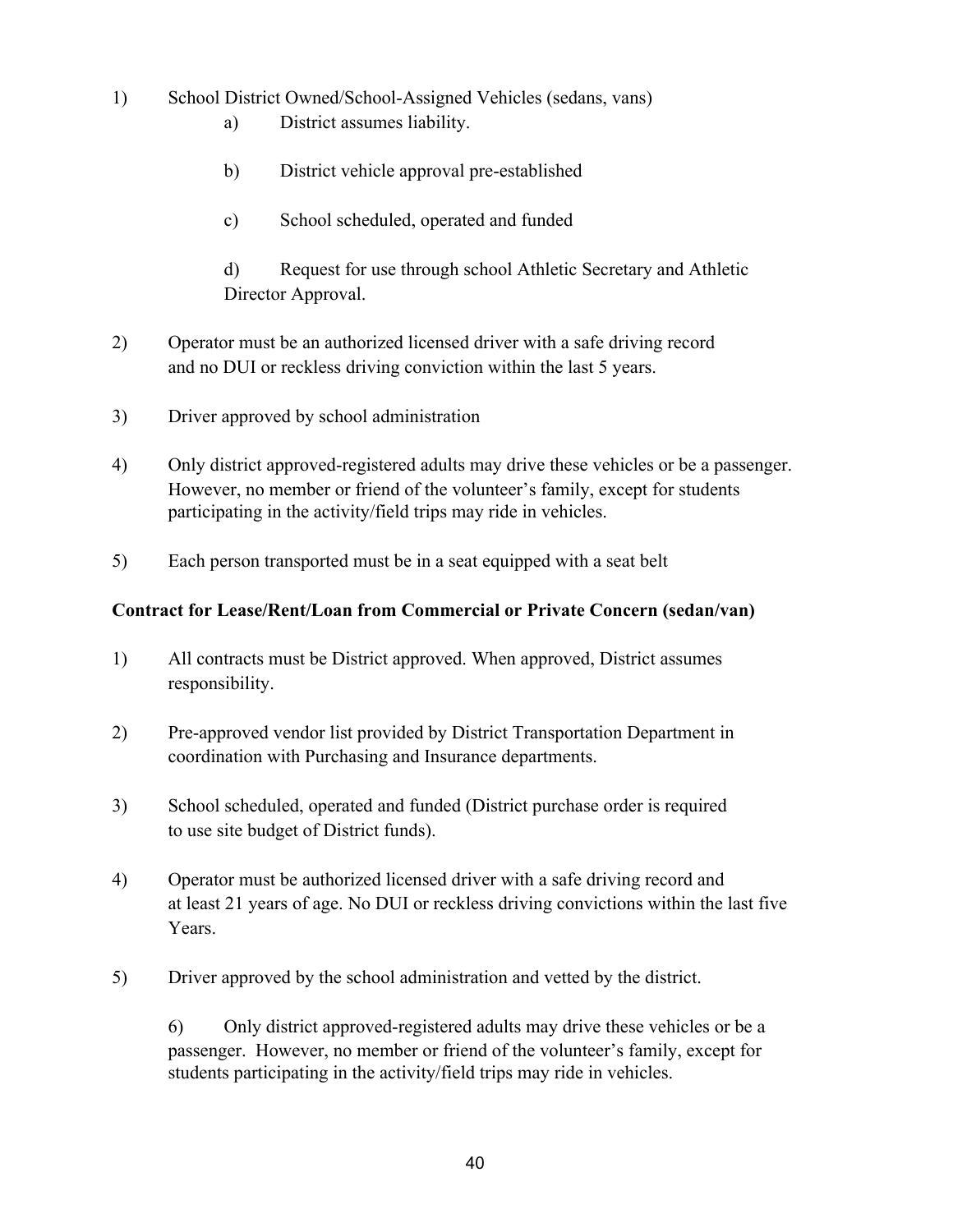7) No vehicle may have seats installed for more than 10 passengers, including the driver.

#### **Student Providing Own Transportation**

1. It is recommended that District transportation be used for activities involving freshmen/sophomore athletes, walk-on coaches, and large teams

2. Permission may be granted for athletes to drive vehicles or to provide their own transportation to contests, "home team or visitors," at locations away from school site provided:

a. School administrators and athletic directors have approved.

b. Activity Parent/Teacher Permit Form submitted to appropriate school administrator (See Appendix C)

c. Students granted permission to transport themselves to a sport event may not transport other students.

#### **School District Employee Privately Owned Vehicle**

a. School administrator approval required

b. Permission to Use Personal Vehicle in Transporting Students form required (see Appendix K)

c. Minimum \$100,000 liability and medical insurance required (\$300,000 recommended).

### **Privately owned Vehicle Provided by Parents**

a. School administrator approval required

b. Permission to use Personal Vehicle in Transporting Students Form required (See Appendix B)

c. Minimum \$100,000 liability and medical insurance required (\$300,000 recommended).

#### **Financial Responsibility**

Each school must pay for that school's transportation.

Each activity will pay for its transportation

Money will be banked in Associated Student Body (ASB) account or a principal approved, budgeted account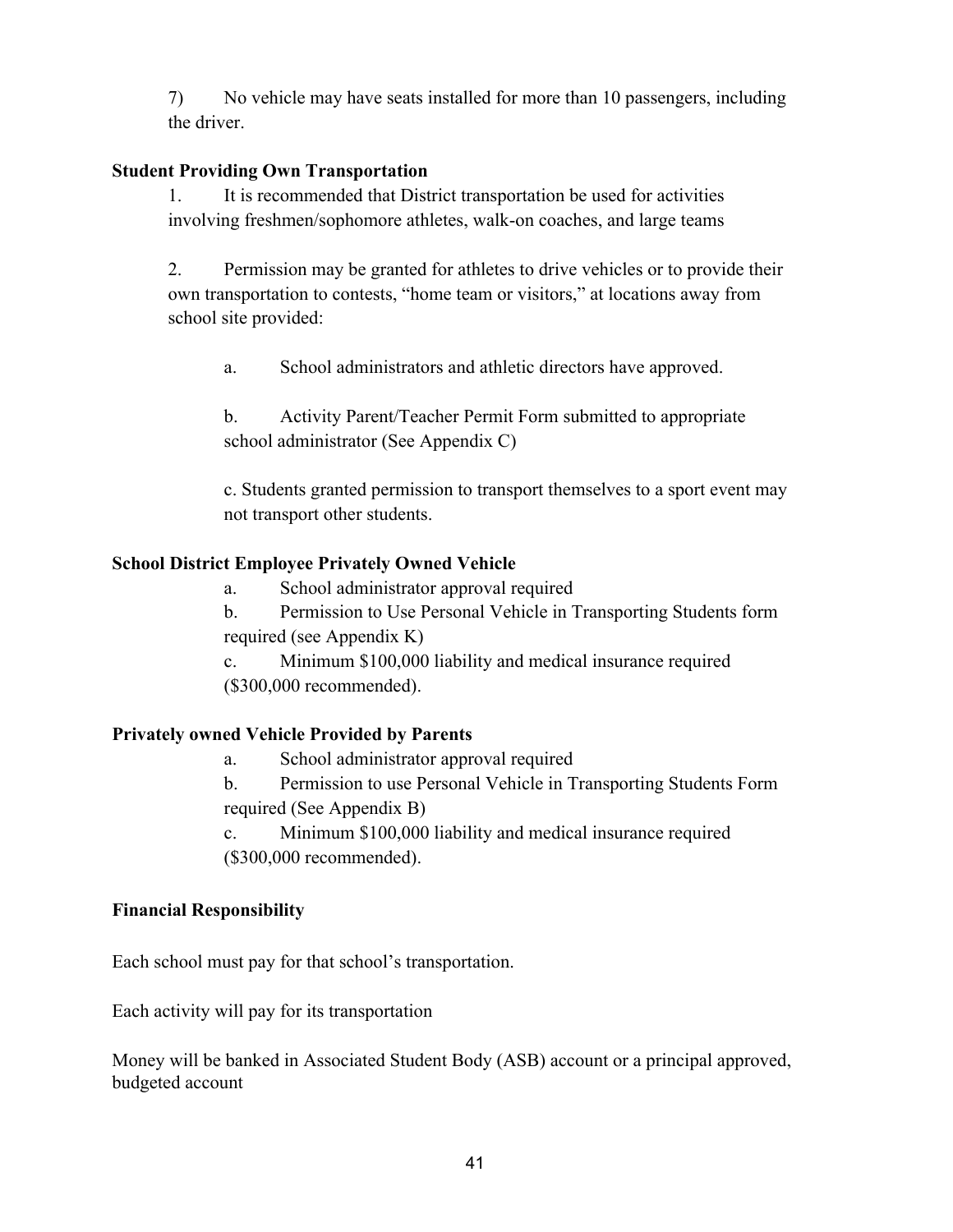Principal shall establish specific procedures/guidelines for his/her school. Principal's guidelines shall be in concert with this document

### **Transportation Requests**

1. All transportation requests must be handed in to the Activities Office at least seven (7) working days prior to scheduled activity. (See appendices - district forms)

2. District Transportation Department must receive requests at least five (5) working days prior to the scheduled activity.

3. When possible, coaches will submit requests for the entire season at the beginning of the semester or sport season. (See appendices - District forms)

The OUHSD Transportation Office is contacted at, 805-385-2543, when the pick up and return times are unknown. Tournaments are examples (e.g. winning teams may play the following day at a specified time while losers may be required to play at another time or could be eliminated.) Coaches are required to inform the District Transportation Department of pickup and return times when determined.

### **District Insurance**

1. Any employee or authorized volunteer, while engaged in authorized activities within the scope of his/her assigned duties, is covered by District insurance for damages caused to persons or property. However, when privately owned vehicles are used on authorized school business, the driver's personal liability insurance will be considered primary when settling claims. District insurance will cover the unpaid excess up to the policy limits.

2. Collision damage to privately owned vehicles, owned by either employees or volunteers, is not covered by District Insurance.

## **XI. FIELD TRIPS**

## **A. STATEMENT OF PHILOSOPHY**

The athletic activities (field trip) is an integral part of the students' experience in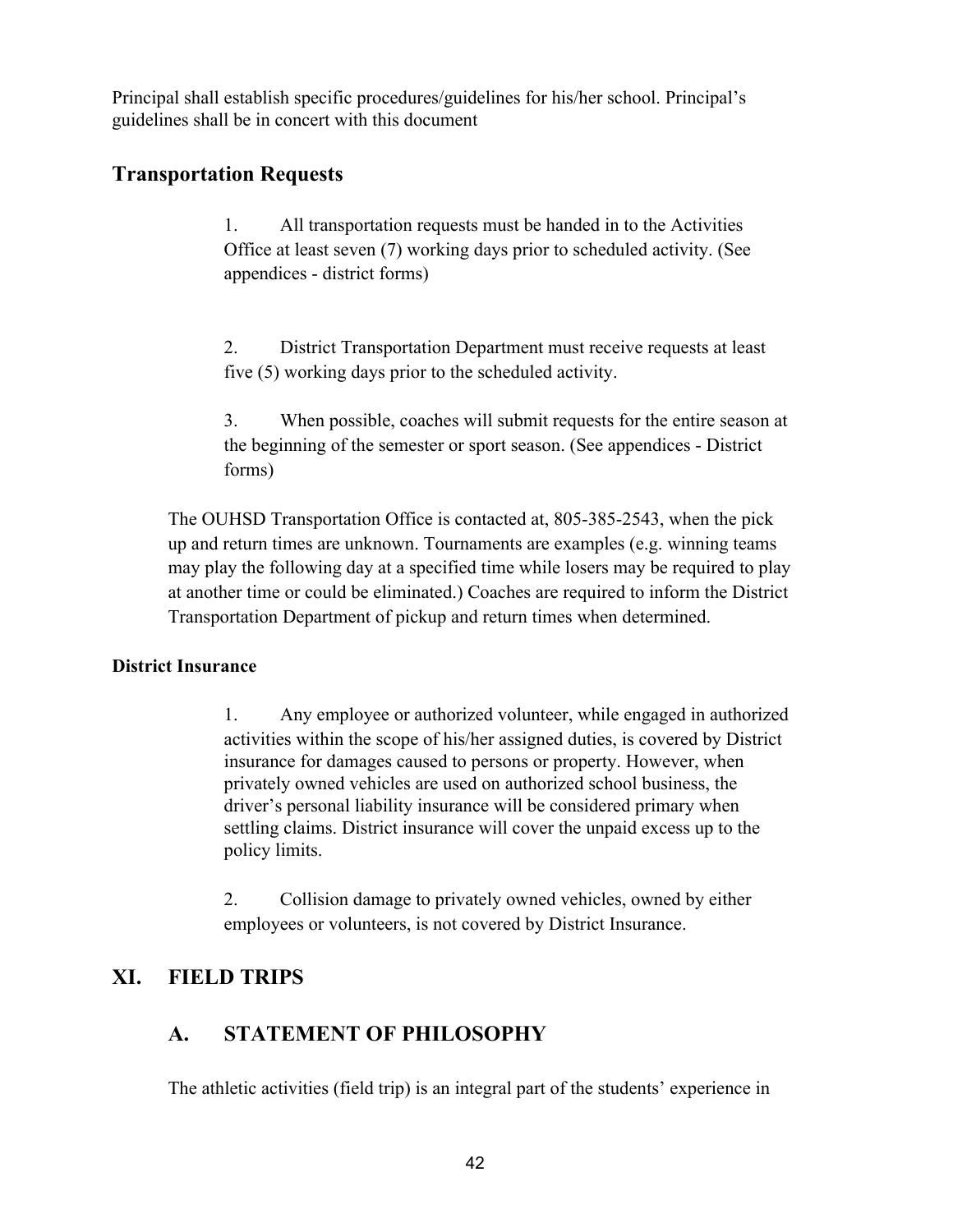the Oxnard Union High School District. The staff is encouraged to involve students in learning experiences beyond the regular classroom/school environment. Field trips can provide a learning situation which enhances the educational opportunities available to all students.

## **B. STATEMENT OF POLICY**

The responsible staff member is to evaluate the purpose and the educational advantage of the athletic activity. Consideration is to be given to alternative educational experiences which provide equivalent benefit to the students.

Participation in the activity after the regularly scheduled school day and determination of the numbers of students involved are also to be considered. All field trips must adhere to the district's Administrative Regulation 6153 (Appendix D).

## **C. TYPES OF Athletic Trips/Activities**

### **Overnight Athletic Events**

The field trip is overnight; distance is not a factor.

The responsible staff member shall complete the District's Field Trip Request form (Appendix D) a minimum of 30 days prior to the event. (CIF post season team playoffs and or individual competition are exempt.)

At least one full-time employee of the Oxnard Union High School District must coordinate the field trip.

> a. The supervision ratio must be one adult chaperon for every 10 students.

> b. The supervision staff must include males and females when both sexes are participating in the field trip.

c. The supervision staff who are not employees of the district must complete the Activity form (Appendix C) prior to the event and file the form with the administrative designee.

4. The students are required to complete and return the Activity Parent/Teacher Permit form (Appendix B, C, D) to the staff member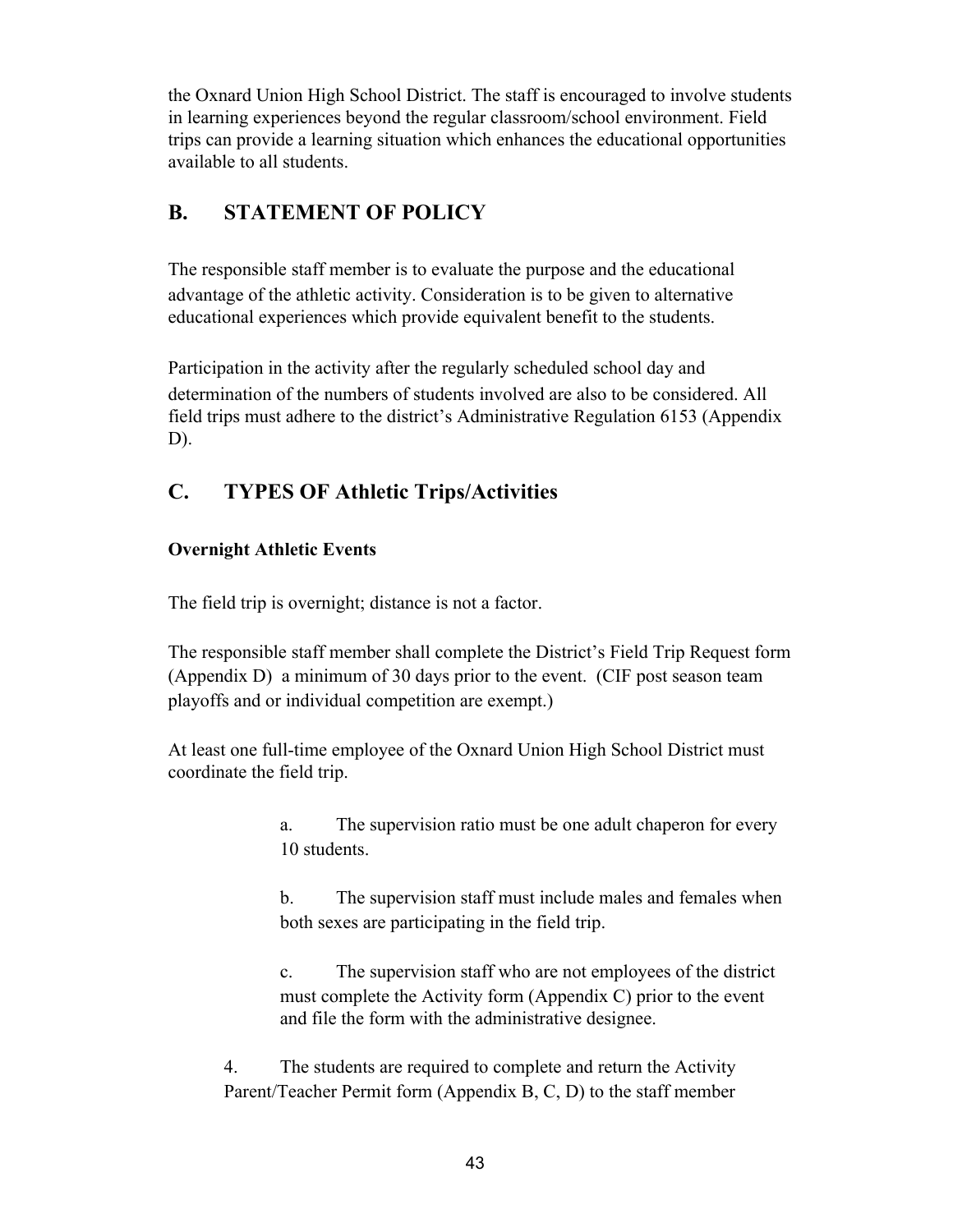originating the field trip at least 48 hours prior to the activity.

5. The staff member originating the field trip is responsible for collecting and keeping on his/her person the Activity Parent/Teacher Permits (Appendix B,C, D) during the entire length of the event.

6. The transportation of students for the field trip must be provided through the Oxnard Union High School District's Transportation Office unless school-assigned vehicles can accommodate the numbers of students participating.

a. The Special Transportation Service must be submitted via the district digital transportation request system (District forms appendix f) at least 10 days prior to the event to secure bus transportation.

b. The use of personal vehicles to transport students is prohibited unless every effort to provide district transportation has been exhausted. In the event that personal vehicles must be used, the responsible staff member must complete the Permission to Use Vehicle in Transporting Students form (Appendix B).

c. The use of personal vehicles by students is permitted only when prior approval of the staff member initiating the trip and the site administrator has been secured. In such cases, the district's Activity Parent/Teacher Permit form (Appendix C) is completed and filed with the responsible staff member.

d. The adult chaperons who are not employed by the district and who are transporting students in their personal vehicles must complete theActivity form (Appendix C), and the Permission to Use Personal Vehicle in Transporting Students form (Appendix B) prior to the event, filing these forms with the DVF Coordinator and the responsible staff member, respectively.

The staff member initiating the trip is responsible for requesting a substitute teacher when one is required.

The department, team, or organization is financially responsible for the entire field trip, i.e., substitute teacher(s), transportation, students in need of financial assistance, etc.

## **E. FIELD TRIPS – ACTIVITY/ATHLETIC EVENTS – ADVANCE PLANNING**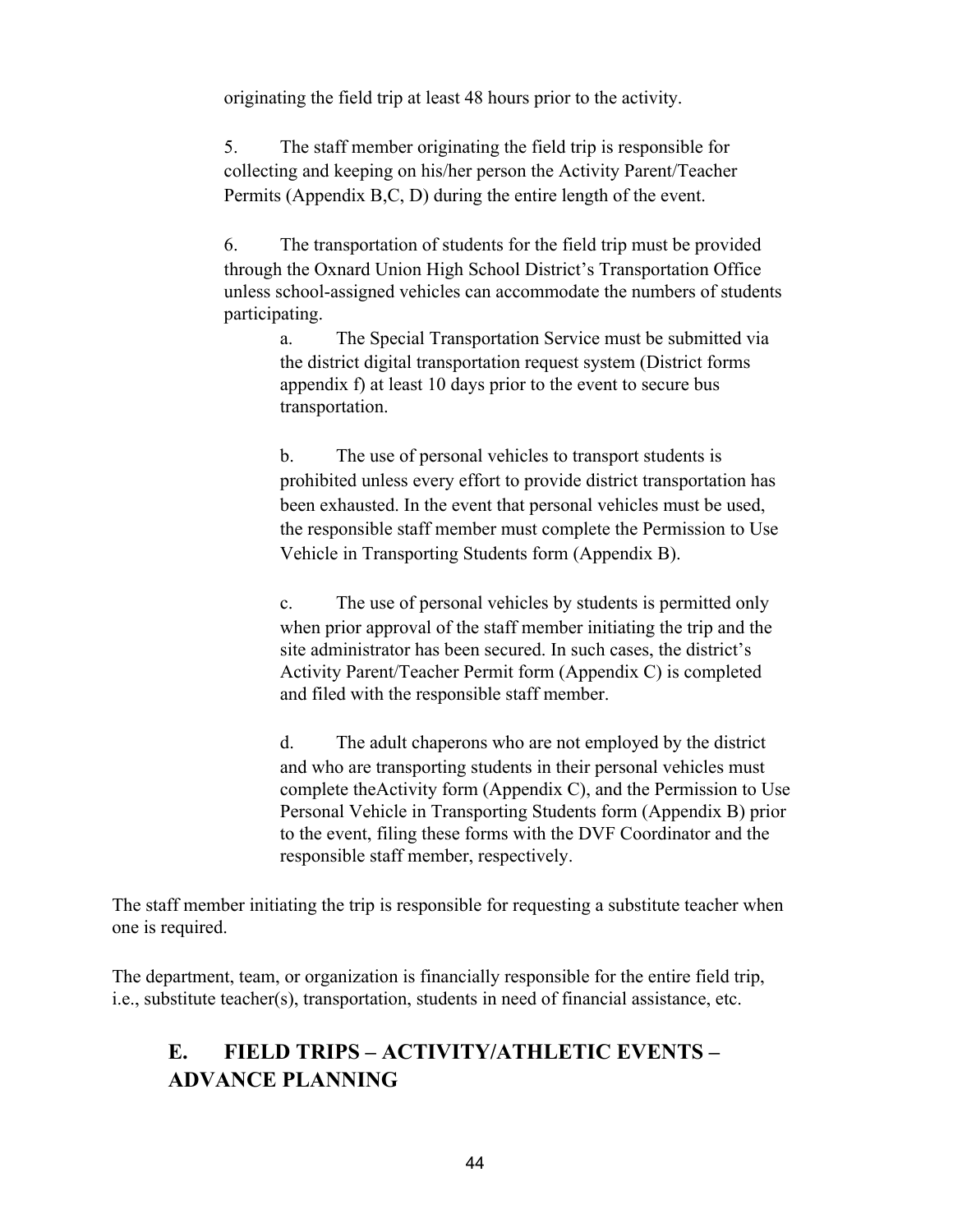1. The field trip is event/game related, singular and recurring events/games.

2. The advisor/coach is responsible for confirming the eligibility of all participants in accordance with the district's eligibility policy.

3. The advisor/coach is responsible for providing a student roster and schedule of events to the faculty at least one week prior to the first event.

The advisor/coach is responsible for providing a complete schedule of events for the school's master schedule.

The staff member responsible for the activity/athletic event is responsible for collecting and keeping on his/her person the authorized Activity/Athletic Clearance Card at every activity/athletic event.

The transportation of students for the field trip must be provided through the Oxnard Union High School District's Transportation Office unless school-assigned vehicles can accommodate the numbers of students participating.

a. The Special Transportation Service form (Appendix C) must be submitted to the site administrator at least 10 days prior to the event to secure bus transportation.

b. The use of personal vehicles to transport students is prohibited unless every effort to provide district transportation has been exhausted. In the event that personal vehicles must be used, the responsible staff member must complete the Permission to Use Vehicle in Transporting Students

form

(Appendix B).

c. The use of personal vehicles by students is permitted only when prior approval of the staff member initiating the trip and the site administrator has been secured. In such cases, the district's Activity Parent/Teacher Permit form (Appendix C) is completed and filed with the responsible staff member.

d. The adult chaperones who are not employed by the district and who are transporting students in their personal vehicles must complete the Volunteers form (Appendix "District Forms"), and the Permission to Use Personal Vehicle in Transporting Students form (Appendix B) prior to the event, filing these forms with the administrative designee.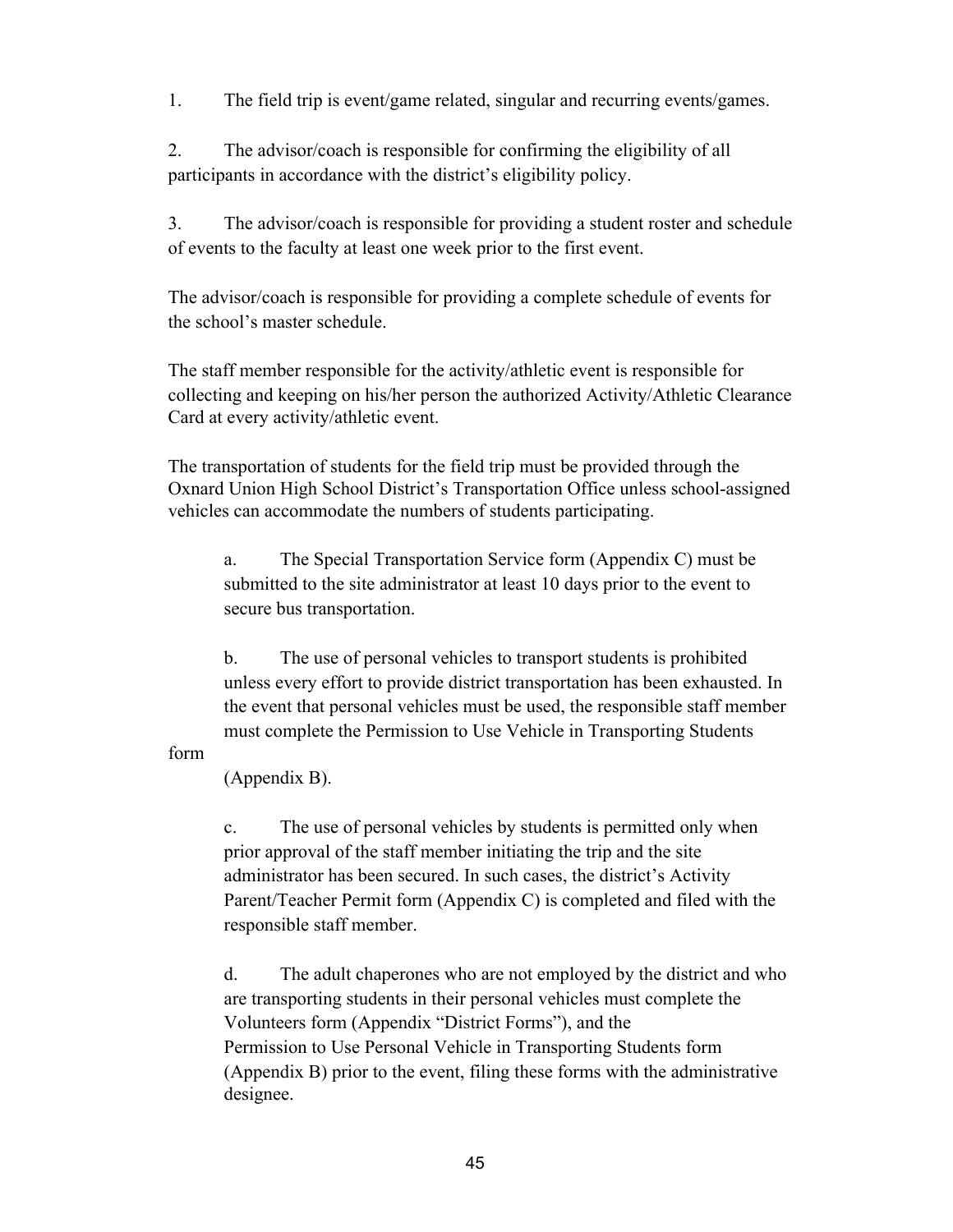The staff member initiating the trip is responsible for requesting a substitute teacher when one is required.

The department, team, or organization is financially responsible for the entire field trip, i.e., substitute teacher(s), transportation, students in need of financial assistance, etc.

## **F. SUPERVISION/DISCIPLINE OF FIELD TRIPS**

The rules and regulations for field trips are established for the health, safety and welfare of all participants.

1. The responsible staff member shall make certain that all students and chaperons understand their responsibilities.

2. The students and parents shall be aware of and understand all rules and regulations (Appendix 2)) that apply to the activity prior to departure.

3. The rules and regulations shall be enforced in a consistent manner during the activity.

4. The responsible staff member has the authority to take disciplinary action when infractions of rules occur. The final disciplinary action for rules/regulations violations shall be taken at a conference at the school site upon return from the field trip (see Appendix D).

5. The field trip participants must defer to the authority of the auxiliary/ support agencies and personnel, i.e., bus drivers, airline personnel, hotel management, etc.

# **XII. NUMBER OF COACHES PER SPORT**

A. The number of paid coaches per sport will comply with the agreement between the Board of Trustees and the District Educators' Association which is the printed extra-pay schedule in the district handbook (see Appendix - district forms). Additional unpaid voluntary coaches must be approved by the Board of Trustees upon recommendation of the school principal.

# **XIII. CERTIFICATION OF COACHES**

A. All coaches must be certified according to district, CIF, and California law requirements.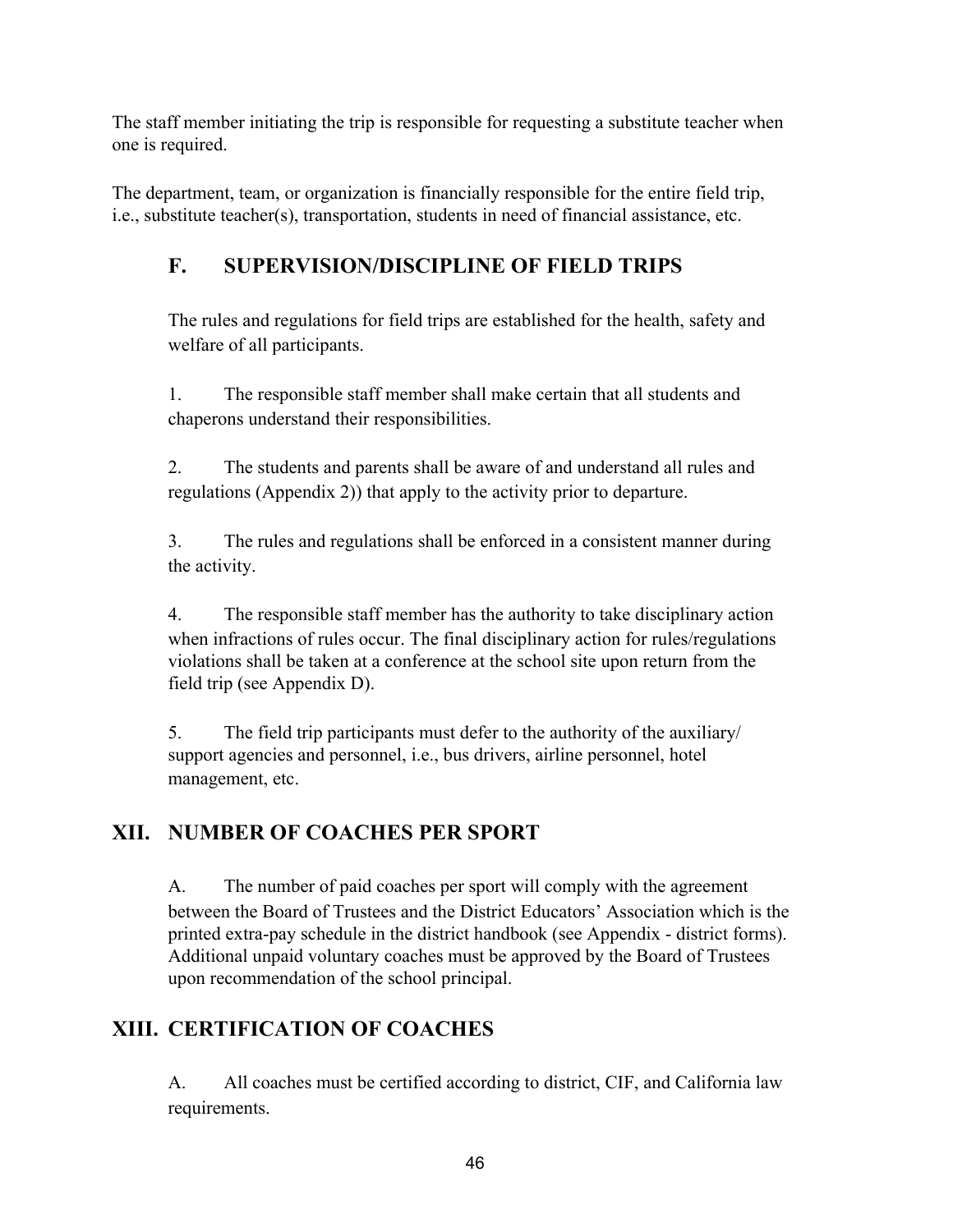B. All coaches must be cleared by the Human Resources Department prior to working with athletes, in order to get paid for coaching services (which includes submitting all paperwork, fingerprints and coaching certification).

All coaches must be paid through the Oxnard Union High School District payroll. They shall not receive compensation directly from parents, booster organizations, or foundations, nor receive bonuses for their performance or the performance of a team. Booster organizations may agree to pay for additional coaches as long as the stipend is what is stated in the negotiated teacher contract and that the total amount is submitted prior to the ASB Bookkeeper in advance.

## **XIV. AWARDS**

A. It is the responsibility of the school administration to provide awards to student-athletes/teams at the conclusion of a season. This may include certificates, trophies, plaques, and/or letters.

B. Scholar-Athlete awards are given by each school to athletes that maintain an unweighted GPA of 3.2 or better.

C. School must adhere to the CIF Southern Section Blue Book rules regarding "Awards for CIF Competition," Article 80.

## **XV. ATHLETIC CONTRACTS**

A. A contract is a mutual agreement of the parties concerned reduced to writing and signed by each of them. The signing of contracts for all non-league team contests is highly encouraged and should be completed if admission is charged. A league schedule duly adopted and recorded in the league's minutes will be regarded as a contract.

B. It is important that all schools confirm athletic contests in writing after they have been scheduled verbally by phone. This procedure will reduce the number of conflicts that seem to arise when contests are scheduled by phone. Appeals of athletic contests will carry added weight if the agreement for said contest is part of a written athletic contract.

C. Schools are responsible to fulfill their commitments made by previous school personnel. A change of administration, athletic director or coach, does not cancel out a schedule contest made the previous school year.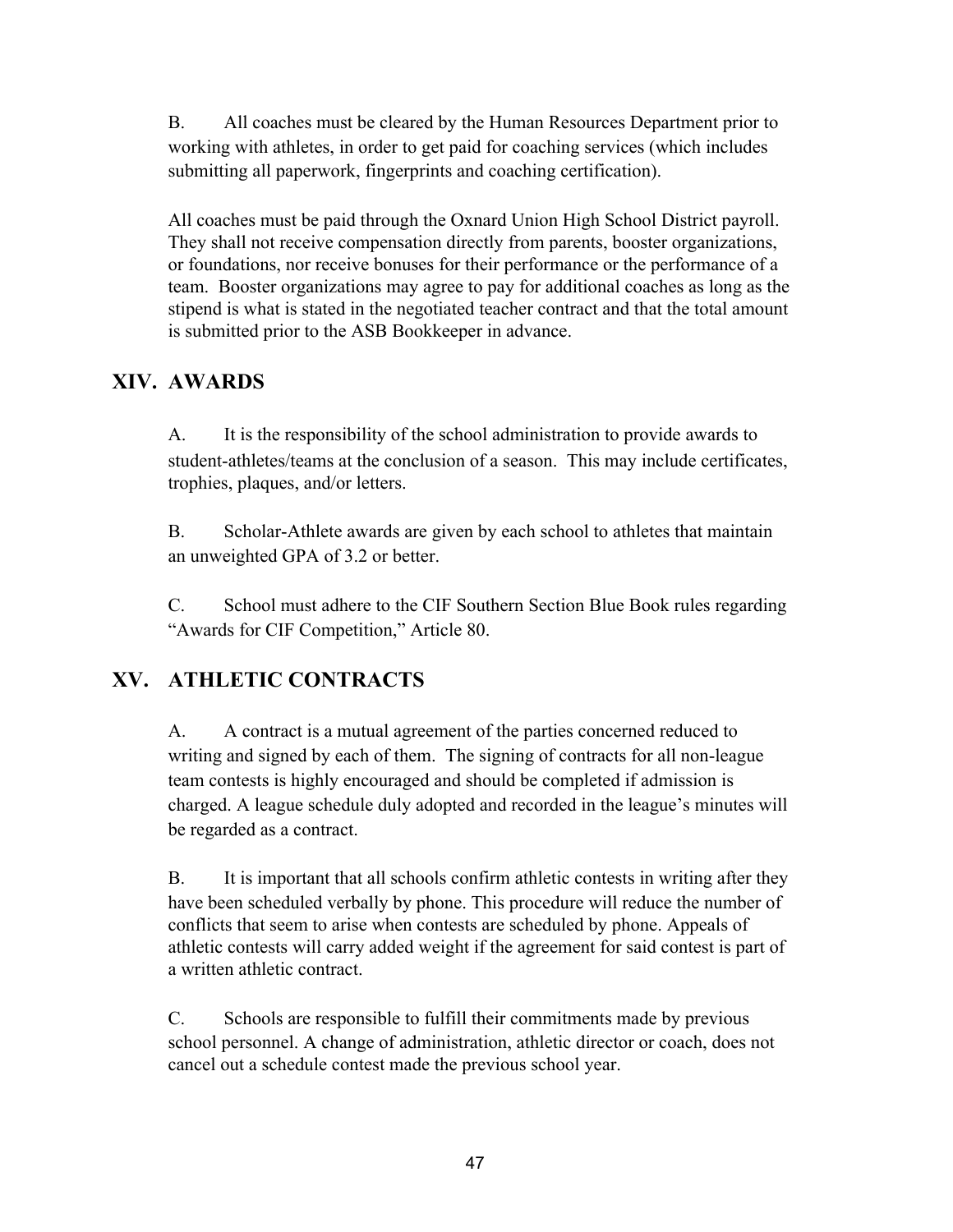### **XVI. ATHLETIC SEASONS**

A. SEASON OF SPORT DEFINITION: CIF Southern Section Blue Book Rule 511. The season of a sport for a school is that period of time which elapses between first interscholastic contest and the final contest for that particular sport. The season of a sport for any individual student is that period of time which elapses between the student's first participation in an interscholastic contest and the student's final contest for a particular sport.

1. The "season of sport" shall be established for each sport by the highest CIF component level in which championship competition is conducted (i.e., State, Section, or League) in that sport. To participate in State level competition for any particular sport, a Section must comply with the CIF adopted "season of sport".

2. The basic sports seasons are: Fall—August through November Winter—November through February Spring—February through June Exact dates may vary from year to year and championship competition may extend beyond these limits.

B. SUMMER DEAD PERIOD: CIF Southern Section Blue Book Rule 2512.2 A summer dead period must be declared by the school principal for all sports. The dates of the dead period must be forwarded to the Southern Section Commissioner. The dead period must be the same for all levels and must be three (3) consecutive weeks between the end of school or the dates identified in the CIF Blue Book. No class could be offered which could circumvent the rule. There are no exceptions to the summer dead period. During the dead period, weight lifting ONLY would be permitted. No running or other type of conditioning would be allowed.

C. SUMMERTIME RULES: CIF Southern Section Blue Book Rule 2512 With the exception of summer dead period, from the end of school or the CIF identified date, whichever is first, until the beginning of the first official starting date for fall sports, there shall be no restriction on high school coaches association with high school students registered and/or attending their respective high school or entering them in summer competition, provided approval is received from the school principal and district. The coach must complete and submit the required paperwork for summer camps which includes an OUHSD Civic Permit.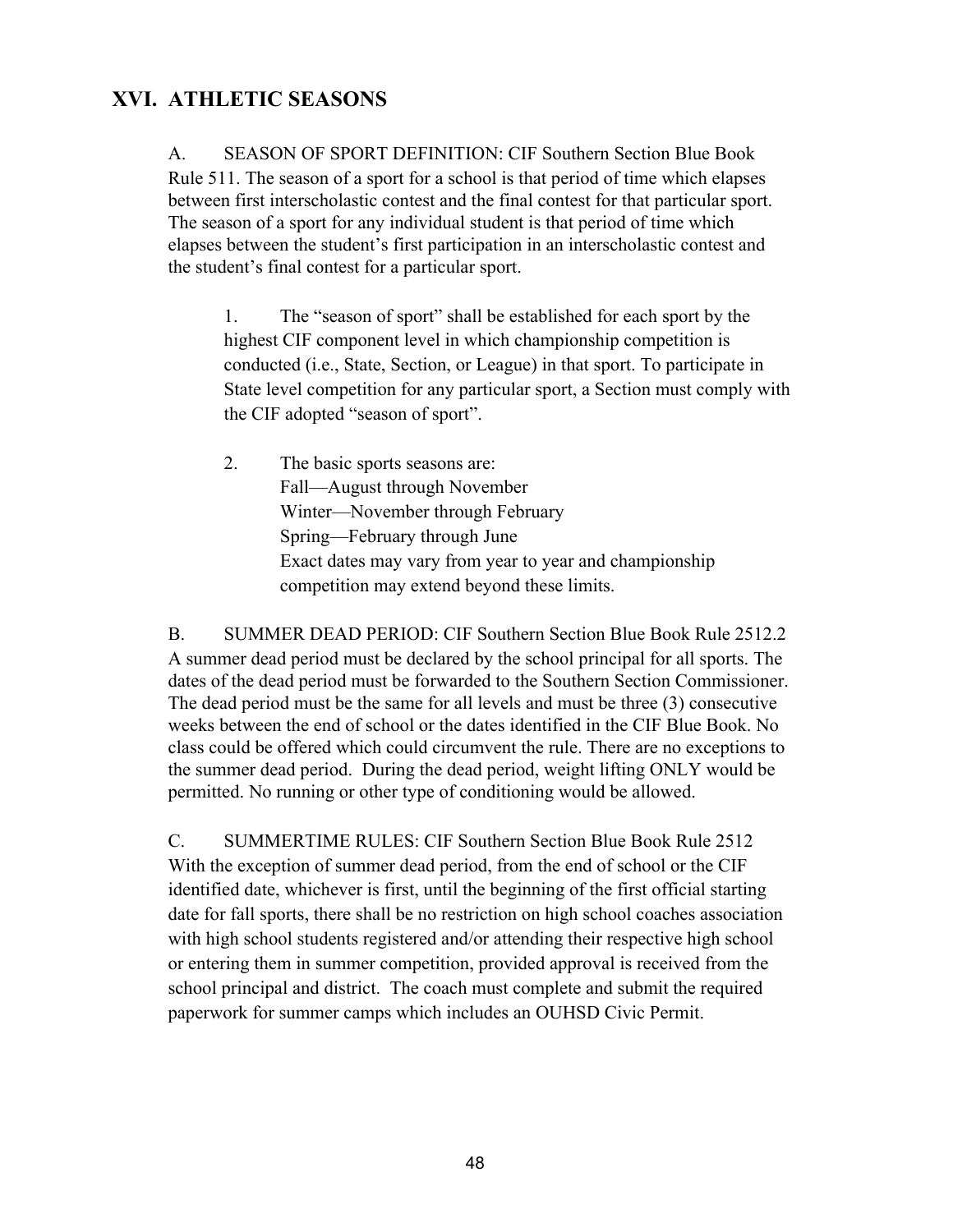## **XVII.OFF SEASON PRACTICE/COMPETITION**

With the elimination of the Association Rule, "There are no longer restrictions on what coaches can do with their students when the 6th period athletic class is over. Coaches will be allowed to remain with their students and continue to instruct them in the particular skills for their sport after their 6th period athletic class time has concluded." (CIF Frequently Asked Questions)

The elimination of the association rule effectively limits restrictions on organized team practice, tryouts, spring practice and conditioning rules. However OUHSD guidelines still govern a coaches' association with athletes.

As a result of this change, the following guidelines have been established:

A. Association with Athletes as an Extension of the School Day (School Related)Only students enrolled at the designated school will be allowed to participate.Athletes must be cleared to play, i.e. have health insurance, current physical, and parent permission. Coaches must maintain a current emergency card for each athlete. Outside the season of sport, coaches may receive a stipend through booster generated funds (paid through the district). If a coach has an athletic class, the stipend would be for the time spent with their team outside of the athletic class. Designated school/team programs may conduct off season tournaments and games on weekends including Sundays. (Games and matches defined as competition requiring officials.)

#### **No practices may occur on Sunday.**

Overnight travel must be Board approved through the regular field trip process. Absolutely no money should be paid directly to coaches by student athletes, boosters or parents.

Bus transportation will not be provided.

B. Association with Athletes through Outside Teams (Non-School Related) School coaches may associate with students outside the designated school day. All activities through outside teams must have an approved Use of Facilities form in order to use school facilities and pay the required fees.

All activities through outside teams must have proof of insurance.

No activities/teams may use school name including uniforms.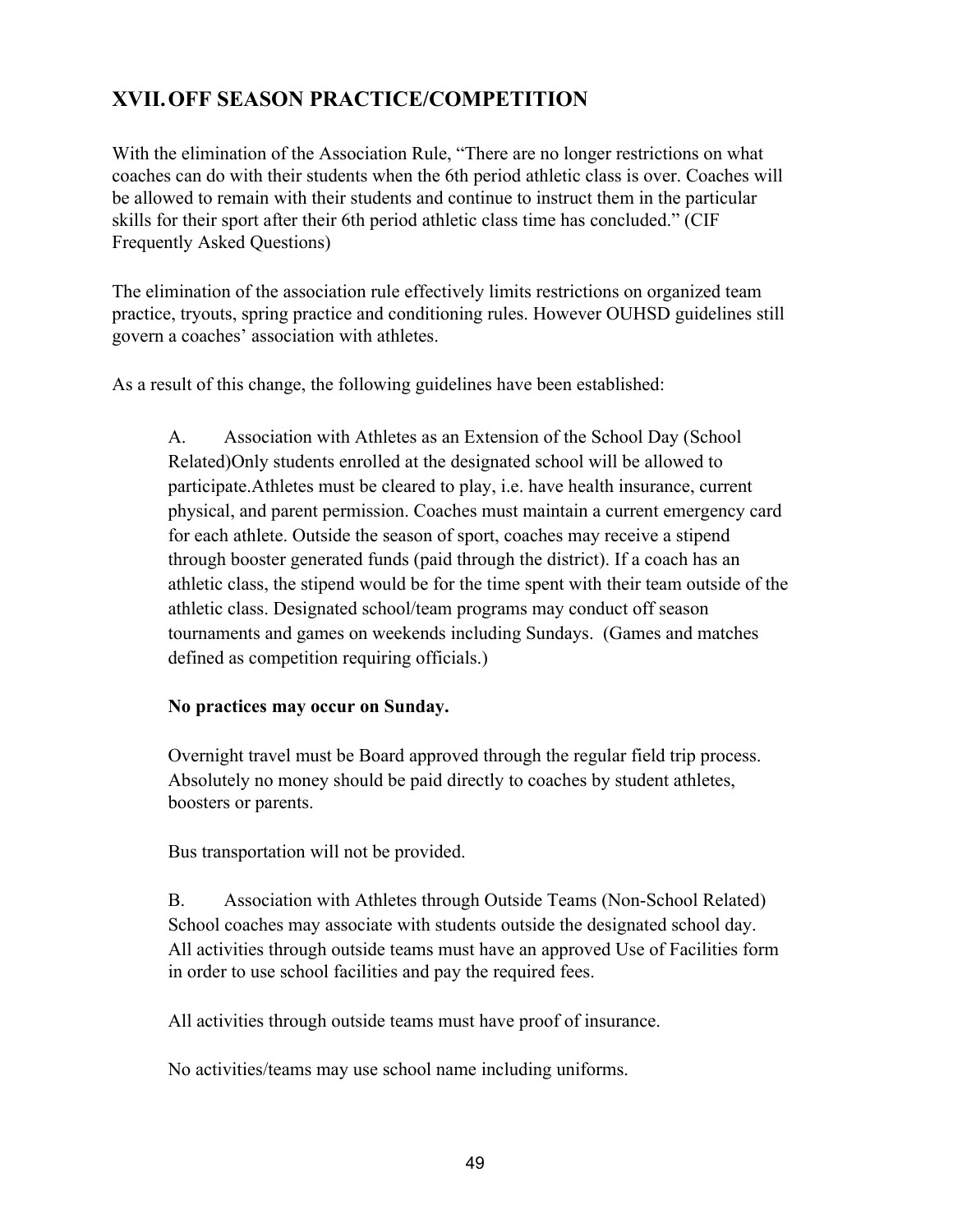No student may be required to be a member of an outside team as a condition of participating in the school's team.

Any compensation for coaching services must be made through the outside organization. No restrictions shall be placed on travel, Sunday competition or eligibility requirements.

Important Note: Any coach participating with students in a non-school related activity must be completely aware of the CIF Rule 510—Undue Influence. A transfer of a student from his or her current school of attendance to any high school where the student participated during the previous 24 months on team, (AAU, American Legion, Club) that is associated with the new school (organized by or coached by any member of the coaching staff) shall be considered sufficient evidence of undue influence.

### **XVIII. SUMMER CAMPS**

A. Coaches are required to complete the following forms:

Civic Permits Summer Activity Contract Summer Activity Financial Statement Maintain summer emergency/clearance card for each athlete participating

B. Coaches are required to have insurance if the camp/activity is for a non school-related group.

C. All camps/activities must follow CIF and district guidelines.

## **XIX. ADMINISTRATIVE SUPERVISION**

A. Activities held during the time period from approximately 3:00 p.m. – 5:30 p.m. on a week day, are the responsibility of the administration for the home/host team.

B. Any athletic contest being held after 6:00 p.m. will require one administrator from the home school to be present. League policies should be followed in regard to home and away school administrative supervision for all football, soccer, and basketball games.

C. Special supervisions should be arranged for games where a championship or school rivalry exists. Building principal should also note that events of this nature may cause special problems needing additional personnel.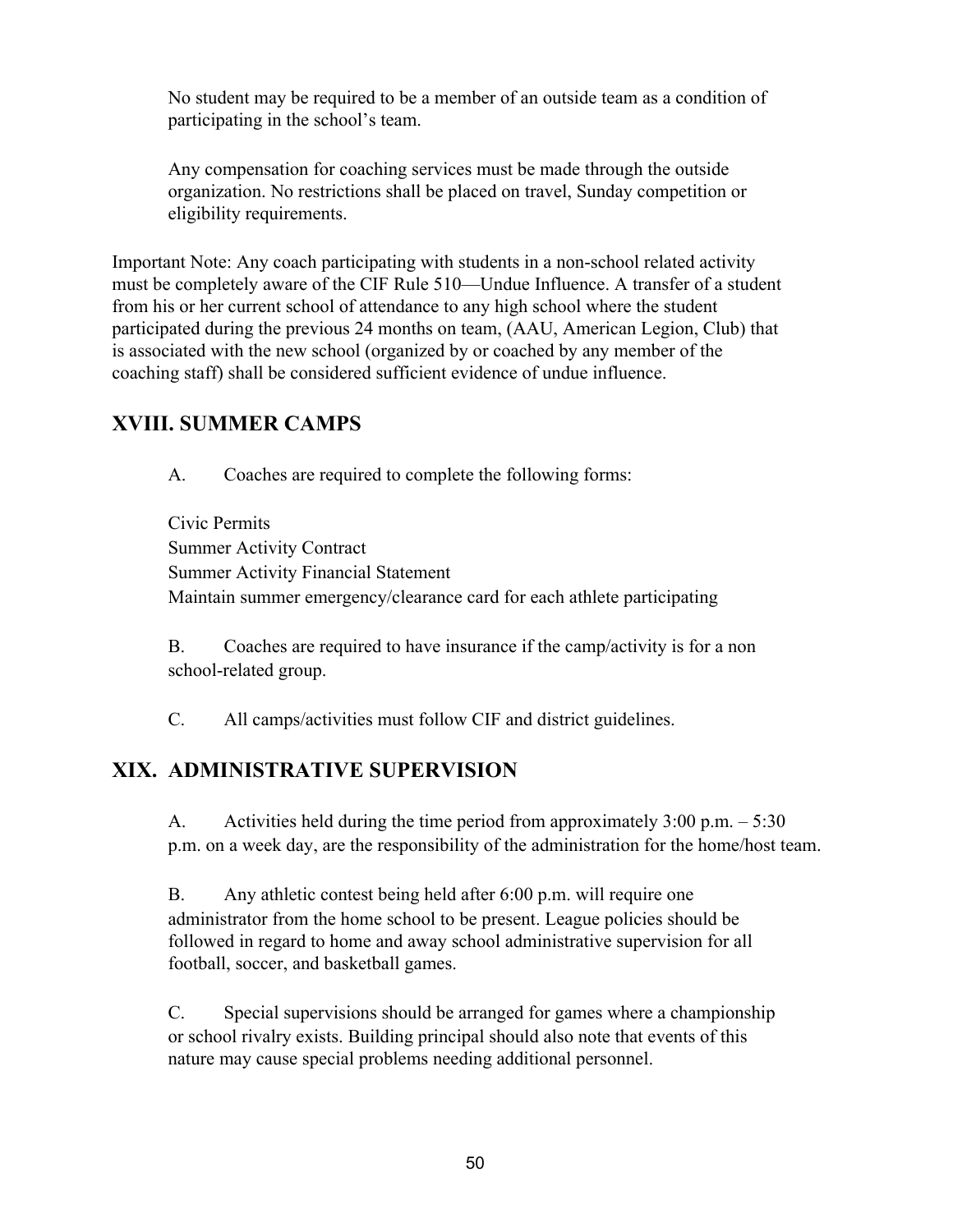## **XX. LOCKER ROOM SUPERVISION**

It shall be the duty of all coaches to see that locker rooms are properly supervised before and after practice sessions and games.

## **XXI. SUSPENSION/DISMISSAL FROM A TEAM**

A. Dismissal from a team is the last action a coach should take in attempting to discipline a student. Suspension, additional work, counseling, etc. are alternative options of dealing with disciplinary infractions. The following reasons may warrant suspension/dismissal:

- 1. Ineligible NOT Pass four classes and maintain a 2.0 GPA.
- 2. Ineligible- Fall below a 2.0 GPA on quarter or semester grades.

2. Violation of CIF or league rules governing eligibility (age, residence, etc.)

3. Suspension from school for reasons other than athletic, such as truancy, fighting, etc.

4. Smoking, vaping, chewing tobacco, use of drugs or alcoholic beverages.

5. Absent from practice or contests without a legitimate excuse.

6. Improper conduct on the bus as defined under regulations established by the district Transportation Department.

- 7. Stealing.
- 8. Use of obscene language and/or profanity.

9. Insubordination to either coaches or other school personnel.

10. Any other violation of the CIF Code of Ethics and/or the District Code of Ethics.

B. It is recommended that because of the seriousness and ramifications of suspension or dismissal that due process be followed as part of the action taken by school officials: (see Administrative Regulation 6145.2)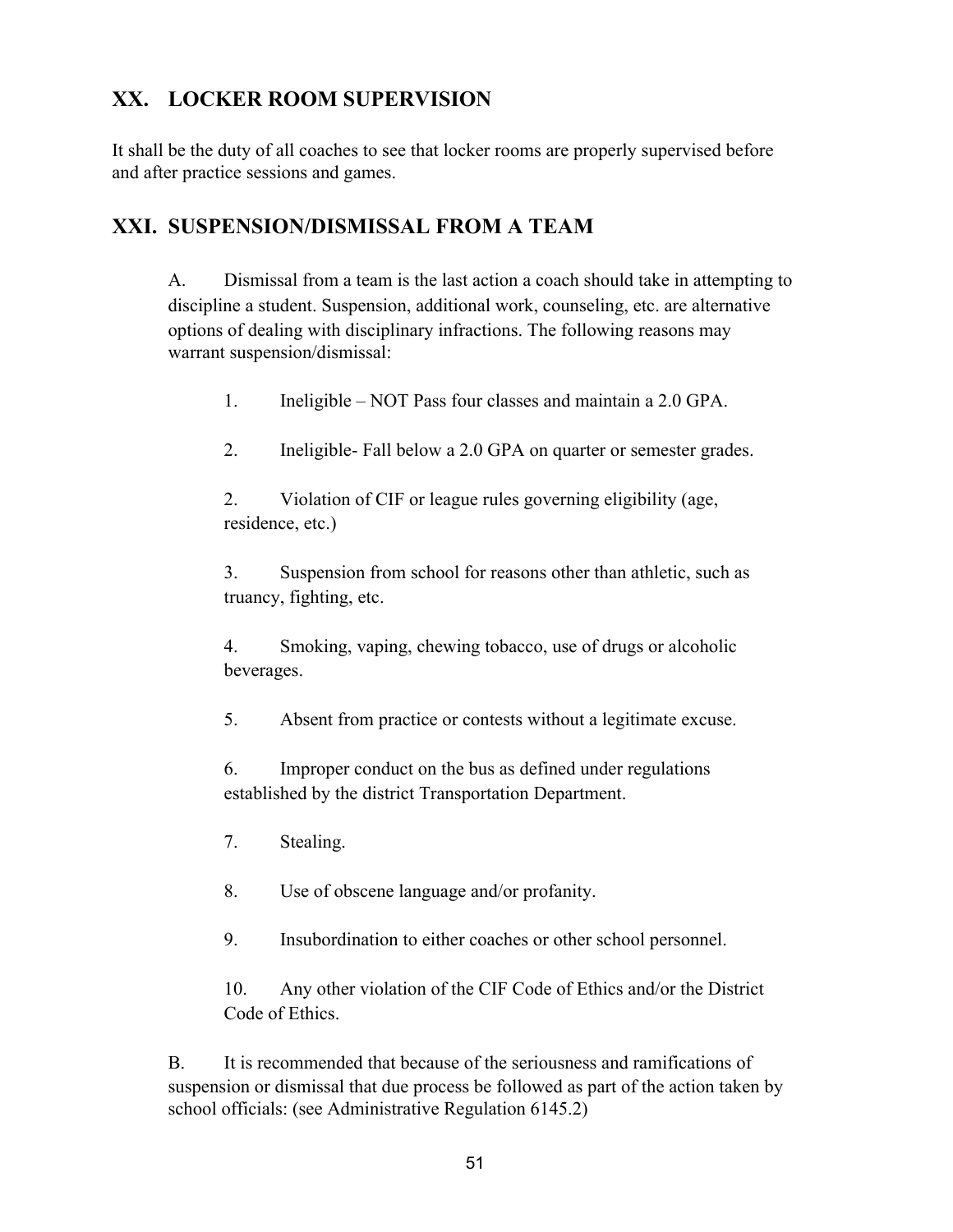- 1. A twenty-four hour grace or "cooling off" period.
- 2. Communication with the head coach of the sport.
- 3. Notification to the athletic director/administrator.
- 4. Parents notified regarding circumstances and reasons for the action.
- 5. Athlete should be notified of his right to appeal.

C. The reasons for this policy are to alleviate irrational actions by coaches and misunderstandings by parents and the community.

D. Consequences may include suspension being enforced during Athlete's next

season of sport.

## **XXII.RECRUITING/UNDUE INFLUENCE (CIF Blue Book Rule 510)**

There shall be no recruiting of athletes among the high schools in the Oxnard Union High School District or from and of the feeder intermediate schools serving the district. Attempts by any person to secure or retain a student athlete, or to secure or to retain one or both parents or guardians as residents will be considered recruiting and will cause the student to be ineligible for high school athletics for a period of one year and shall jeopardize the standing of the school in the CIF-SS.

## **XXIII. AIR QUALITY**

A. The Superintendent/designee will notify the Principals if the air quality warrants cancellation or adjustments to the strenuousness of activities.

B. The principal is responsible for notifying the coaches and PE teachers of air quality alerts.

C. Coaches will follow all directives regarding the air quality for the health and well being of the athletes. In addition, coaches always need to be aware of the air quality and use common sense related to the strenuousness of activities.

## **XXVII. ACKNOWLEDGEMENT OF RISK**

Parents and students must be warned of the potential hazards of participating in athletics through athleticlearance.com. A digital signed acknowledgment of risk should be on file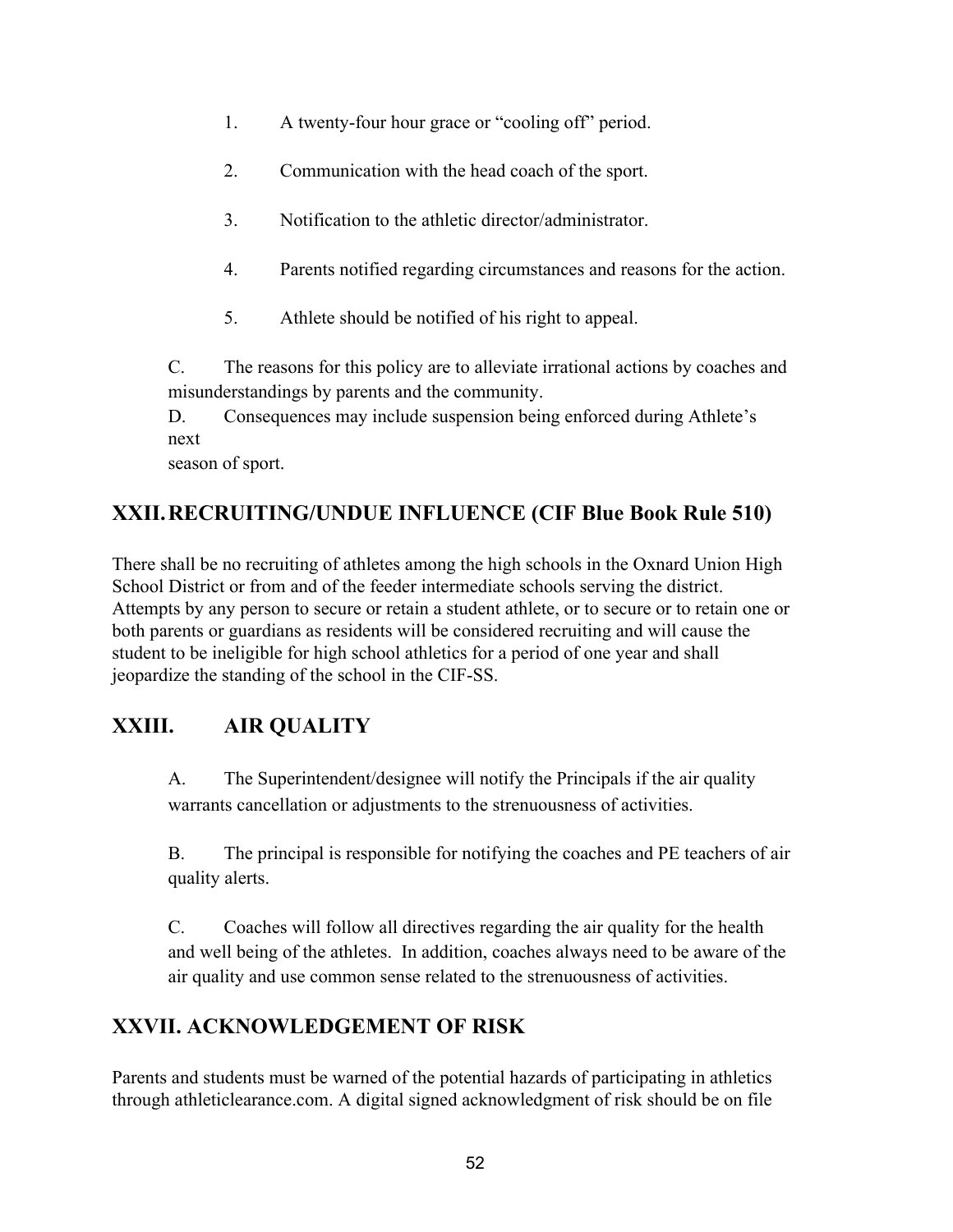for each athlete.

## **XXVIII. NEW PROGRAMS**

The addition of CIF sanctioned sports to a school program must be approved by the athletic director, the Principal, the District Athletic Council, the Superintendent, and the Board of Trustees prior to scheduling. A proposed budget that outlines the potential costs must be submitted prior to approval. There must be an adequate budget to support the new activity.

## **XXIX. EXPLOITATION OF STUDENT ATHLETICS**

There must be no exploitation of students for the purpose of winning athletic events. Student participation must be based on sound rules relating to his/her personal health and his/her total educational program. No pressure from any member of the coaching staff should be put on the student to influence him/her to select any one activity at the expense of another.

### **XXX.EMERGENCY CARE OF STUDENTS, STAFF, VISITORS**

A. Emergency Care Procedures

1. Necessary obvious care given immediately. Do not move student until condition has been carefully evaluated. Send for trainer, head coach, or individual coach designated in charge of injuries to make decision whether a student is to be moved to the training room or if an ambulance or paramedics are to be called.

2. Parents/guardians are to be notified first unless case is a dire emergency. The head coach is responsible for having home phone numbers of all athletes on squad filed and available.

3. Advise parents/guardians to call the physician or emergency hospital at once so physicians will be available on arrival.

4. Transport student in parent's/guardian's car or school vehicle (accompanied by the parent/guardian) unless an ambulance or paramedics are necessary.

5. Trainer, head coach, or individual coach designated in charge of injuries decides if an ambulance or paramedics are necessary. Unless case is a dire emergency, parent/guardian MUST be consulted before calling an ambulance.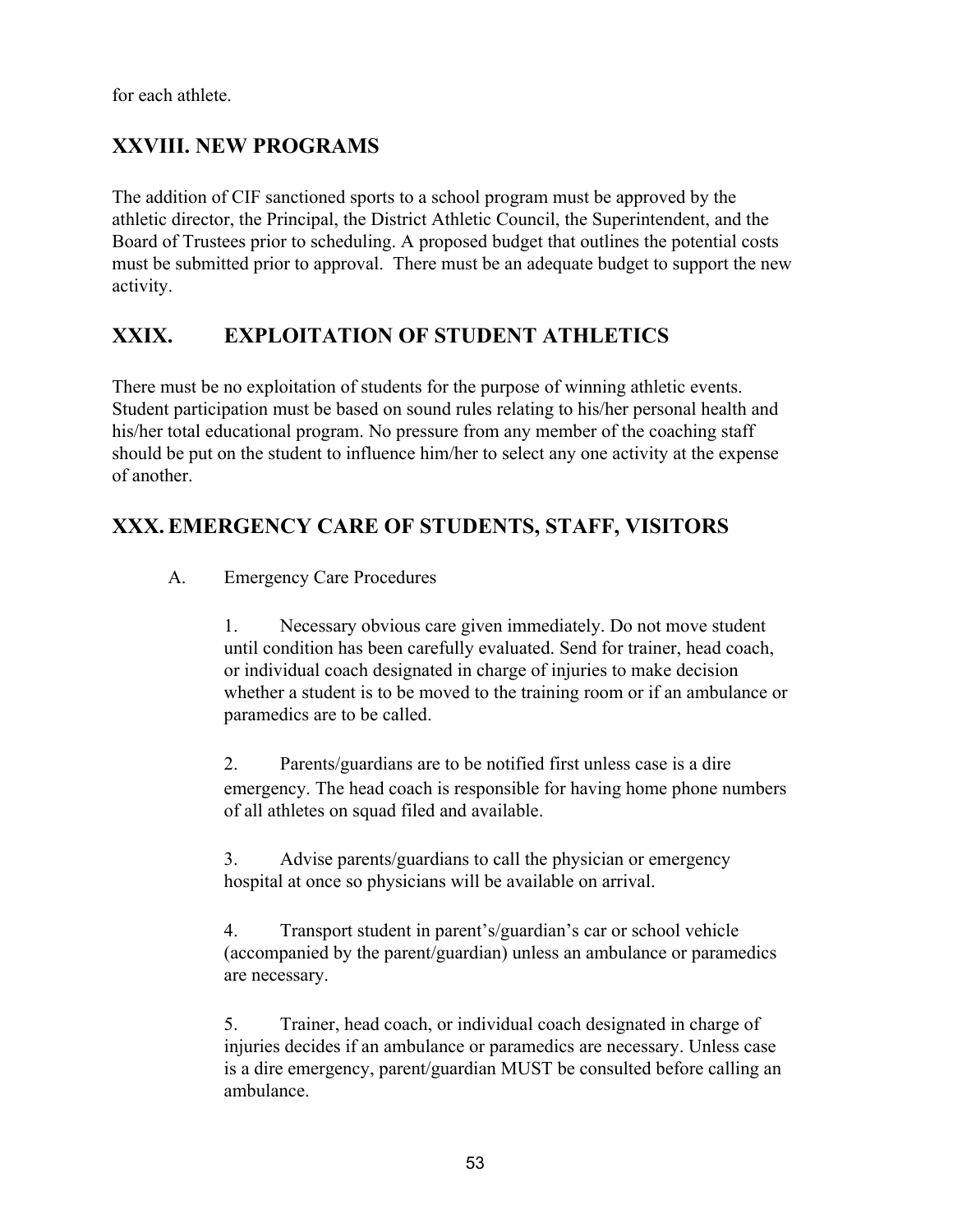6. An accident report form must be completed within 24 hours for all accidents. Any injury requiring trainer, doctor, or absence from practice or game requires an accident report.

7. When an athletic squad travels out of town for a scheduled contest, the coach in charge should familiarize himself with local emergency procedures immediately upon arrival.

8. Students returning from doctor's care (injury or illness) must have a release (written and signed) by the doctor, before participating in any physical activity. Release to remain on file with the trainer or school nurse.

- B. 911 needs to be called immediately for the following:
	- 1. Severe bleeding
	- 2. Stopped breathing
	- 3. Unconsciousness
	- 4. Concussion or skull fracture
	- 5. Underwater for an unknown period of time
	- 6. Severe injury to eye
	- 7. Extended seizures
	- 8. Severe blow to the head or abdomen
	- 9. Dislocation of a major joint
- C. Accident Report Forms

1. Athletic Injury Report to be coordinated by the athletic trainer. (see Appendix E)

2. Student Accident Report to be coordinated by the school nurse. (see Appendix E)

3. All accidents should be reported especially for any injury where 911 was called, or where the athlete was seen by doctor, trainer, or where the athlete was absent from school and/or athletics for an extended period of time.

- D. Catastrophe (Administrators' Checklist)
	- 1. Involve administrators into situation as soon as possible.
	- 2. Immediately establish who will make the news releases. Within 24 hours a written release, reporting factual observations of all events leading to,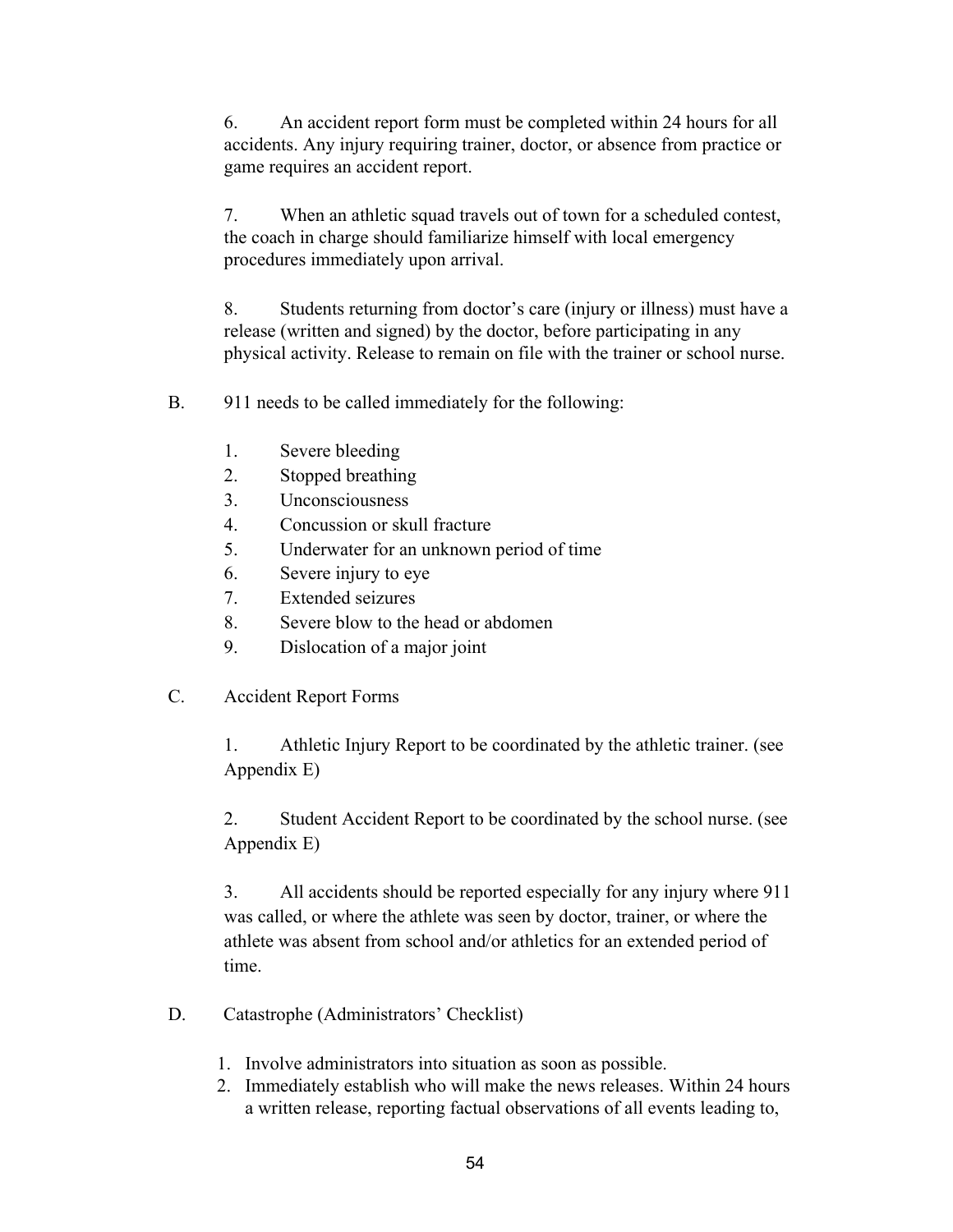during, and following the injury, should be made.

- E. Media
	- 1. One spokesman for the school is best. Other district employees should respond to the media in their own words, "The school has one spokesman who is , in the best interests of the parents and coaches involved. Press releases are available and will be updated as more information is obtained." Conflicting statements often result because of the words used. Many times hearsay statements are incorrect.
		- a. Warn staff to expect rude and abrasive members of the media.
		- b. Don't debate, "set the record straight," or have a question and answer period.
		- c. Don't list sequential reports.
		- d. Make sure media understands your first responsibilities are to:
			- i. the family, and
			- ii. the athletes and coaches under your supervision.
		- e. Follow up every remark made to you pertaining to the tragedy.
		- f. Insist that all local requirements are done and on file:
			- i. Parents notified
			- ii. Accident report

F. Impound involved equipment, photographic record (i.e. game films, video tapes, photos, etc.) with identifying tag indicating date, event, occurrence, and the names of persons in chain of possession.

G. List of all witnesses, including name, address, phone, team roster, officials, and staff.

- 1. Inform coaches of the investigations that will be made.
	- a. Police
	- b. Coroner
	- c. Insurance
	- d. Attorneys
	- e. Media

All staff who witnessed the accident should immediately write down their interpretations of what happened; add to that interpretation as things come to mind; and then have the written report along when being questioned.

> 2. Future follow-up to family – keep family informed and comforted as much as possible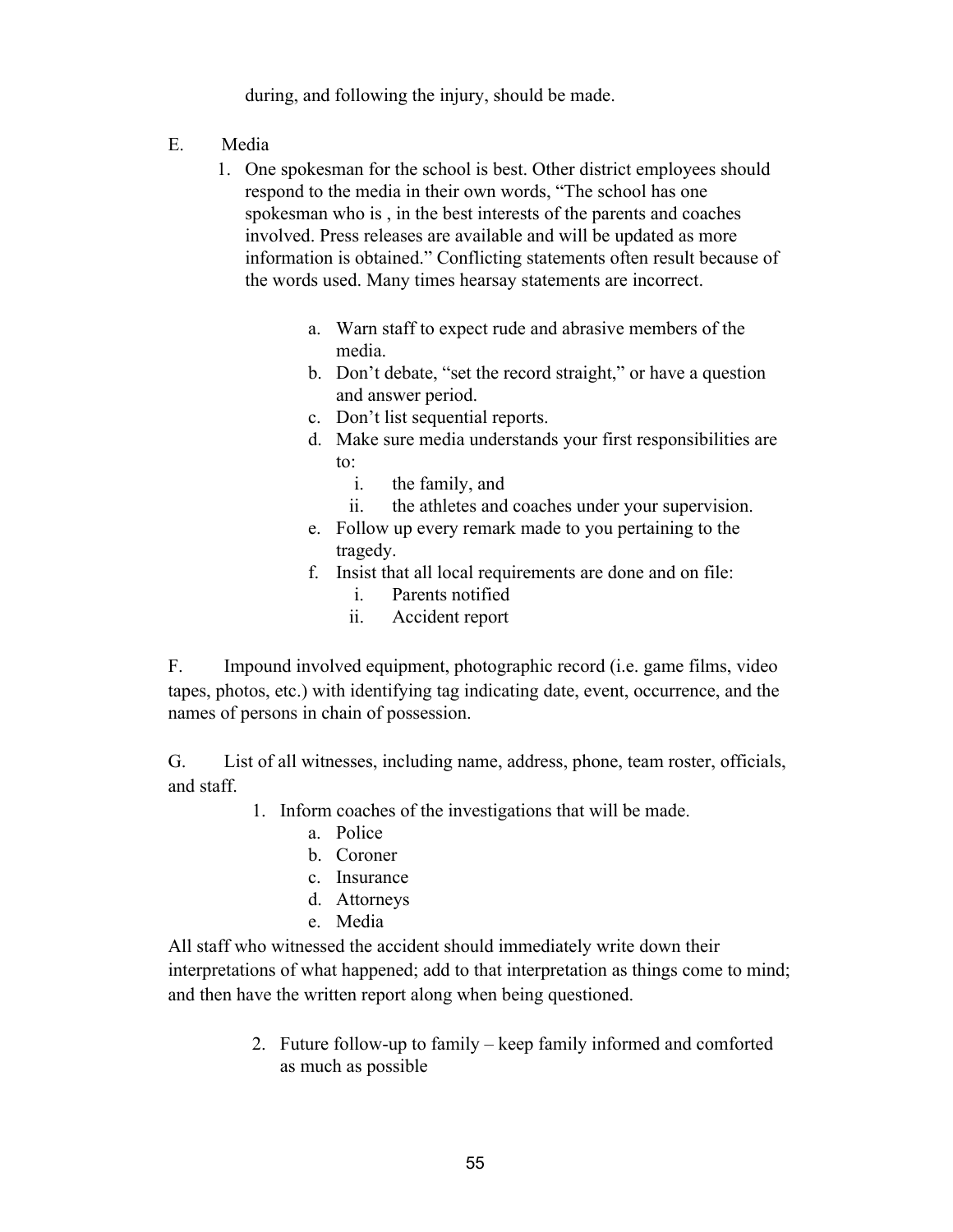H. Assignment of Qualified Personnel at Each Athletic Contest to Render Emergency Medical Care

> 1. Qualifications. Recognizing that some sports have different demands, the qualifications for the person(s) to be present at each contest will vary. Following are the minimum qualifications for each class.

Class I: Medical doctor trained in sports medicine. Athletic trainer

Class II: Paramedic/EMT, Nurse, credentialed school nurse, Athletic trainer

Class III: Teacher, cleared coach, or classified staff with a current advanced first aid card, current cardiopulmonary resuscitation (CPR) instructor card; and, for aquatic events, a Life Guard with a current water safety instructor (WSI) card, or Athletic trainer

2. Assignments. It is recommended that in the following sports the appropriate class of qualified person be present at each athletic contest:

Class I: Football, lacrosse, soccer

Class II: Field hockey, wrestling

Class III: Badminton, baseball, basketball, cross country, golf, softball, swimming and diving, track and field, tennis, volleyball, water polo

### **XXXI. ATHLETIC RESPONSIBILITIES**

A. School Athletic Director

The athletic director will be accountable to the Principal for the school athletic program.

- 1. Booster Club will monitor head coaches' interaction with his/her booster club
- 2. Budgets
	- a. To work with school Principal and designated staff in the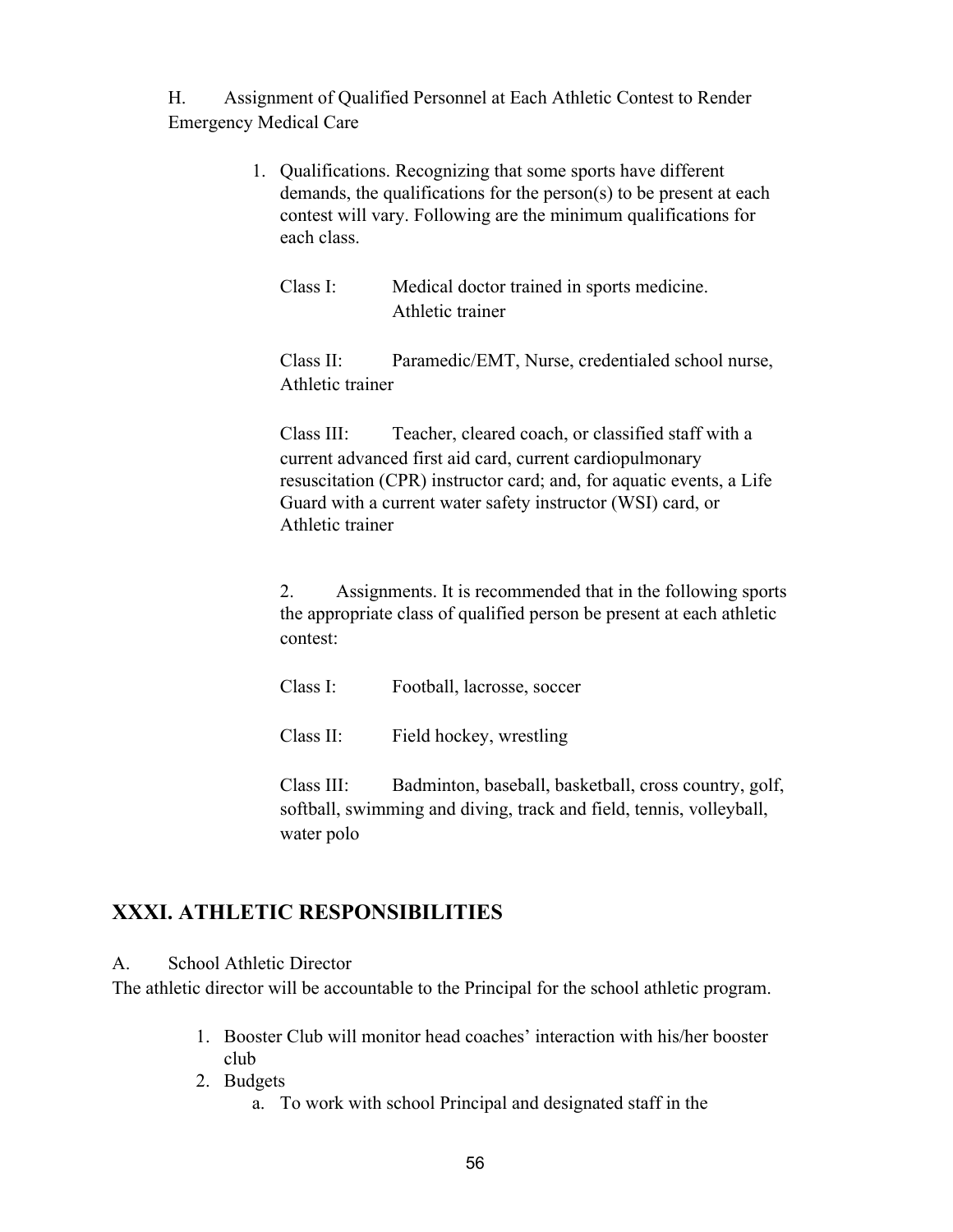development of athletic budget for each year. (See Forms Appendix a – Sample budget sheet)

- b. To work with the head coach of each sport to establish equipment and services priorities, and to determine what will be ordered and the amount to be ordered. (See Appendix W – Sample Estimated Expenditures.)
- c. To ensure all budgets are complete and on time.
- d. To allow enough time for each coach to do an accurate budget.
- 3. CIF The AD will work with the CIF office in all matters.
- 4. Coaches

A. To provide input in the hiring of coaches/

B. To work with the coach in all aspects of the program

C. To be loyal to each coach, letting him/her know exactly where he/she stands at all times, particularly in regards to carrying out rules and being organized.

D. To be available so that coaches can confer about problems, scheduling conflicts, etc. without interfering with their own program.

E. To assist in the organization of the sport before the beginning of the season.

F. To facilitate a congenial working relationship among all coaches.

- 5. Dates to ensure each coach knows far enough in advance when Schedule deadlines--on all matters--must be met.
- 6. Evaluation to evaluate each program at the conclusion of each season with the head coach and determine in what ways it may be Improved.
- 7. Facility Usage work with the coaches and all other persons involved in after-school activities to avoid conflicts in the scheduling of the facilities, including practices and contests. Work closely with the administration on the scheduling of the athletic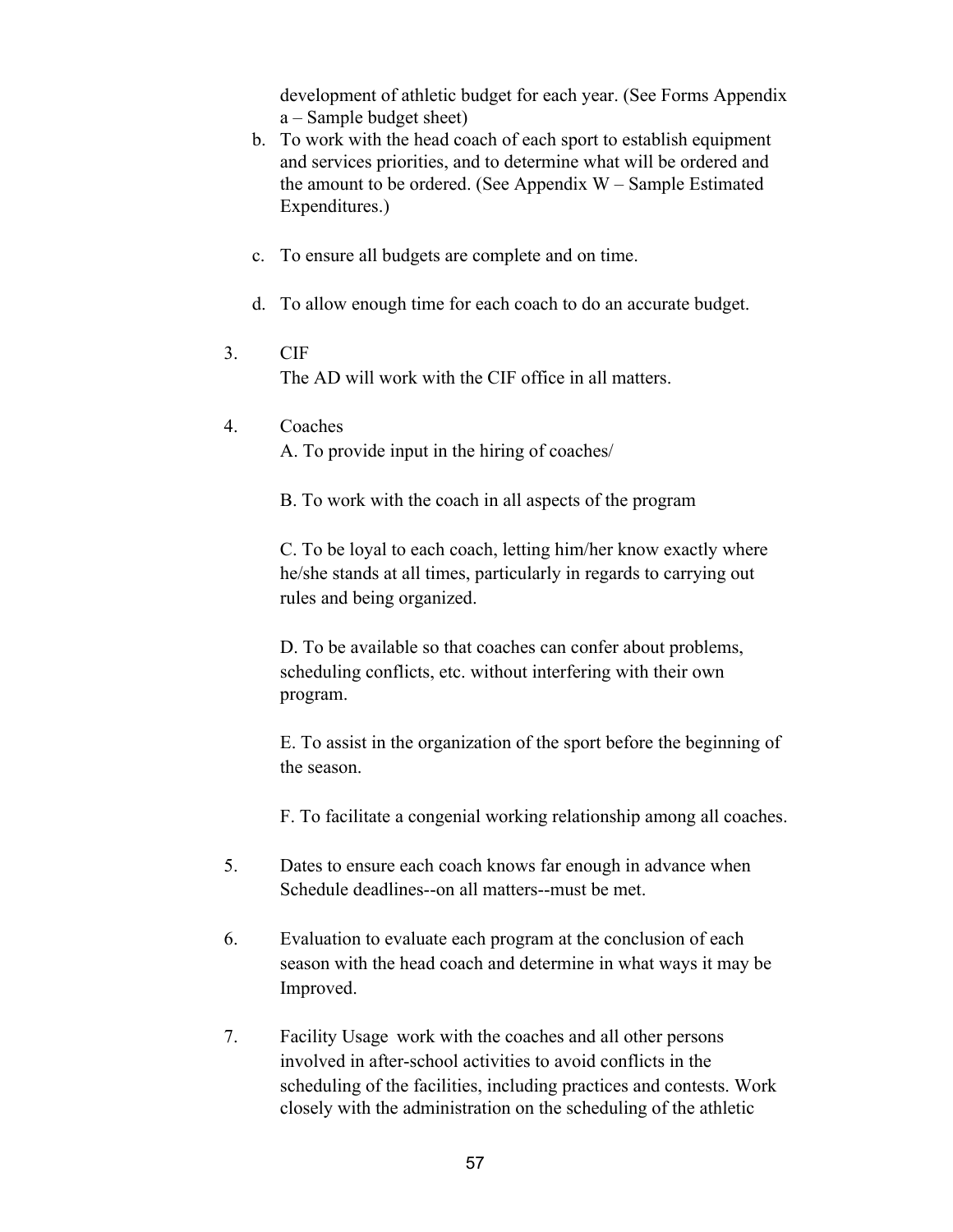facilities to ensure that the needs of the school programs are met before scheduling outside groups. Develop a schedule for all facility usage using the District Facility Use Guidelines (see XXXII).

- 8. Game Supervision attend and supervise athletic events (see XIX). ensure that facilities are arranged for contests which could include field preparation and marking, bleacher seating, officials, scorekeepers and timers.
- 9. Equipment and Inventory work with the head coaches to ensure that ordering and inventory of equipment follows district protocol, is done in a timely manner and stays within the budget.
- 10. Locker Room work with the P.E. department chairperson, school maintenance department, and coaches in determining storage needs, locker room usage, and damage to and upkeep of the facility.
- 11. Meetings

a. Attend all school, district, league and CIF meetings.

- b. Conduct coaches meetings for every season of sport.
- 12. Rules

Inform all coaches of the rules in the CIF Southern Section Blue Book, league, athletic handbook, board policies, and eligibility rules and see that these rules are followed in all programs. Make these documents available to the coaches as needed.

13. Schedules

Ensure that every level in each sport has a complete schedule according to the CIF guidelines for maximum contests. Confirm all contests through CIF contracts.

#### Transportation

a. Oversee all transportation needs for athletic events and ensure that the coaches order buses in a timely manner.

b. Oversee the notification of early release of athletes and ensure that coaches provide staff and attendance office with the names of the athletes and dates and times to be released.

15. Schedules, Umpires, Referees, etc.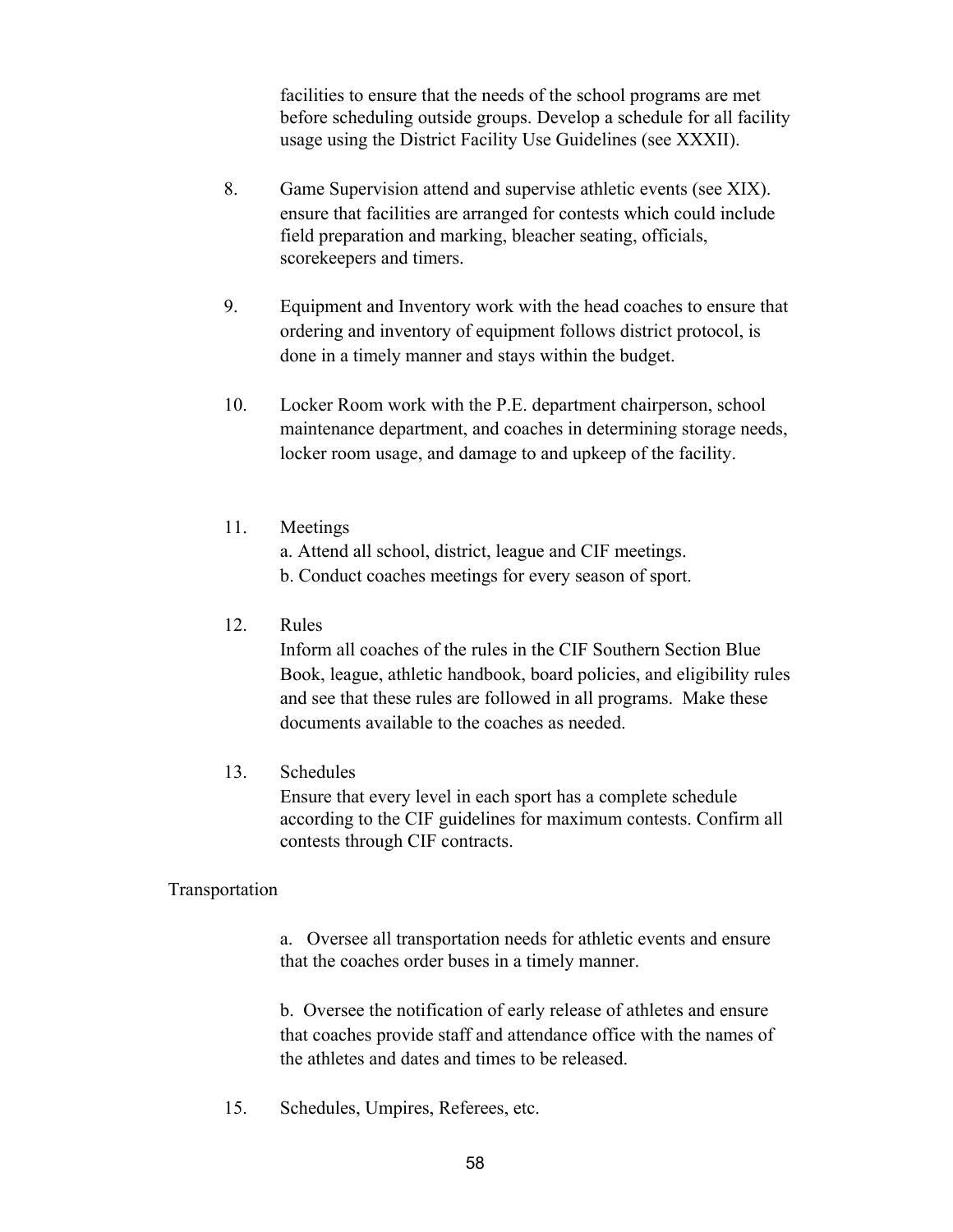Forward all schedules to the CIF offices and/or assignees and make certain officials have been appointed to all home games.

Oversee the payment of officials.

- 16. General Responsibilities
	- a. Complete all CIF paperwork in a timely manner.
	- b. Oversee athletic clearance, including physical, academic, eligibility, insurance, etc.
	- c. Monitor athletic eligibility outlined in Section VII of this handbook, Board Policy 6145, and CIF Southern Section Blue Book.
	- d. Provide leadership in the planning of sports awards banquets.
	- e. Supervise and evaluate the athletic trainer.
	- f. Oversee the payment of coaches.
	- g. Serve as a liaison for the community, feeder schools, and media.

B. Head Coach (All levels)

The head varsity coach will be accountable to the athletic director for all aspects of the program, including the direction and philosophy of the program as well as the Assistant and lower level coaches.

1. Equipment/Ordering and Inventory

Ensure all equipment budgeted is ordered, when funds are available

Ensure all equipment, as it is received, is marked, inventoried, properly stored and that the head coach is aware it has been received.

Ensure that all equipment is marked properly, posted, and stored immediately after received.

Issue equipment at the beginning of the season, and collect it at the end of the season, noting the condition, wear and tear.

Ensure that equipment is re-marked at the end of the season when everything is inventoried.

#### 2. Assistant Coaches

Assist in hiring of coaches and in determining the level at which they will coach.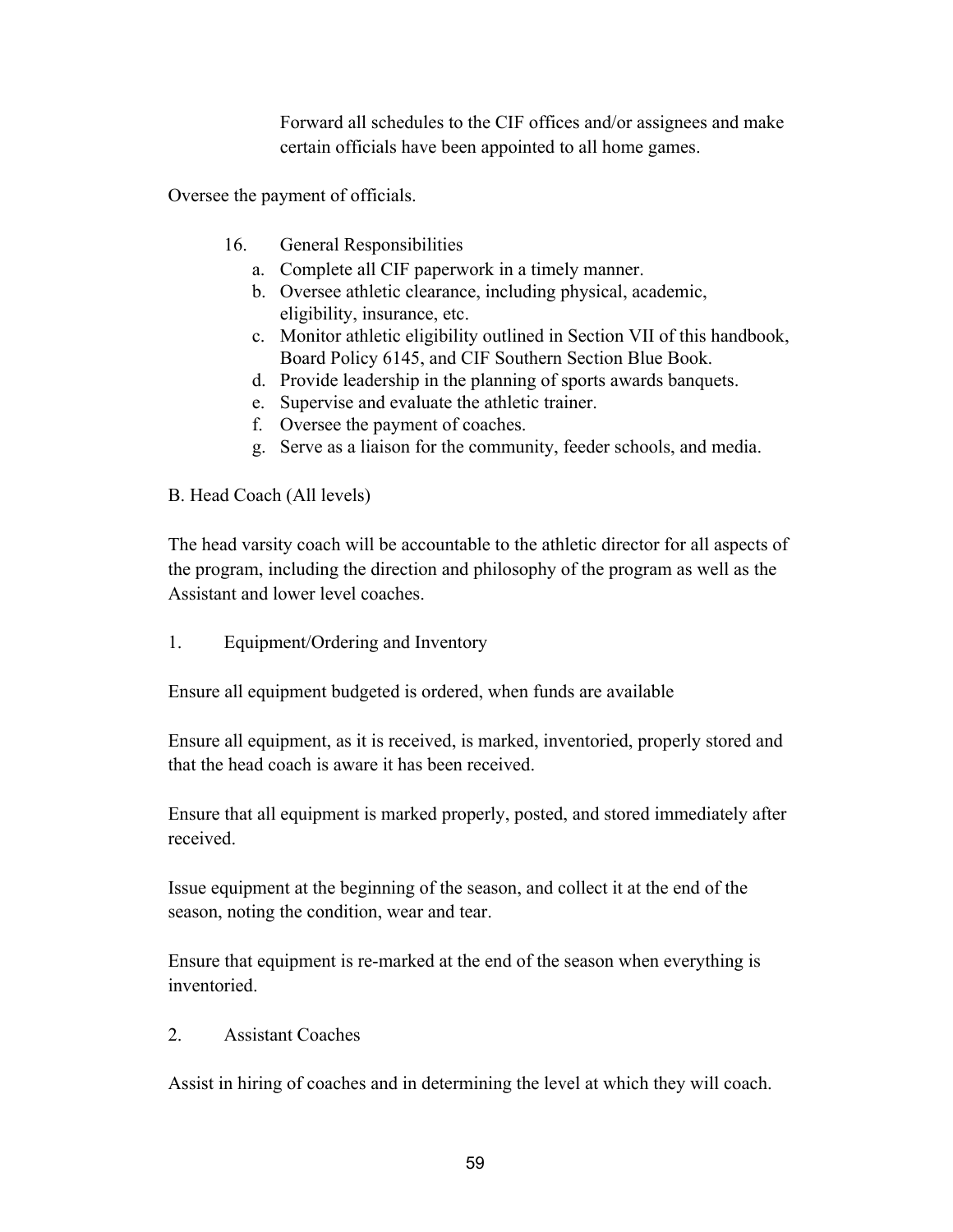Evaluate coaches during and after the season. Each coach should know exactly where he/she stands at the end of the season with respect to his/her assignment for the following year.

Explain all rules, codes, etc. to the coaches, including CIF Blue Book, District Athletic Handbook, Athletic Code and due process, eligibility rules, athletic clearance process, bus responsibilities, expected conduct, injury and accident reports, and coaches training requirements.

3. Budget

Develop a budget for that season of sport. For sports with booster organizations, coaches need to work collaboratively with the parents on fundraising and booster budget.

Secure specifications, prices, amounts etc. for all of equipment ordered.

Maintain records of all items ordered and received.

4. Schedules

Select the teams to be played, location of games, strength of teams to be played and the length of contracts with other schools. Contact and gain verbal agreements with each school on proposed schedule and then initiate and complete the agreement with a contract. Give a copy of the schedule to the AD and activities office.

5. Players

Ensure that all athletes in your program are abiding by CIF rules and District athletic codes, including Pursuing Victory with Honor Be responsible for player conduct on the court or field of play. Be responsible for letting all athletes in your program know your team rules and expectations and hold all players accountable to the same set of standards.

6. Team Selection

Some sports require a limited number of participants because of facility restraints or limited team size. Limited opportunity sometimes requires that students are cut after try-outs. The team selection process should be very objective and the criteria for selection should be explained to all trying out. Any student who feels that the selection process was not objective has the right to due process.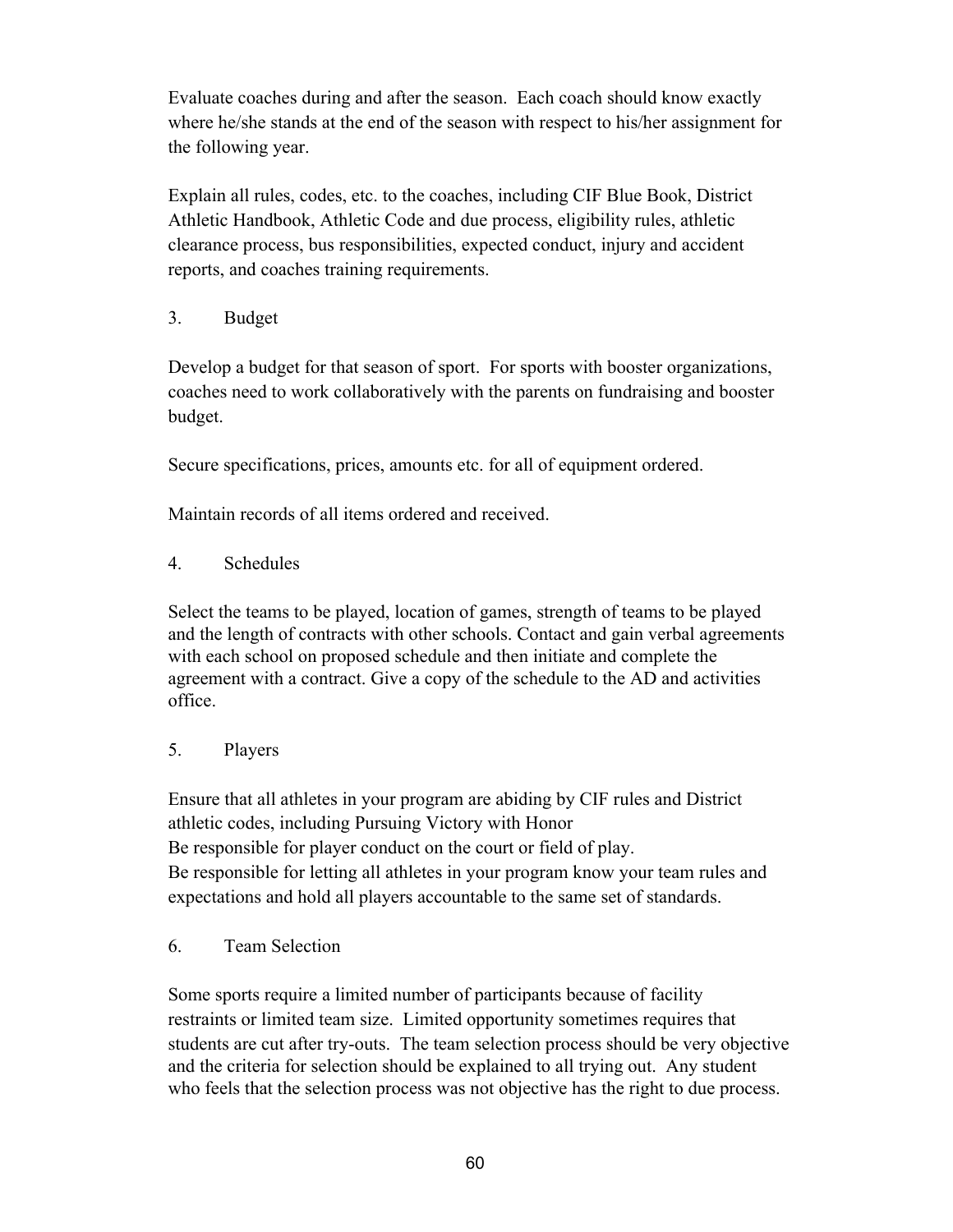(Refer to AR 6145.2)

# **XXXII. Guidelines for Team Selection**

Coaches will be responsible for the selection of the team. Students, parents, and boosters will not be a part of the process.

Coaches should have clearly defined criteria for selecting members of a team, which could include athletic ability, attitude, eligibility, and performance of skills for that sport.

Coaches should use the following procedure:

Advertise try-outs so that all students know the times and location of try-outs.

Provide late try-outs for those students currently out for another sport.

Post the names of the students who make the team.

Counsel and encourage those who do not make the team to go out for other sports and/or play on outside team to improve skills and then try-out again next year.

Establish and update team rosters and give to AD.

Professionalism Within the Program

Head coaches should ensure that all of the coaches on staff in their program conduct themselves as professionals when representing the school and with students, on or off campus. In addition, head coaches should review the CIF Code of Ethics and district policies regarding maintaining appropriate relationships with students.

# **XXXIII. Evaluation**

Complete and turn in to the AD the list of athletes receiving a letter, participation and other awards on the date requested.

Assist in the evaluation of coaching personnel, facility usage, and budget and equipment needs for the future.

Determine the strengths and weaknesses of the program and how they will be addressed next season.

### **All-League Selections**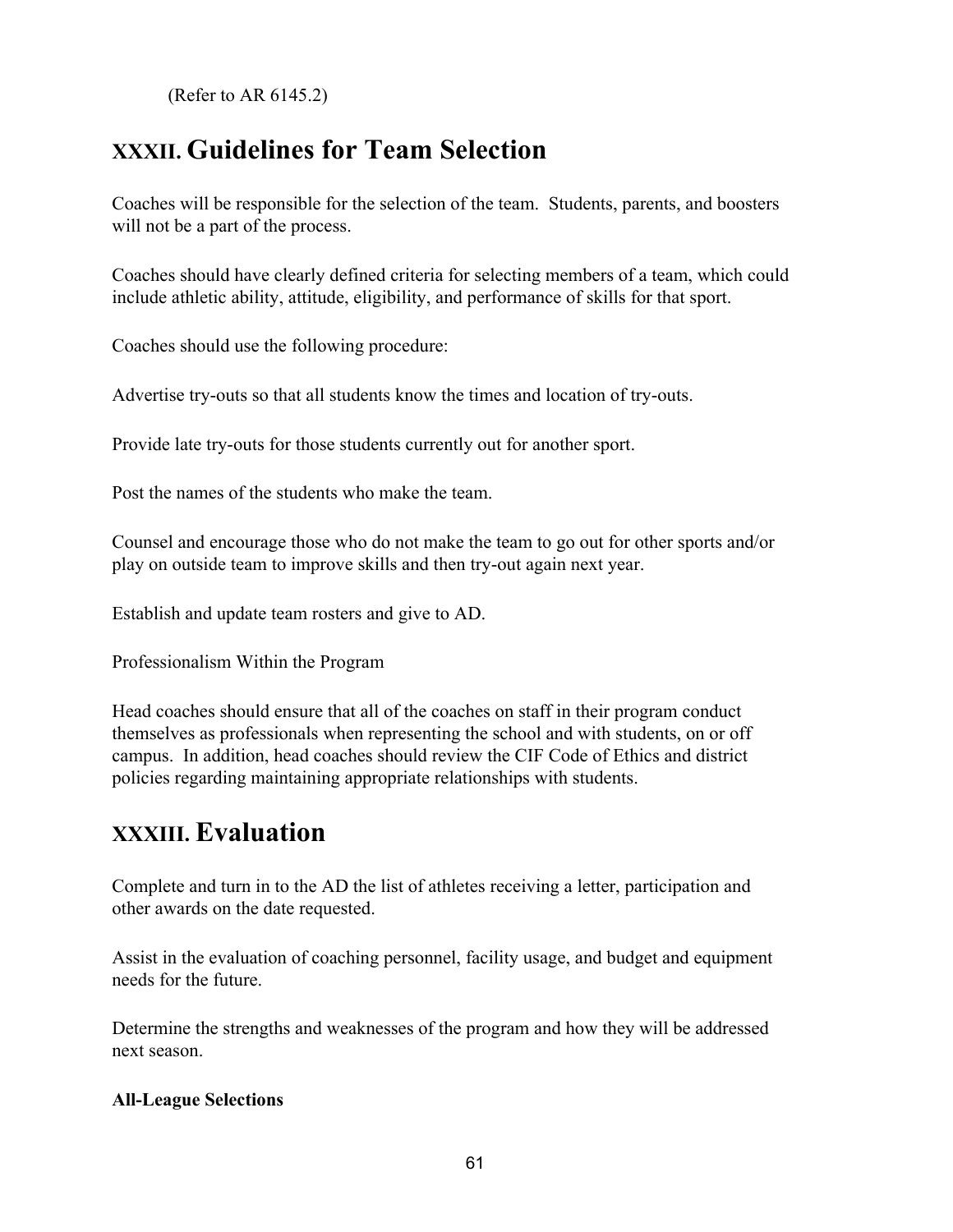The head Varsity Coach is responsible for attending all league sport meetings and selection of players for all league consideration.

#### **Booster Organization**

The Head Varsity Coach should work closely with the Booster organization, maintaining good relations between the parents and the program.

#### **Locker Room Supervision**

Enforce locker room supervision before and after practice to ensure the safety of the athletes and their property.

## **XXXIV. GUIDELINES FOR USE OF ATHLETIC FACILITIES**

A. Responsibilities/Authority

California law permits the governing board of a school district to grant the use of school buildings and grounds for public use. The Board establishes the terms and conditions of such use, subject to limitations, requirements and restrictions set forth in the California Education Code. The Board, Superintendent or designee has the authority to adjust fees or exempt any group or organization from fees.

Use of school property shall be under the supervision and control of a duly appointed representative of the school. All coaches and school district employees are responsible for the supervision of students, parents and community members while on school property and in the stadiums.

It is the responsibility of the site representative on duty to see that the rules and regulations are enforced and to report any violations or attempted violations of the Facility Use Agreement to the school Plant Manager and administration.

Any violation of the Facility Use Agreement by an organization or a revocation of a contract shall be reported to Senior Accountant and Chief Facilities Official.

Conditions stipulated related to consideration or allowance of an event, e.g., security, supervision, maintenance, etc. are totally at the discretion of the site and district.

B. Priority for Use of Athletic Facilities

School site activities and programs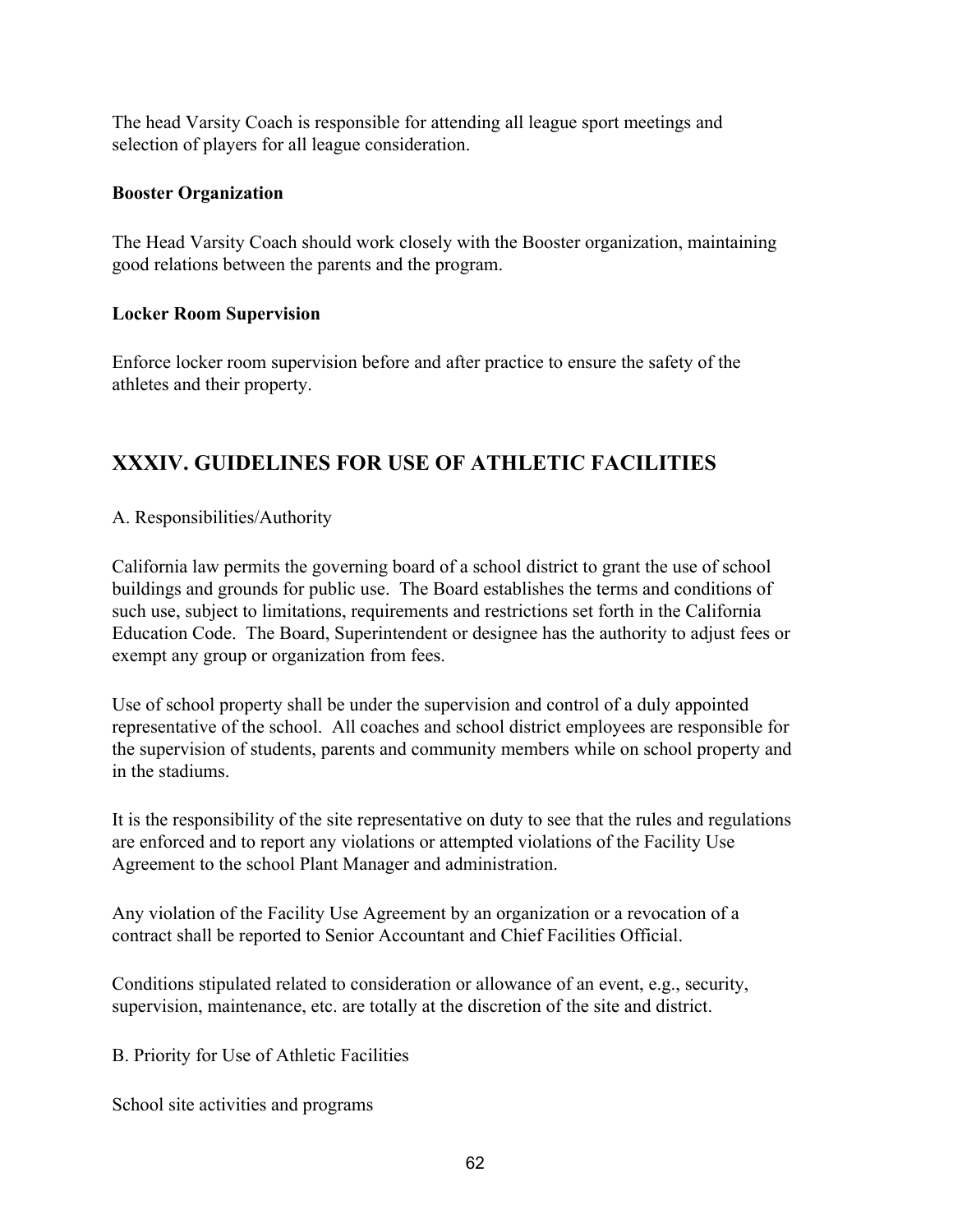OUHSD district schools' activities and programs School support groups Local community youth programs Community recreational and cultural programs Public agencies and public affairs groups Non-profit special interest groups Profit-making or commercial events, and out of district groups

#### C. General Regulations

The approval of a Use of Facility agreement is based upon the priority order of users outlined above and facility availability, not on a first come first served basis. School facilities are not available for use at any time without an approved facility use agreement. Non-school/district organizations requesting to use school facilities will be considered after the scheduling of all school activities and programs and not before July 1st of any given year. School users take priority. Efforts will be made to avoid conflicts. However, if necessary, Facility Use Agreements may be cancelled without notice due to an unforeseen need by the school. Fees will be adjusted or refunded. The school Principal or designee has complete discretion in approving or not approving facility use applications. Use of fields may be cancelled due to adverse weather or maintenance emergencies, as determined by school or district personnel. Any prepayment of fees will be refunded. No group, regardless of its character, may monopolize the use of school property or interfere with the educational program. Possession or use of tobacco, alcohol, intoxicants or narcotics shall not be permitted. The use of profane language, quarreling, fighting, or gambling shall not be permitted. The person or group receiving the Facility Use Agreement shall be financially responsible, in case of loss of, or damage to school property as a result of its use. Should school property be damaged or abused beyond normal wear, such damage shall be paid for by the organization involved and shall be sufficient cause for cancellation of future meetings. Groups using the facilities are responsible for the behavior and decorum of their spectators, and enforcing all regulations. Groups shall be responsible for the condition in which the facilities, including the parking lots, are left. All debris must be disposed of properly and the school facility restored to their previous condition of cleanliness. Pets are not allowed on campus in any location at any time. All parking regulations will be enforced to ensure the safety of the participants. Charges for facility use are payable by the date established in the district billing or in advance, at the discretion of the district. Delinquency in payment of more than 30 days will result in cancellation of contract and will impact future facility use in the district. Facility Use Agreements will be cancelled or not renewed for violation of any of the above regulations. Cancellation or revocation of a contract is for one year in the district and will impact the organizations future ability to use facilities at other schools in the district.

#### D. Application Guidelines for Use of Athletic Facilities

Facility Use Agreements must be renewed each school year and will be contingent upon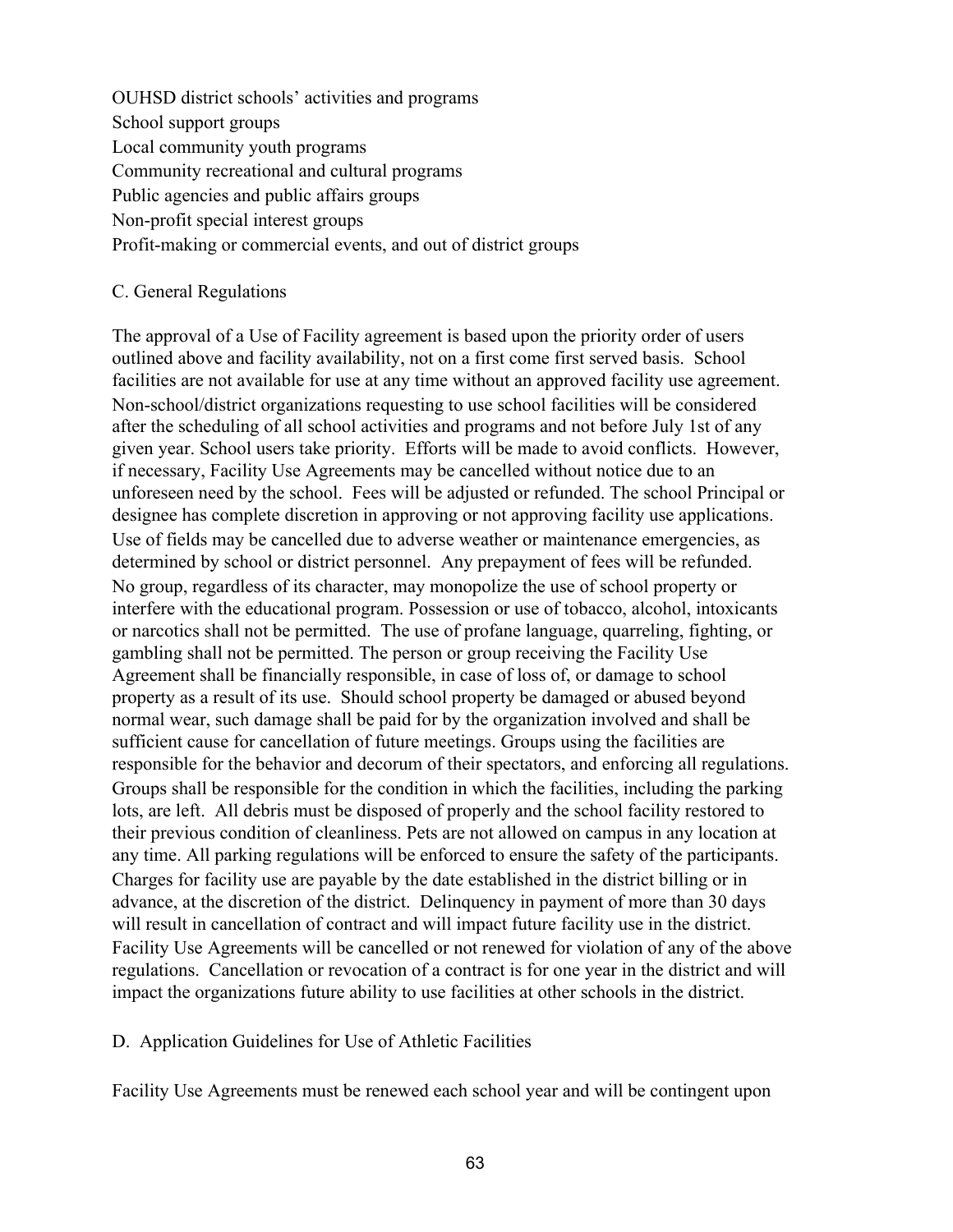the facility use needs of the school and district as outlined in the general provisions and the priority for use. All applications shall be made at least 15 working days in advance of the first date requested. A submitted application does not ensure approval of the request. Non-school/district organizations requesting to use school facilities will be considered after the scheduling of all school activities and programs and not before July 1st of any given year. A certificate of insurance along with an Additional Insured Endorsement must be submitted to the district office at least 10 working days prior to the date of use. The certificate must show a minimum of 1 million dollars of liability insurance, name Huntington Beach Union High School District as the certificate holder and additional insured, and cover the period of intended use of the facility. Cancellation of the agreement by the user must be submitted in writing to the school at least two working days prior to the date of use. All charges for use of athletic facilities will include custodial services, and other personnel as deemed necessary for the use of specific facilities. Added charges may be applied at the contracted overtime rate. This is in addition to the costs associated with the use of the facility, i.e. electricity costs.

E. Protocols for:

### **Pools**

A district wide Pool Use meeting will be held by the end of March each year to establish the use by the various district schools and programs.

All pool regulations must be displayed and adhered to by users.

The presence of a LifeGuard or a WSI certified adult is required for use. The user is responsible for providing safety and first aid equipment.

Locker room facilities will not be available to outside users.

The use of equipment, such as clocks and timers, is available for school and district use only. Outside groups are required to provide their own equipment.

Use of pools may be cancelled due to adverse weather, maintenance emergencies, or pool equipment malfunction as determined by school or district personnel. Any prepayment of fees will be refunded.

## **Fields**

Use of fields may be cancelled due to adverse weather or maintenance emergencies, as determined by school or district personnel. Any prepayment of fees will be refunded. Fields will be unavailable for use due to regularly scheduled maintenance and/or rest and reseeding.

Vehicles are always prohibited from driving and parking on any fields for any purpose. All parking regulations will be enforced to ensure the safety of the participants.

Groups shall be responsible for the condition in which the facilities are left, including the parking lots. All debris must be disposed of properly and the school facility restored to their previous condition of cleanliness.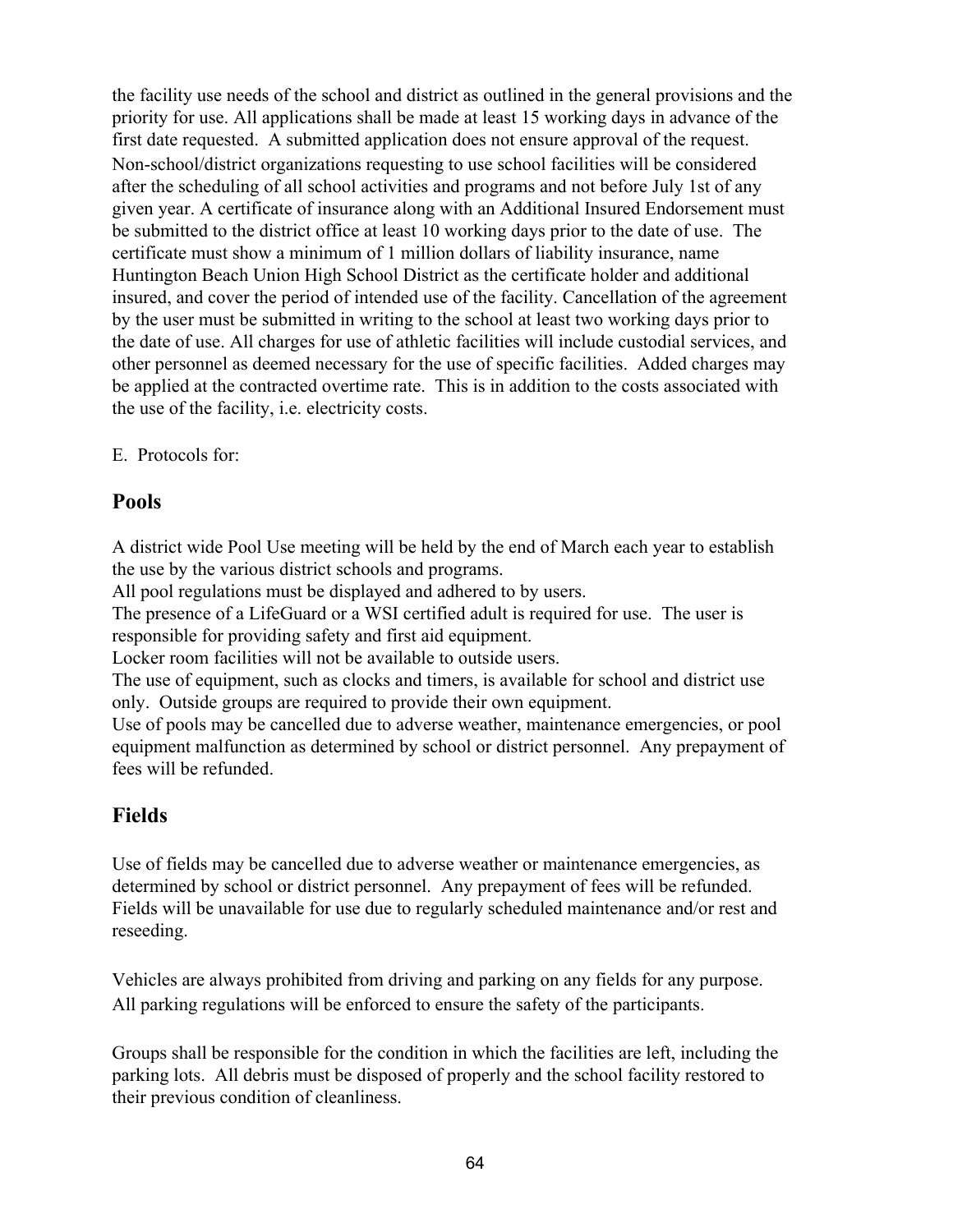Restroom facilities are not provided by the school. Users must provide an adequate number of port-a-potties based upon the number of participants. The users are responsible for arranging the delivery, service, payment, clean-up and removal of all port-a-potties. Delivery, location, and pick-up must be coordinated with the school.

The use of equipment, such as P.A. systems, scoreboards, clocks, and timers, is available for school and district use only. Outside groups are required to provide their own equipment.

If the user requires fields to be lined, this service needs to be arranged for two (2) working days prior to the event. All fields will be lined by district staff and the user will be charged appropriately for this service.

Synthetic Fields – No food (including gum, sunflower seeds) or drinks allowed on the field, except water. Shoes appropriate for synthetic turf field are required. Spectators must sit in designated seating areas. Sport or lawn chairs are not allowed on the field. Supervision of the spectators and students are the responsibility of the "home" school. Any blood or bodily fluids that come in contact with any synthetic surface must be reported immediately to the stadium manager. Violation of any of the above regulations will result in immediate revocation of the use agreement contract.

#### Gyms -

Use of gyms may be cancelled due to adverse weather, unforeseen circumstances, or maintenance emergencies, as determined by school or district personnel. Any prepayment of fees will be refunded.

Locker room facilities will not be available to outside users.

All parking regulations will be enforced to ensure the safety of the participants. Groups shall be responsible for the condition in which the facilities are left. All debris must be disposed of properly and the school facility restored to their previous condition of cleanliness.

Seating, other than those provided by the school, are not allowed on the gym floor at any time.

No equipment, such as special lighting or scissor lifts, will be allowed in the gym without prior approval of the Principal or designee.

No food or drinks (with the exception of water) will be allowed in the gym at any time. Only persons wearing tennis shoes will be permitted to play on the gym courts. Street shoes of any type are not allowed on the courts.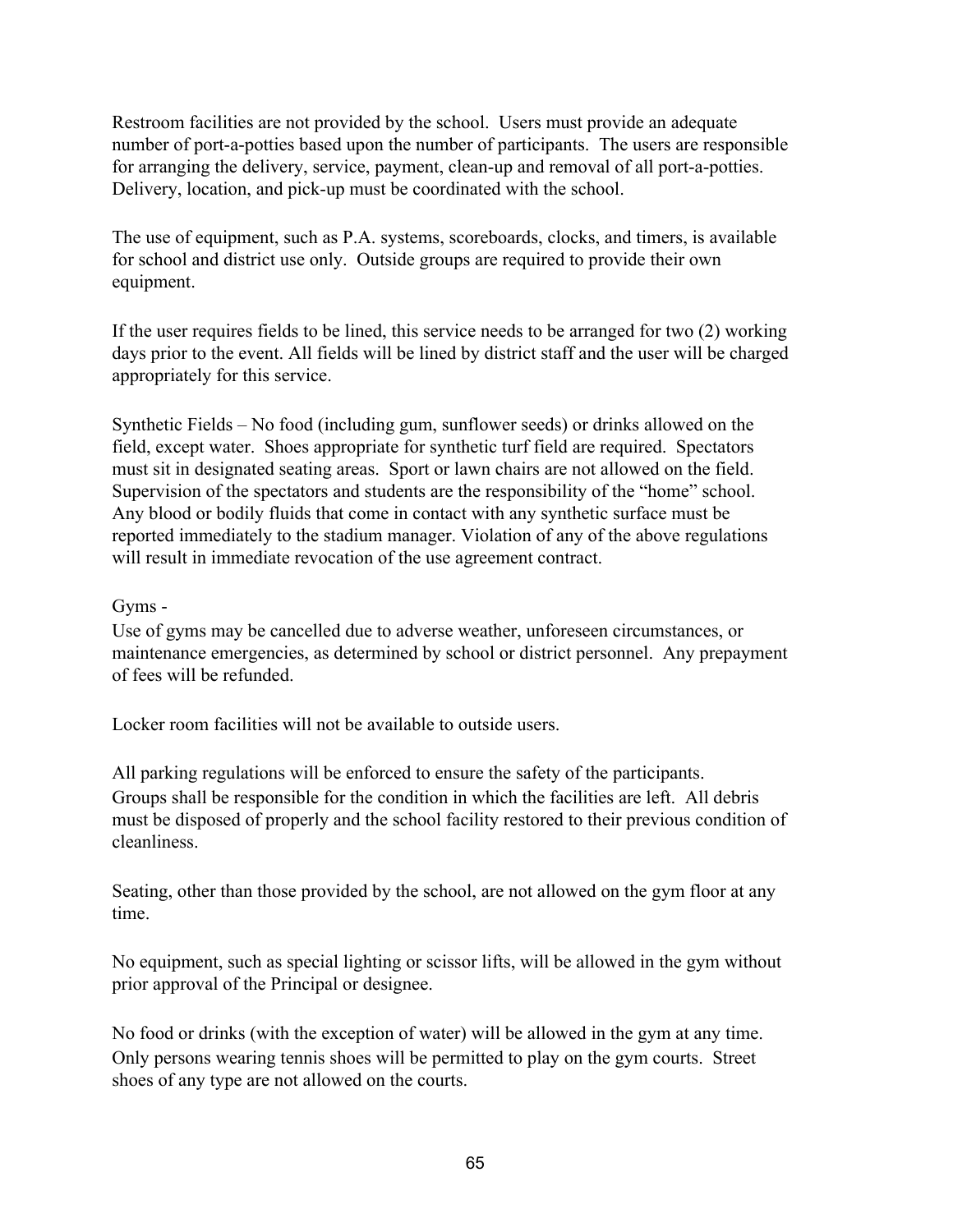Bicycles, skateboarding, roller skating, or pets will not be permitted in the gymnasium. Floor covering may be required for certain activities. The school Principal or designee will determine whether this is necessary and the school will place the floor covers prior to use. The use of equipment, such as P.A. systems, scoreboards, clocks, and timers, is available for school and district use only. Outside groups are required to provide their own equipment.

Access to the gymnasium will be provided by school district employees. Keys will not be issued to users.

The gymnasiums will be closed for scheduled maintenance during the summer and as needed, gymnasium closures will be coordinated with the site staff.

### **Stadiums**

It is understood that groups that use the stadium facility will be charged for district stadium personnel at the appropriate rate. It is also understood that no food or beverages, except water, will be allowed on the track or field at any time. Shoes appropriate for all-weather track and synthetic turf field are required. Any blood or bodily fluids that come in contact with any synthetic surface must be reported immediately to the appropriate home school personnel. Violation of these rules will result in immediate revocation of the facility use contract.

### **Definitions:**

The STADIUM SCHOOL is the school where the stadium is located. The HOST SCHOOL (including high school teams outside OUHSD) is the school using the stadium.

Outside organizations include any group not associated with OUHSD, such as community youth sports groups.

District Stadium Maintenance Supervisor manages the school stadium and oversees the maintenance; prepares and oversees activities; verifies authenticity of the rental agreements; recommends, enforces district operations policies and procedures.

### **F. General Responsibilities:**

The STADIUM SCHOOL shall be responsible for scheduling the stadium. The STADIUM SCHOOL reserves the right to use the stadium during the school day, until 3:00 p.m. All events after the school day, including games and practices, will be scheduled by the STADIUM SCHOOL and put on a stadium calendar. All schools and programs will adhere to this schedule.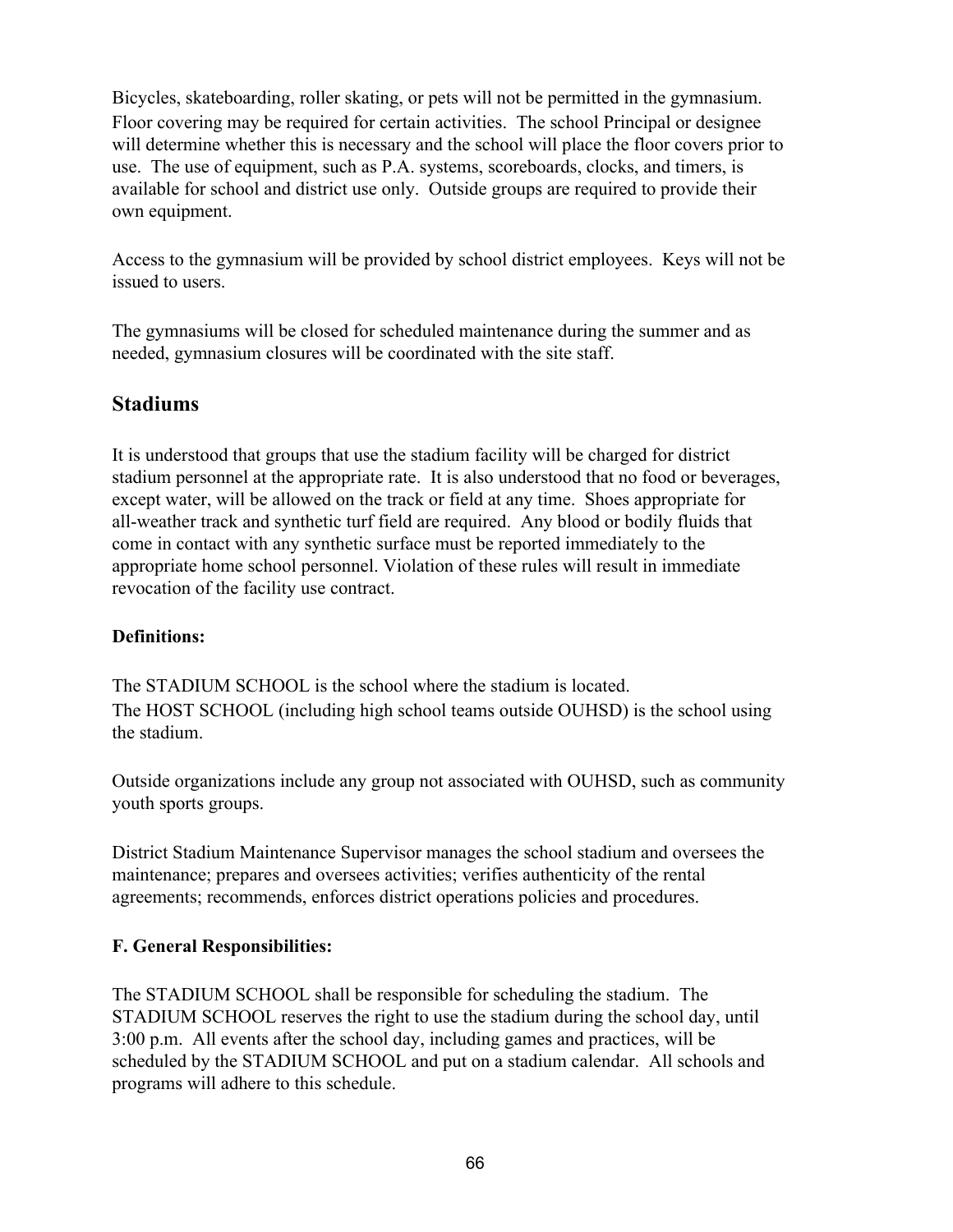The STADIUM SCHOOL is responsible for closing and securing the stadium from outside use or spectators. Practices will be closed to the public and the school that is using the field or track for practice is responsible for ensuring that the public (including parents) is not admitted.

The STADIUM SCHOOL shall staff the facility with at least two stadium personnel to assist the HOST SCHOOL during their allotted time.

Any overtime or other expenses required for the event by the HOST SCHOOL must be approved in advance by the STADIUM SCHOOL and shall be charged to the HOST SCHOOL.

The HOST SCHOOL shall have access to the stadium only under the assistance of the STADIUM SCHOOL staff.

### **The STADIUM SCHOOL'S responsibilities include:**

Lining the field

Turning on the field lights

Opening gates, team rooms, press box, and concessions as applicable

Putting up the flags of the United States and California

Supplying and opening the restrooms, and providing access to team rooms and press box where applicable. The district will be responsible for the cleaning and stocking of the stadium restrooms. The district restrooms will be closed during the daytime (teams will use the site restrooms) and open at night for practices and events.

Providing all yard markers, end zone markers, down marker, and scoreboard console

Setting up the field before the game (i.e. yard markers, end zone markers, etc)

Securing all gates prior to the event

Maintenance of the artificial turf before, during and after events

Securing the field and all equipment after the event

Setting up sound system, if required by HOST SCHOOL

The HOST SCHOOL shall provide one person to assist the STADIUM SCHOOL/District Stadium Maintenance Supervisor. The HOST SCHOOL'S responsibilities include:

Controlling all gates and access roads

Cleaning the fields after the game/event (i.e. yard markers, end zone markers, etc) Cleaning the stadium the morning following the game/event, including the restrooms.

### **Use by outside organizations:**

There will be no outside organizations permitted to use the district stadiums during the first year in operation. Any exceptions will require the approval of the Superintendent. The use by outside groups will be reevaluated at the end of the year from opening. There will be no locker room access by the organization.

A district stadium employee will be present during the event(s) and the outside organization will be billed for this service.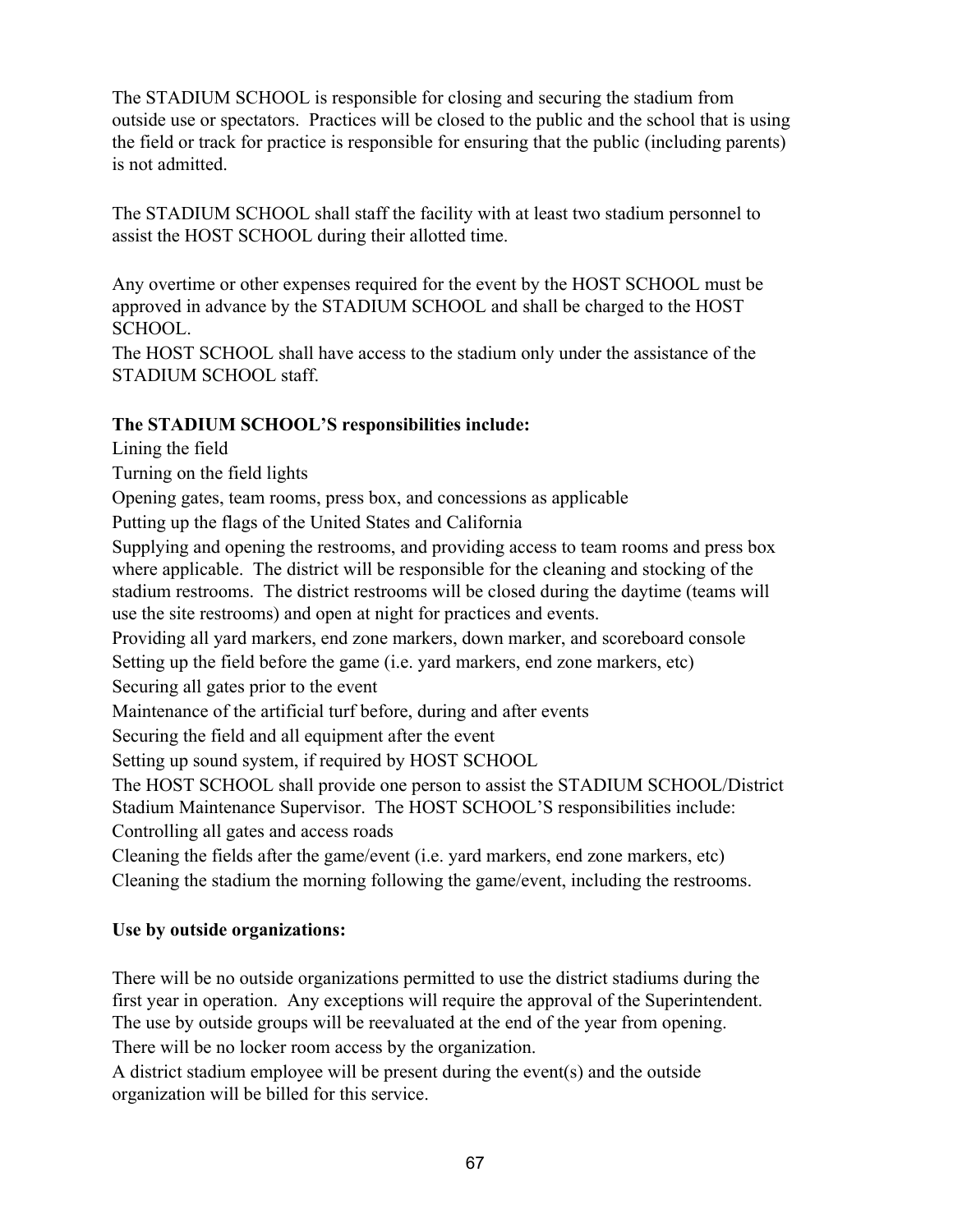The STADIUM SCHOOL will be responsible for cleaning the facility and the outside organization will be charged accordingly.

The outside organization will be responsible to provide appropriate supervision of the facility and spectators, in consultation with the District Stadium Maintenance Supervisor and STADIUM SCHOOL.

The outside organization will provide a person to work with the stadium employee on preparation of facility.

#### **General Guidelines for Athletic Use of Stadiums (Football, Soccer, Track and Cross Country)**

A district wide stadium use meeting will be held by the end of February each year to establish the use by the various District schools and programs.

Every attempt should be made to balance the number of Thursday and Saturday night games by district teams during the current year and over multiple seasons.

The STADIUM SCHOOL may play all levels of games during the day on the stadium field or track if conditions permit.

All storage required by the HOST SCHOOL shall be housed at their school. Accommodations will be made for concession storage if it is determined that there is available space.

All costs required for services shall be charged to the HOST SCHOOL at the specified rates in the employee contracts or for students at the prevailing student wage. The only personnel permitted to operate the track, sound, and scoreboard equipment shall be trained adults assigned by the schools and district staff.

The HOST SCHOOL shall be financially responsible for all repairs and/or replacement of lost or damaged equipment in the stadium (see section --- for maintenance repair procedures).

CIF Play-offs games are to be scheduled between the STADIUM SCHOOL and the HOST SCHOOL as soon as the game date is known.

CIF Play-off games will take priority over previously scheduled night practices by athletic teams or bands or outside organizations.

Practice use in the stadium(s) during the day time will be limited to the STADIUM SCHOOL (until 3:00 p.m.) Afternoon and evening practices by district groups must be submitted for stadium usage approval by the STADIUM SCHOOL as soon as possible.

All costs required for services shall be charged to the HOST SCHOOL. The HOST SCHOOL will provide at least one administrator at all events in the stadiums, except at team or band practices.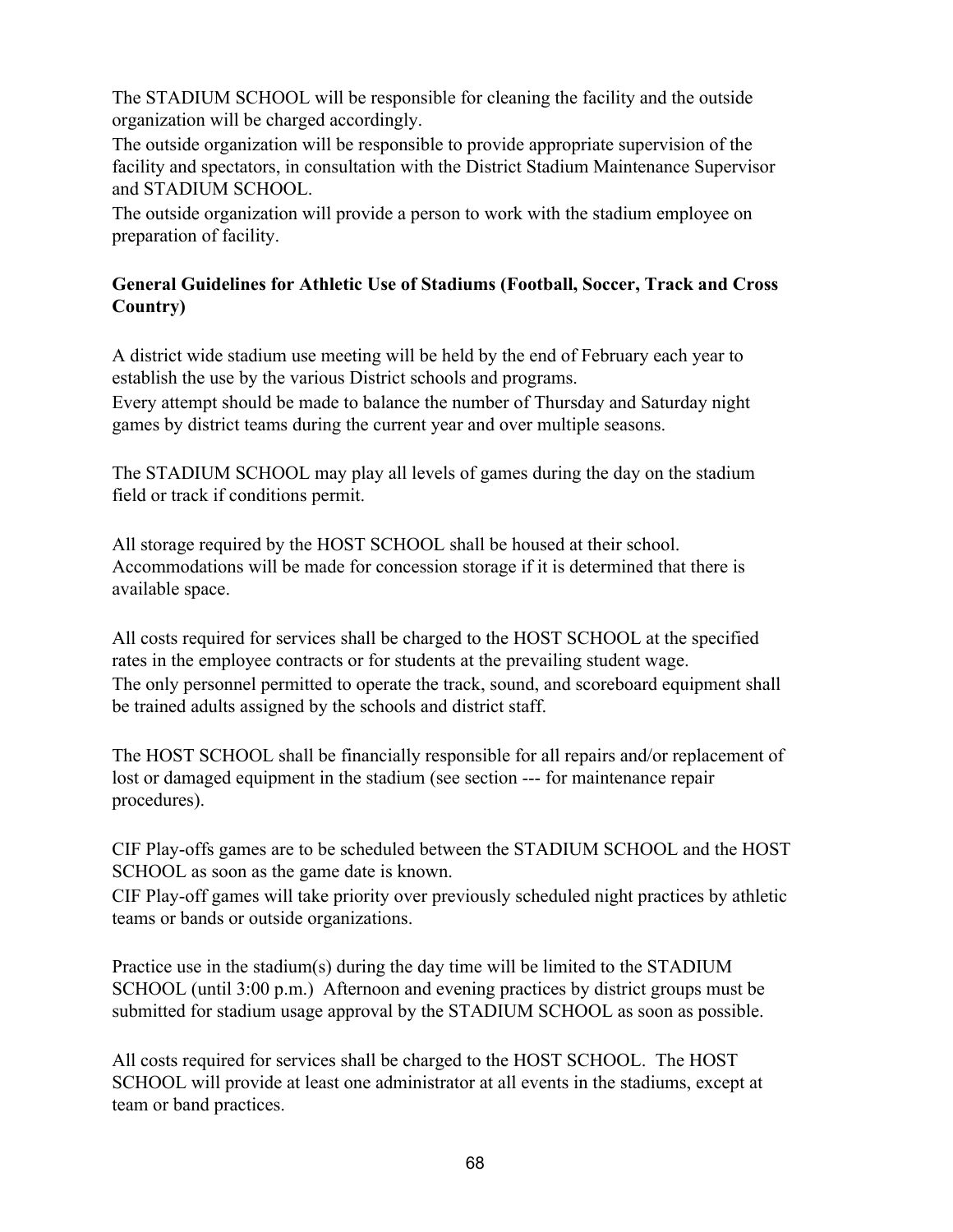If tickets are sold, the HOST SCHOOL will provide Uniformed District Public Safety Officers or local police officers and other adult supervision for ticket sales and ticket collection. For outside school teams, the STADIUM SCHOOL will assist with this provision.

At large events, the HOST SCHOOL will provide adequate police and other adult supervision to ensure appropriate crowd control and parking; specified rates in the employee contracts or for students at the prevailing student wage.

There will be NO vehicles or carts allowed in the stadium areas (track and/or field) that are not authorized by the stadium manager or being used for maintenance of the stadium. The sport of golf, lacrosse, or field hockey will not be allowed to use the stadium fields because of the potential damage that could be caused by the "sticks". Stadiums may be unavailable for use at various times due to regularly scheduled maintenance.

Use of stadium fields and/or track may be cancelled due to adverse weather, unforeseen circumstances, or maintenance emergencies, as determined by school or district personnel. Any prepayment of fees will be refunded.

General Guidelines for Use of Stadiums by District Bands (Practices, Tournaments, and Festivals)

A district wide meeting will be held by the end of the school year to schedule dates for band programs to practice in stadiums and/or under the lights ensure that the various schools have access to stadium use. An assistant principal from each school will bring proposed dates to the meeting to work out a schedule that meets the needs of the band programs at all schools.

A reasonable attempt will be made to schedule times for all district bands to use the stadiums, ensuring equity for all programs.

The only personnel permitted to operate the sound/scoreboard equipment shall be trained adults assigned by the schools.

The school using the stadium shall be responsible for all repairs and/or replacement of lost or damaged equipment in the stadium.

All costs required for services shall be charged to the school using the stadium.

The school using the stadium for an event, such as a tournament or festival, will provide at least one administrator, except at team or band practices.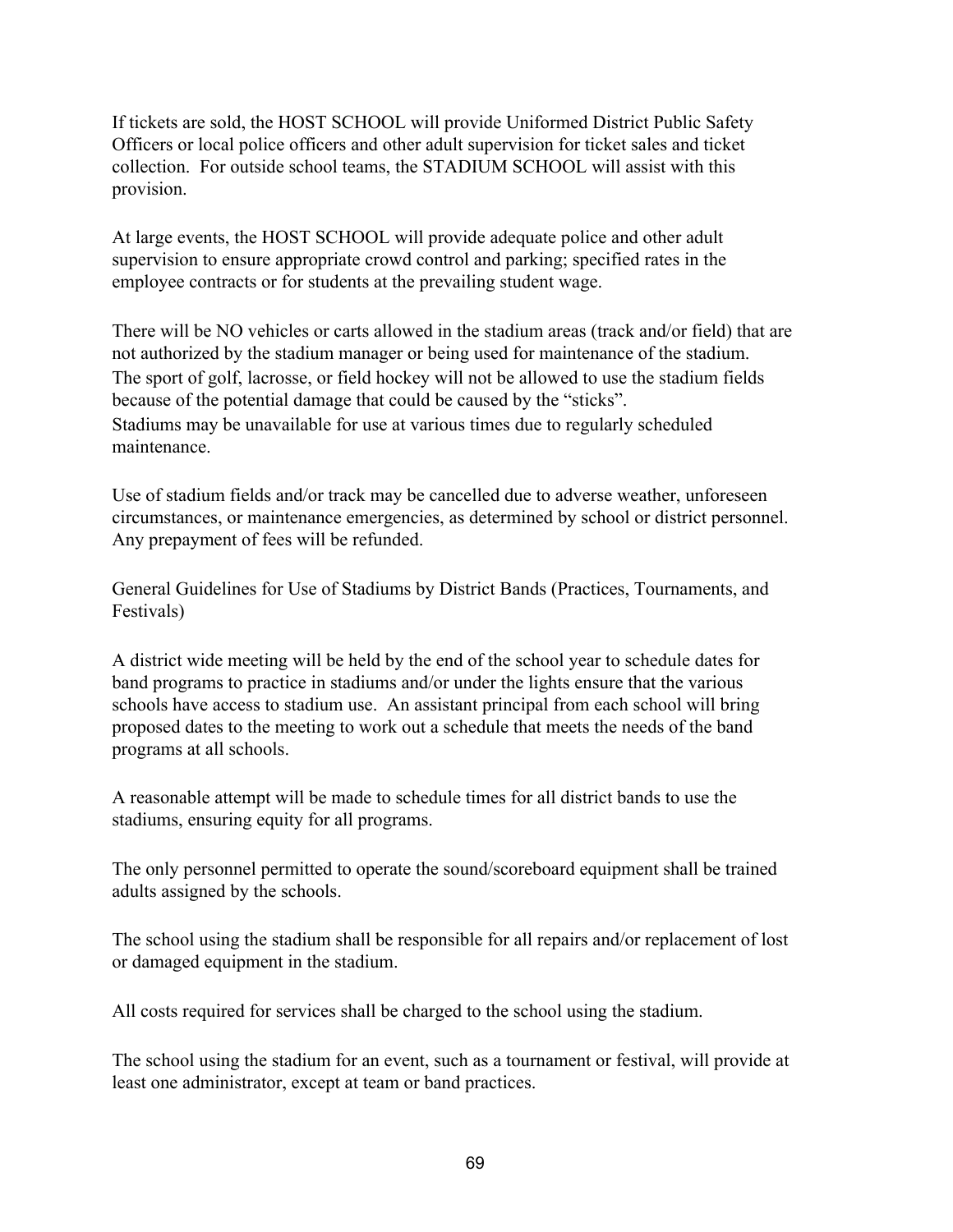If tickets are sold, the school will provide Uniformed District Public Safety Officers or local police officers and other adult supervision for ticket sales and ticket collection

There will be NO vehicles or carts allowed in the stadium areas (track and/or field) that are not authorized by the stadium manager or being used for maintenance of the stadium.

#### **Supervision of Events in the Stadiums**

The HOST SCHOOL will provide at least one administrator at all events in the stadiums, except at team or band practices.

If tickets are sold, the HOST SCHOOL will provide Uniformed District Public Safety Officers or local police officers and other adult supervision for ticket sales and ticket collection. For outside school teams, the STADIUM SCHOOL will assist with this provision

At district graduations and other large events, the HOST SCHOOL will provide adequate police and other adult supervision to ensure appropriate crowd control and parking.

#### **Stadium Fields Use Guidelines**

Stadium Use Guidelines -contact will be distributed to all participants along with athletic contracts and/or facility use requests. This signed agreement must be returned prior to use.

The HOST SCHOOL and the district Stadium Maintenance Supervisor is responsible for the safety of those attending the events. The Stadium Maintenance Supervisor has the final authority on all issues pertaining to the stadium operations. In the event of stadium usage not addressed within this document, or possible exceptions to it, the Stadium Maintenance Supervisor and designated HOST SCHOOL administrators have final approval. Rules regarding stadium use include:

All spectators will need to be seated in the stadium bleachers during the course of any event. There will be no loitering by anyone underneath the bleachers on or around the railing and fence areas of the athletic field.

FOOTWEAR on Field Turf areas that is permitted include shoes with the standard molded plastic cleats and/or flat soled shoes, such as running shoes, sneakers, and tennis shoes.

FOOTWEAR on Atlas Track surfaces – pyramid shaped spikes, sized between 1/8" – 3/16" in length is allowable.

Metal cleats of any kind or the newly designed V cleats are prohibited.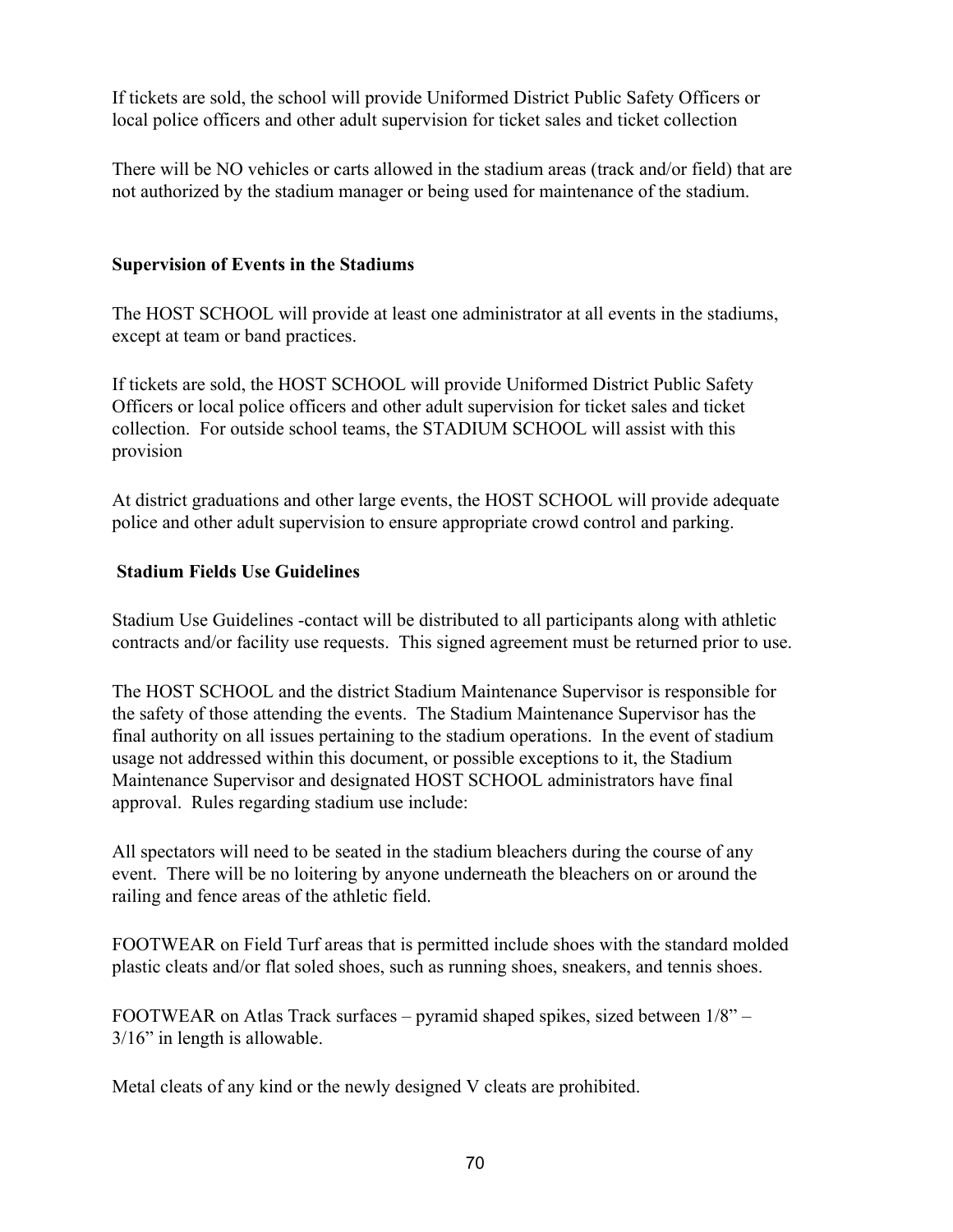The following are the approved and permitted activities on any of the OUHSD Stadiums. Access must be provided for individuals in wheelchairs and crutches, as per ADA, and schools will need to work with the district Stadium Maintenance Supervisor to meet this requirement and provide proper protection for the artificial surfaces. Football

Graduations Physical Education Classes Soccer Band Physical Exercise (Jogging) Track and field

ALCOHOL, TOBACCO, NARCOTICS AND FIREARMS ARE PROHIBITED BY LAW, in the stadiums and on school property.

GLASS CONTAINERS AND BOTTLES are not allowed in the stadium. Teams may have only water on the sidelines – no electrolyte drinks are allowed.

INDIVIDUAL COOLERS, ICE CHESTS, FOOD OR BEVERAGES other that bottled water are not allowed on the field or track (it includes nuts or seeds of any kind and any kind of energy drinks for athletes and cheerleaders). There is to be NO DUMPING OF ICE OR WATER on the field or track.

Food will not be permitted to be brought into the stadium. Food sold in the concession areas within the stadium is permitted outside of the track and field area and in the bleachers.

BACKPACKS AND LARGE BAGS are subject to search upon entering the stadium. ANIMALS, SKATEBOARDS, FRISBEES, ROLLERBLADES, and BICYCLES are not allowed in the stadium.

No group or individual, other that authorized staff are allowed in the stadiums, unless authorized for use or by previous arrangement through the facility rental agreement.

All equipment such as training tables, staging, chairs, with legs must have protective base under it and must have prior approval with the Stadium Manager for use in the stadium.

ALL vehicles and carts are strictly prohibited on artificial surfaces.

Uses of heavy equipment or staging are restricted and require the approval of the Facilities Maintenance Supervisor.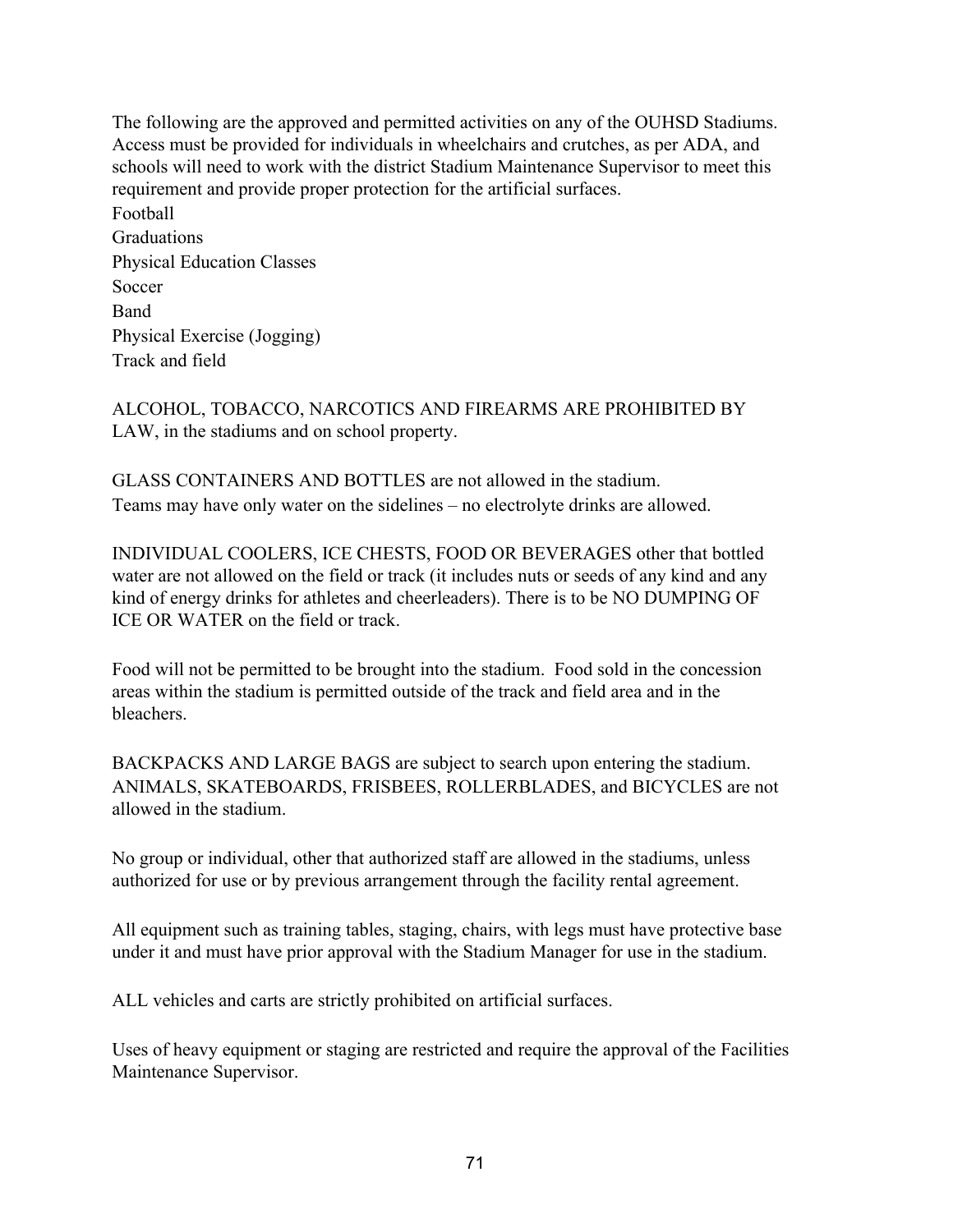Batons, short and tall flags must have prior approval by the Stadium Manager for use in the stadium.

Band props must have prior approval of the Stadium Manager for use in the stadium. Sharp wheels or edges on equipment and scaffolding are prohibited.

Fireworks are not allowed in Stadium, but can be set off outside of the stadium(s) for homecoming and other celebrations. Approval is needed prior top the event to ensure the safety of others and compliance with the necessary fire codes.

Animals, with the exception of service animals, are not allowed in Stadium. Distribution of sales material is not allowed.

No tents or banners will be allowed to be staked into the artificial surfaces, nor will any tent or banner be allowed to be tied off to light poles or bleacher railings. Cheerleading signs/posters and sponsor ads may be tied to the fence or bleachers, but they must be temporary in nature and removed after each event. NO TAPE.

Spectators are not allowed on the playing field or track at anytime and must remain within the confines of bleachers and designated spectator areas, including games, tournaments, festivals, and graduations.

Absolutely no climbing or jumping over the rails from bleachers to the field will be allowed.

Only necessary personnel are allowed in the press box to include: coaches, video crew, and press.

Press and visiting T.V., radio and other media must make prior arrangements with the HOST SCHOOL to use the press box.

#### **Prohibitions on the artificial Field Turf areas**

Play area will be kept free from glass, cigarettes, fireworks and any sharp objects that will risk damage to the field and injury to players.

Play area will be kept free from debris, leaves, paper and wind blown material. Smoking is strictly prohibited in the stadium and district property Use of the recommended footwear on all play areas will be strictly enforced

Prohibitions on the Atlas Track play areas

Track surface areas will be kept clean from dirt, sand and debris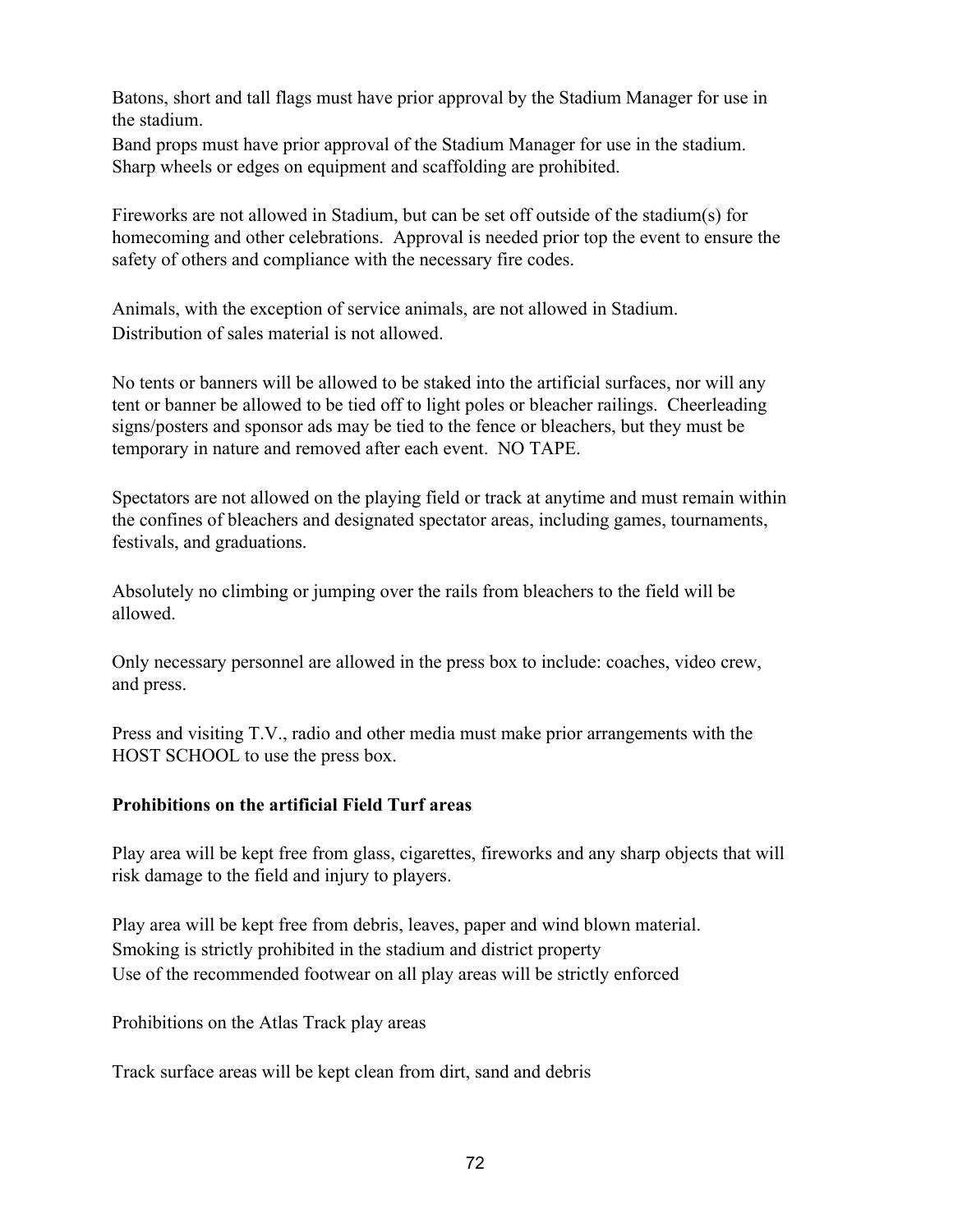Vegetation will be controlled where roots and grass can break apart the base asphalt and loosen the track surface

Vehicular traffic is strictly prohibited. When necessary, plywood and/or tarps will be used to protect the artificial surfaces. Prior approval of the stadium maintenance supervisor is required to use a vehicle of any kind in the stadium.

Joggers will not be permitted to use the inside two lanes of the track. (signs will be posted) Reinforced vinyl tarps must be used when teams need to cross the track into the infield.

All footwear must be cleaned prior to entry into the stadium. Mud and dirt from cleated shoes is a major source of soiling and staining of the artificial field surface.

#### **Routine Maintenance for the Atlas Track surface areas.**

Cleaning – the track will always be kept clean. Cleaning will be accomplished by vacuuming, pressure washing with water or blowing-off the track surfaces. Mechanized sweepers will not be used on track surfaces.

Vegetation control – the use of approved herbicides will not harm the Atlas surface and can be used to control vegetation growth.

Soil sterilants will be applied every year to prevent encroachment of vegetation into the base asphalt or track surface. This is important along the edges of the runways and end zone areas.

Vehicular traffic – all vehicular traffic will be kept off the track surfaces unless access is approved by the stadium maintenance supervisor. The following vehicular traffic procedure will be strictly enforced:

- Ensure that the vehicle and/or equipment are free from leaks of fuel, oil, hydraulic fluid, etc. Any fluids that drip or fall will damage the track surface.
- Protect the edges of the track surface where crossing by using 1"x1" or 2"x4" lumber for reinforcement.
- Wheels shall only be turned while the vehicle is in motion. Never turn the wheels when stationary.
- Use 1" plywood as underlayment anytime the vehicle or equipment is stopped for operations on the track surfaces.
- Use 1" plywood as underlayment for any stabilization booms or outriggers to disburse the weight.

Cleated foot traffic protection – Reinforced vinyl tarps will be used to protect the track surface from cleated foot traffic and light cart vehicles/equipment crossing the track. Joggers are to keep off the inside lanes (#1  $\&$  #2 lanes). These lanes receive 90% of the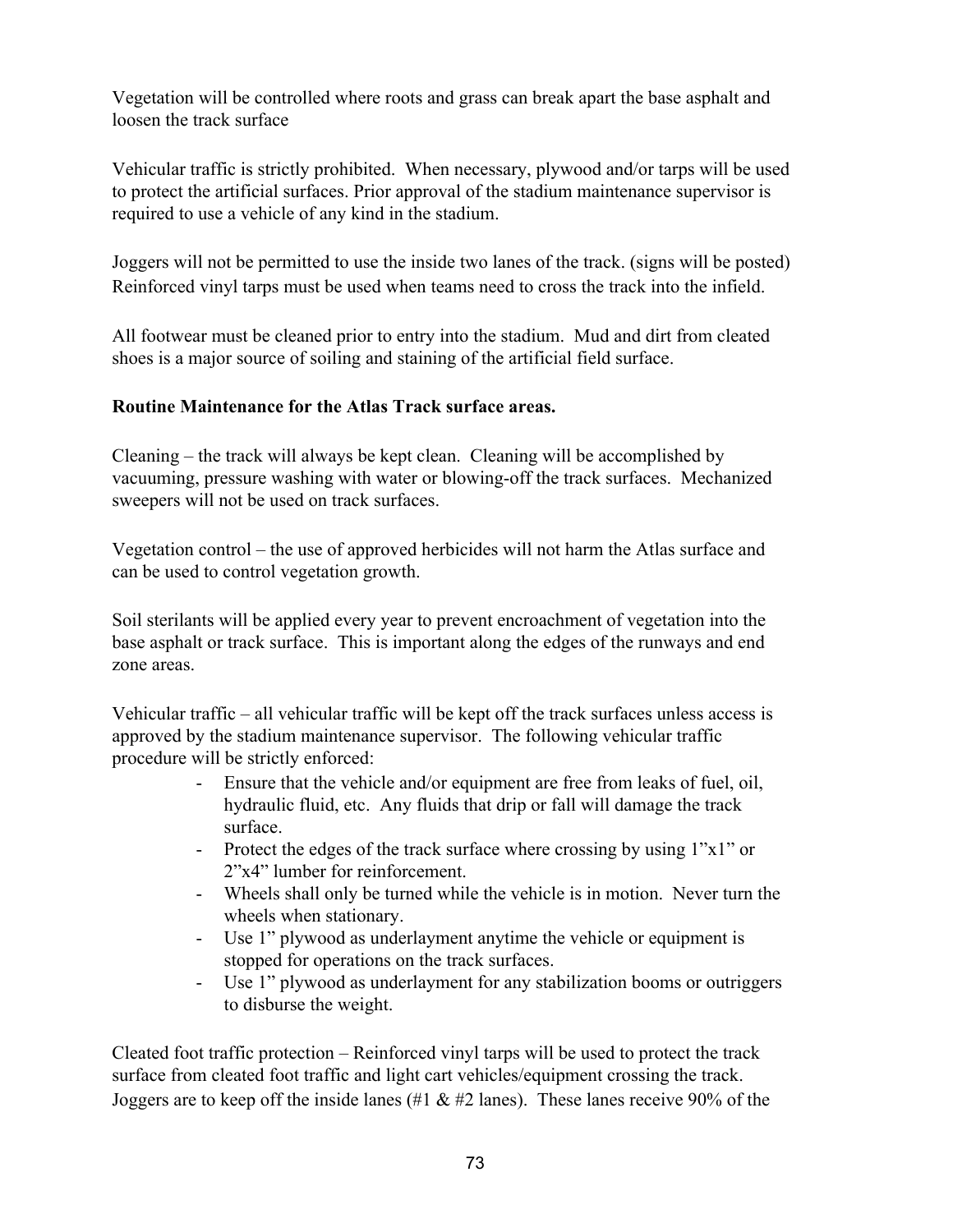wear on most tracks. "No Jogging Signs" will be posted.

Spikes – pyramid shaped spikes, sized between  $1/8$ " –  $3/16$ " in length be used with all Atlas track surfaces.

To help maintain the life of the Atlas Track surface, every five to six years it is recommended that a spray application of binder to the track and event areas along the re-application of striping and markings.

#### **Routine Maintenance for the Field Turf surface areas.**

Debris removal – Windblown debris will be removed from the playing surfaces on a regular basis (mud, dirt, rocks and sand).

Repetitive training drills and activities are rotated wherever possible to insure optimum performance of the field.

Brushing and grooming of the field will be done by qualified district staff as needed with the stadium designated tractor/sweeper equipment. The purpose of this equipment is to straighten the flattened expose fibers and to loosen the top portion of the infill. Frequency and speed of grooming is recommended to be every 4 to 6 weeks during heavy use in two directions at right angles to each other at maximum speed of 4 mph.

Removal of weeds and moss – weeds and grass can affect the playability of the field and eradication will be needed by using biodegradable weed killer that will not leave residue that can damage the fiber and coloring of the field. Routine grooming and maintenance will also prevent the moss from growing.

Removal of stains – use the manufacturer recommended scrub detergent to safely remove oil and other stains from the surfaces. The detergent acts quickly to clean and decontaminate the turf areas.

BODILY FLUIDS – Any blood or bodily fluids that come in contact with any synthetic surface must be reported immediately to the stadium manager. The staff will use the manufacturer recommended scrub cleaner and conditioner that is formulated to remove bodily fluids (blood, vomit, etc) from synthetic turf surfaces. The recommended scrub cleaner and conditioner will digest the host material, eliminate bacteria, deodorizes the field surface and is environmentally friendly.

Field protection system – to protect the field against possible punctures from sharp objects (chairs, tables, staging, etc) a reinforced vinyl tarps covered with one layer of plywood and/or the use of plywood and interlocking rigid-tiles systems that are available. Prior to use of any equipment to support activities/ vents other than the approved sports activities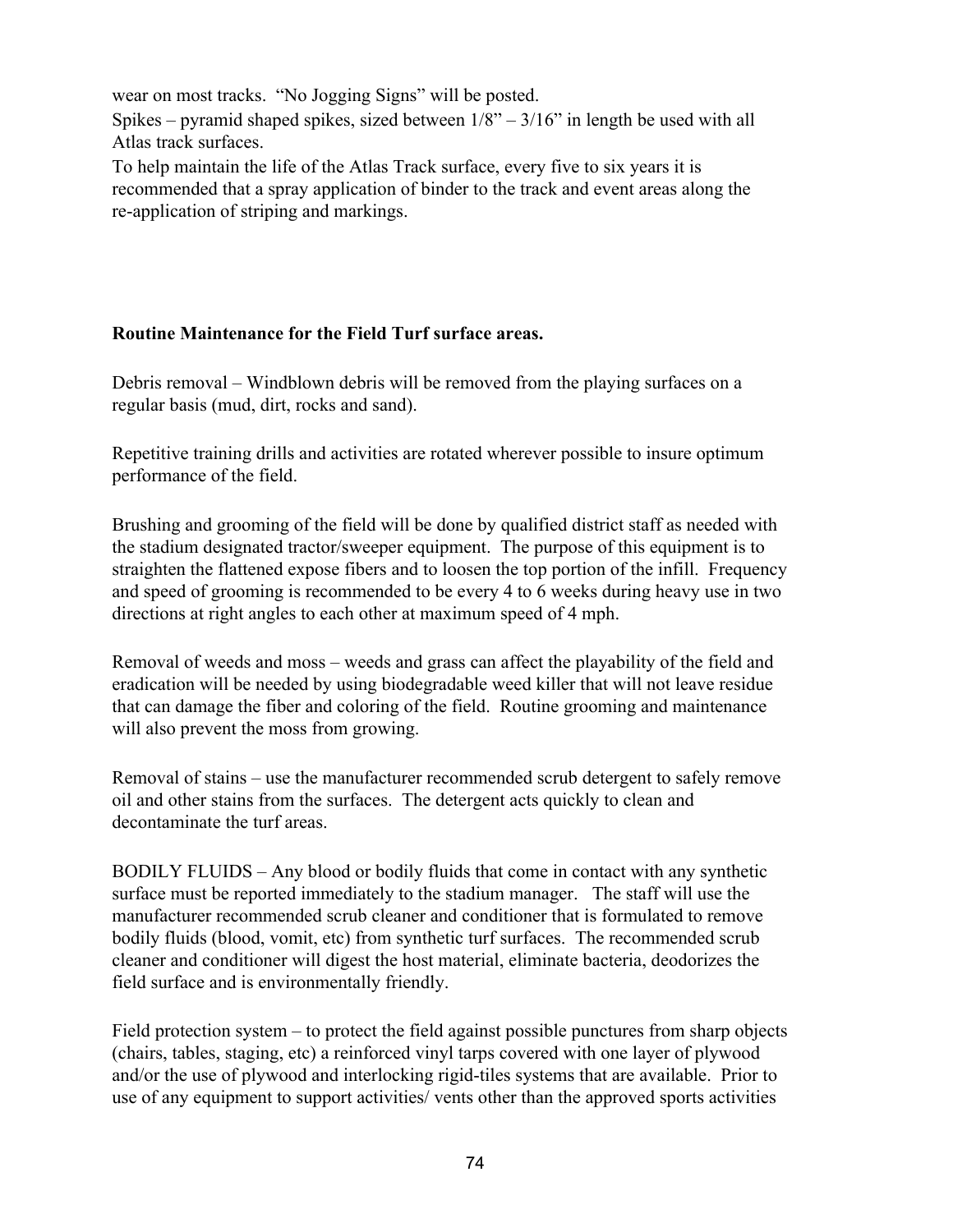must be approved by the stadium maintenance supervisor.

ADDITIONAL PAINTED LINES AND MARKINGS ARE STRICTLY PROHIBITED. In extreme hot weather conditions it will be necessary to cool the field area with the built-in water cooling system. This will only be done by qualified district personnel.

# **XXXV. CONCLUSION**

Each student athlete and their parent/guardian are required to read and sign this policy. The signed athletic policy acknowledgement form must be given to the coach and must be on file with the school's Athletic Director, before a student athlete participates on any athletic team in the Oxnard Union High School District.

## **Appendices**

- **1. CIF Blue Book** Link: <https://cifss.org/resources/blue-book-contents/>
- **2. CIF Code of Ethics Athletes** Link:

[https://cifss.org/wp-content/uploads/2015/07/Code-of-Ethics-Athletes-17-18.pd](https://cifss.org/wp-content/uploads/2015/07/Code-of-Ethics-Athletes-17-18.pdf)

**3. CIF Code of Ethics - Coaches** Link:

<https://cifss.org/wp-content/uploads/2015/07/Code-of-Ethics-Coaches-17-18.pdf>

#### **4. OUHSD Board Policy:**

- a. BP 3452 Student Activity Funds: [https://www.oxnardunion.org/board-of-trustees/board-policies/#15090318038](https://www.oxnardunion.org/board-of-trustees/board-policies/#1509031803800-761fc42f-5d74) [00-761fc42f-5d74](https://www.oxnardunion.org/board-of-trustees/board-policies/#1509031803800-761fc42f-5d74)
- b. BP 3156 Emergencies and Disaster Preparedness Plan: [http://sk309-wpengine.netdna-ssl.com/wp-content/uploads/2014/10/Board-Po](http://sk309-wpengine.netdna-ssl.com/wp-content/uploads/2014/10/Board-Policy-35161.pdf) [licy-35161.pdf](http://sk309-wpengine.netdna-ssl.com/wp-content/uploads/2014/10/Board-Policy-35161.pdf)
- c. BP 3515.4 Automated External Defibrillators [https://sk309-wpengine.netdna-ssl.com/wp-content/uploads/2013/09/BP-3515](https://sk309-wpengine.netdna-ssl.com/wp-content/uploads/2013/09/BP-3515.4-Automated-External-Defibrillators.pdf) [.4-Automated-External-Defibrillators.pdf](https://sk309-wpengine.netdna-ssl.com/wp-content/uploads/2013/09/BP-3515.4-Automated-External-Defibrillators.pdf)
- d. BP 5145.12 Search and Seizure: [http://sk309-wpengine.netdna-ssl.com/wp-content/uploads/2018/03/BP-5145.](http://sk309-wpengine.netdna-ssl.com/wp-content/uploads/2018/03/BP-5145.12-Search-Seizure.pdf) [12-Search-Seizure.pdf](http://sk309-wpengine.netdna-ssl.com/wp-content/uploads/2018/03/BP-5145.12-Search-Seizure.pdf)
- e. BP 5131 Student Conduct: [http://sk309-wpengine.netdna-ssl.com/wp-content/uploads/2014/08/policies-5](http://sk309-wpengine.netdna-ssl.com/wp-content/uploads/2014/08/policies-5000_b-p5131.pdf) [000\\_b-p5131.pdf](http://sk309-wpengine.netdna-ssl.com/wp-content/uploads/2014/08/policies-5000_b-p5131.pdf)
- f. BP 5116.1 Intra District Transfer Policy: [http://sk309-wpengine.netdna-ssl.com/wp-content/uploads/2014/08/BP-5116.](http://sk309-wpengine.netdna-ssl.com/wp-content/uploads/2014/08/BP-5116.1.pdf) [1.pdf](http://sk309-wpengine.netdna-ssl.com/wp-content/uploads/2014/08/BP-5116.1.pdf)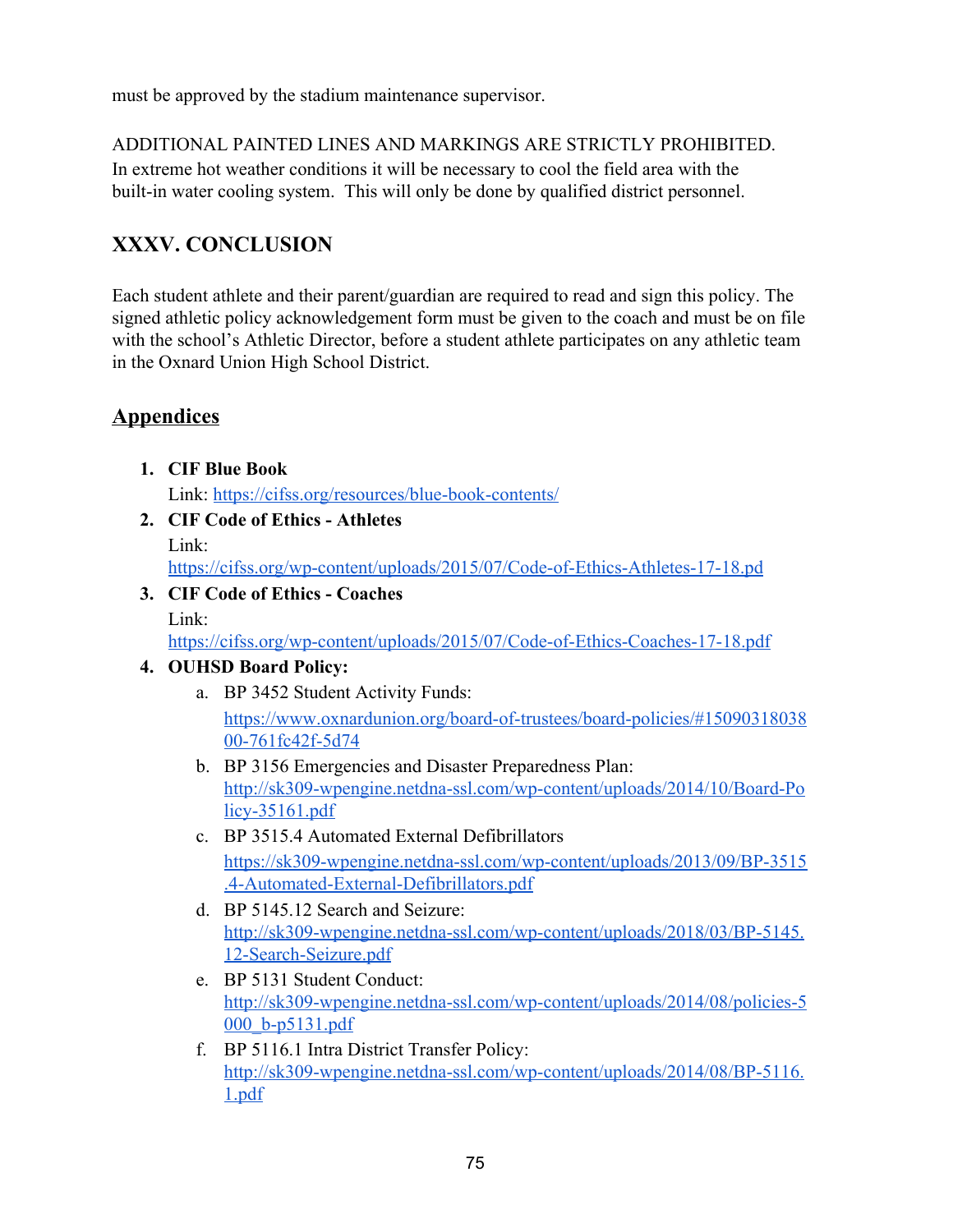- g. BP 5118 Open Enrollment Act Transfers: [http://sk309-wpengine.netdna-ssl.com/wp-content/uploads/2014/08/policies-5](http://sk309-wpengine.netdna-ssl.com/wp-content/uploads/2014/08/policies-5000_b-p5118.pdf) [000\\_b-p5118.pdf](http://sk309-wpengine.netdna-ssl.com/wp-content/uploads/2014/08/policies-5000_b-p5118.pdf)
- h. BP 5113 Absences and Excuses: [http://sk309-wpengine.netdna-ssl.com/wp-content/uploads/2014/10/Final-BP](http://sk309-wpengine.netdna-ssl.com/wp-content/uploads/2014/10/Final-BP5113-ABSENCES-and-EXCUSES-Board-Approved-9-10-14.pdf) [5113-ABSENCES-and-EXCUSES-Board-Approved-9-10-14.pdf](http://sk309-wpengine.netdna-ssl.com/wp-content/uploads/2014/10/Final-BP5113-ABSENCES-and-EXCUSES-Board-Approved-9-10-14.pdf)
- i. BP and AR 5116.1 Intradistrict Open Enrollment BP:[https://sk309-wpengine.netdna-ssl.com/wp-content/uploads/2014/08/BP-5](https://sk309-wpengine.netdna-ssl.com/wp-content/uploads/2014/08/BP-5116.1.pdf) [116.1.pdf](https://sk309-wpengine.netdna-ssl.com/wp-content/uploads/2014/08/BP-5116.1.pdf) AR:[https://sk309-wpengine.netdna-ssl.com/wp-content/uploads/2018/11/AR-](https://sk309-wpengine.netdna-ssl.com/wp-content/uploads/2018/11/AR-5116.1.pdf)[5116.1.pdf](https://sk309-wpengine.netdna-ssl.com/wp-content/uploads/2018/11/AR-5116.1.pdf)
- j. BP 5117 Interdistrict Attendance [https://www.oxnardunion.org/board-of-trustees/board-policies/#15090318062](https://www.oxnardunion.org/board-of-trustees/board-policies/#1509031806275-dbc493df-3019) [75-dbc493df-3019](https://www.oxnardunion.org/board-of-trustees/board-policies/#1509031806275-dbc493df-3019)
- k. BP 5143 Accident Insurance: [http://sk309-wpengine.netdna-ssl.com/wp-content/uploads/2014/08/policies-5](http://sk309-wpengine.netdna-ssl.com/wp-content/uploads/2014/08/policies-5000_b-p5143.pdf) [000\\_b-p5143.pdf](http://sk309-wpengine.netdna-ssl.com/wp-content/uploads/2014/08/policies-5000_b-p5143.pdf)
- l. BP 5132 Dress and Grooming: [http://sk309-wpengine.netdna-ssl.com/wp-content/uploads/2014/08/policies-5](http://sk309-wpengine.netdna-ssl.com/wp-content/uploads/2014/08/policies-5000_b-p5132.pdf) [000\\_b-p5132.pdf](http://sk309-wpengine.netdna-ssl.com/wp-content/uploads/2014/08/policies-5000_b-p5132.pdf)
- m. BP 5131.6 Alcohol and Other Drugs: [http://sk309-wpengine.netdna-ssl.com/wp-content/uploads/2014/08/policies-5](http://sk309-wpengine.netdna-ssl.com/wp-content/uploads/2014/08/policies-5000_b-p5131-6.pdf) [000\\_b-p5131-6.pdf](http://sk309-wpengine.netdna-ssl.com/wp-content/uploads/2014/08/policies-5000_b-p5131-6.pdf)
- n. BP 5131.62 Tobacco: [http://sk309-wpengine.netdna-ssl.com/wp-content/uploads/2014/10/Final-BP](http://sk309-wpengine.netdna-ssl.com/wp-content/uploads/2014/10/Final-BP5131-62-TOBACCO-Board-Approved-08-27-14.pdf) [5131-62-TOBACCO-Board-Approved-08-27-14.pdf](http://sk309-wpengine.netdna-ssl.com/wp-content/uploads/2014/10/Final-BP5131-62-TOBACCO-Board-Approved-08-27-14.pdf)
- o. BP 5144 Student Discipline: [http://sk309-wpengine.netdna-ssl.com/wp-content/uploads/2014/10/Final-BP](http://sk309-wpengine.netdna-ssl.com/wp-content/uploads/2014/10/Final-BP5144-1-SUSPENSION-EXPULSION-DUE-PROCESS-Board-Approved-8-27-14.pdf) [5144-1-SUSPENSION-EXPULSION-DUE-PROCESS-Board-Approved-8-2](http://sk309-wpengine.netdna-ssl.com/wp-content/uploads/2014/10/Final-BP5144-1-SUSPENSION-EXPULSION-DUE-PROCESS-Board-Approved-8-27-14.pdf) [7-14.pdf](http://sk309-wpengine.netdna-ssl.com/wp-content/uploads/2014/10/Final-BP5144-1-SUSPENSION-EXPULSION-DUE-PROCESS-Board-Approved-8-27-14.pdf)
- p. BP 6142.7 PE Local Governing Board Policy: [https://sk309-wpengine.netdna-ssl.com/wp-content/uploads/2019/05/BP-6142](https://sk309-wpengine.netdna-ssl.com/wp-content/uploads/2019/05/BP-6142.7.pdf) [.7.pdf](https://sk309-wpengine.netdna-ssl.com/wp-content/uploads/2019/05/BP-6142.7.pdf)
- q. BP 6143 Adoption of Courses of Study: [https://sk309-wpengine.netdna-ssl.com/wp-content/uploads/2014/08/policies-](https://sk309-wpengine.netdna-ssl.com/wp-content/uploads/2014/08/policies-6000_b-p6143.pdf)[6000\\_b-p6143.pdf](https://sk309-wpengine.netdna-ssl.com/wp-content/uploads/2014/08/policies-6000_b-p6143.pdf)
- r. BP and AR 6145 Extracurricular Activities: BP:[https://sk309-wpengine.netdna-ssl.com/wp-content/uploads/2018/11/BP-6](https://sk309-wpengine.netdna-ssl.com/wp-content/uploads/2018/11/BP-6145.pdf) [145.pdf](https://sk309-wpengine.netdna-ssl.com/wp-content/uploads/2018/11/BP-6145.pdf) AR:[https://sk309-wpengine.netdna-ssl.com/wp-content/uploads/2018/11/AR-](https://sk309-wpengine.netdna-ssl.com/wp-content/uploads/2018/11/AR-6145.pdf)[6145.pdf](https://sk309-wpengine.netdna-ssl.com/wp-content/uploads/2018/11/AR-6145.pdf)
- s. BP 6145.4 Athletic Competition [https://sk309-wpengine.netdna-ssl.com/wp-content/uploads/2014/08/policies-](https://sk309-wpengine.netdna-ssl.com/wp-content/uploads/2014/08/policies-6000_b-a6145-4.pdf)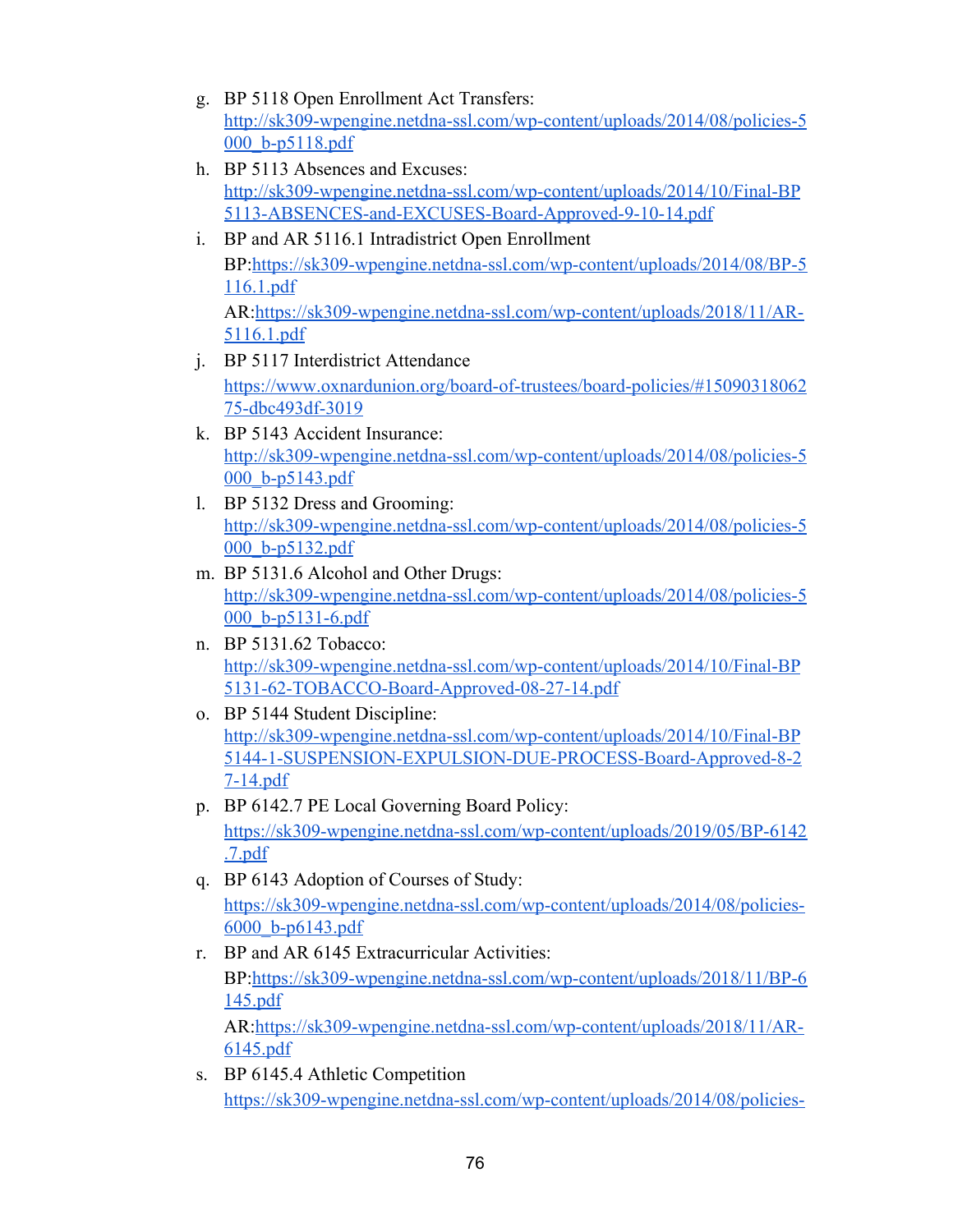[6000\\_b-a6145-4.pdf](https://sk309-wpengine.netdna-ssl.com/wp-content/uploads/2014/08/policies-6000_b-a6145-4.pdf)

- t. BP and AR 6145.2 Athletic Competition BP:[https://sk309-wpengine.netdna-ssl.com/wp-content/uploads/2018/11/BP-6](https://sk309-wpengine.netdna-ssl.com/wp-content/uploads/2018/11/BP-6145.2.pdf) [145.2.pdf](https://sk309-wpengine.netdna-ssl.com/wp-content/uploads/2018/11/BP-6145.2.pdf) AR:[https://sk309-wpengine.netdna-ssl.com/wp-content/uploads/2018/11/AR-](https://sk309-wpengine.netdna-ssl.com/wp-content/uploads/2018/11/AR-6145.2.pdf)[6145.2.pdf](https://sk309-wpengine.netdna-ssl.com/wp-content/uploads/2018/11/AR-6145.2.pdf)
- u. BP 6146.1 General Graduation Requirements: h[ttp://sk309-wpengine.netdna-ssl.com/wp-content/uploads/2015/06/6146.1-a](http://sk309-wpengine.netdna-ssl.com/wp-content/uploads/2015/06/6146.1-approved-51618.pdf) [pproved-51618.pdf](http://sk309-wpengine.netdna-ssl.com/wp-content/uploads/2015/06/6146.1-approved-51618.pdf)
- v. BP 6153 School Sponsored Trips: [http://sk309-wpengine.netdna-ssl.com/wp-content/uploads/2014/08/policies-6](http://sk309-wpengine.netdna-ssl.com/wp-content/uploads/2014/08/policies-6000_b-a6153.pdf) [000\\_b-a6153.pdf](http://sk309-wpengine.netdna-ssl.com/wp-content/uploads/2014/08/policies-6000_b-a6153.pdf)

### **Athletic Regulation(s):**

a. Athletic Competition: [http://sk309-wpengine.netdna-ssl.com/wp-content/uploads/2018/11/AR-6145.](http://sk309-wpengine.netdna-ssl.com/wp-content/uploads/2018/11/AR-6145.2.pdf) [2.pdf](http://sk309-wpengine.netdna-ssl.com/wp-content/uploads/2018/11/AR-6145.2.pdf)

#### **Education Code:**

a. <http://leginfo.legislature.ca.gov/>

## **Health and Safety Code(s):**

- a. HSC 11007: [https://leginfo.legislature.ca.gov/faces/codes\\_displaySection.xhtml?lawCode](https://leginfo.legislature.ca.gov/faces/codes_displaySection.xhtml?lawCode=HSC§ionNum=11007.) [=HSC&sectionNum=11007.](https://leginfo.legislature.ca.gov/faces/codes_displaySection.xhtml?lawCode=HSC§ionNum=11007.)
- b. California Education Code 32051 Hazing Laws: <https://law.justia.com/codes/california/2005/edc/32050-32051.html>

## **District forms:**

- a. Extra pay schedule: [https://sk309-wpengine.netdna-ssl.com/wp-content/uploads/2014/08/policies-](https://sk309-wpengine.netdna-ssl.com/wp-content/uploads/2014/08/policies-6000_b-a6145-4.pdf)[6000\\_b-a6145-4.pdf](https://sk309-wpengine.netdna-ssl.com/wp-content/uploads/2014/08/policies-6000_b-a6145-4.pdf)
- b. Volunteer Permission/Temporary Coaching Form: <https://www.oxnardunion.org/human-resources/resources/forms/>
- c. Transportation permission form: <http://www.vcssfa.org/Forms/Transportation-Forms>
- d. Activity permission form: <http://www.vcssfa.org/Forms/Field-Trip-Forms>
- e. Field Trip form: <http://www.vcssfa.org/Forms/Field-Trip-Forms>
- f. Student Injury Forms: <http://www.vcssfa.org/Forms/Medical-Forms>
- f. Transportation Requests: <https://ewa.edulogweb.com/OxnardCA/edulog/eFTremote/>